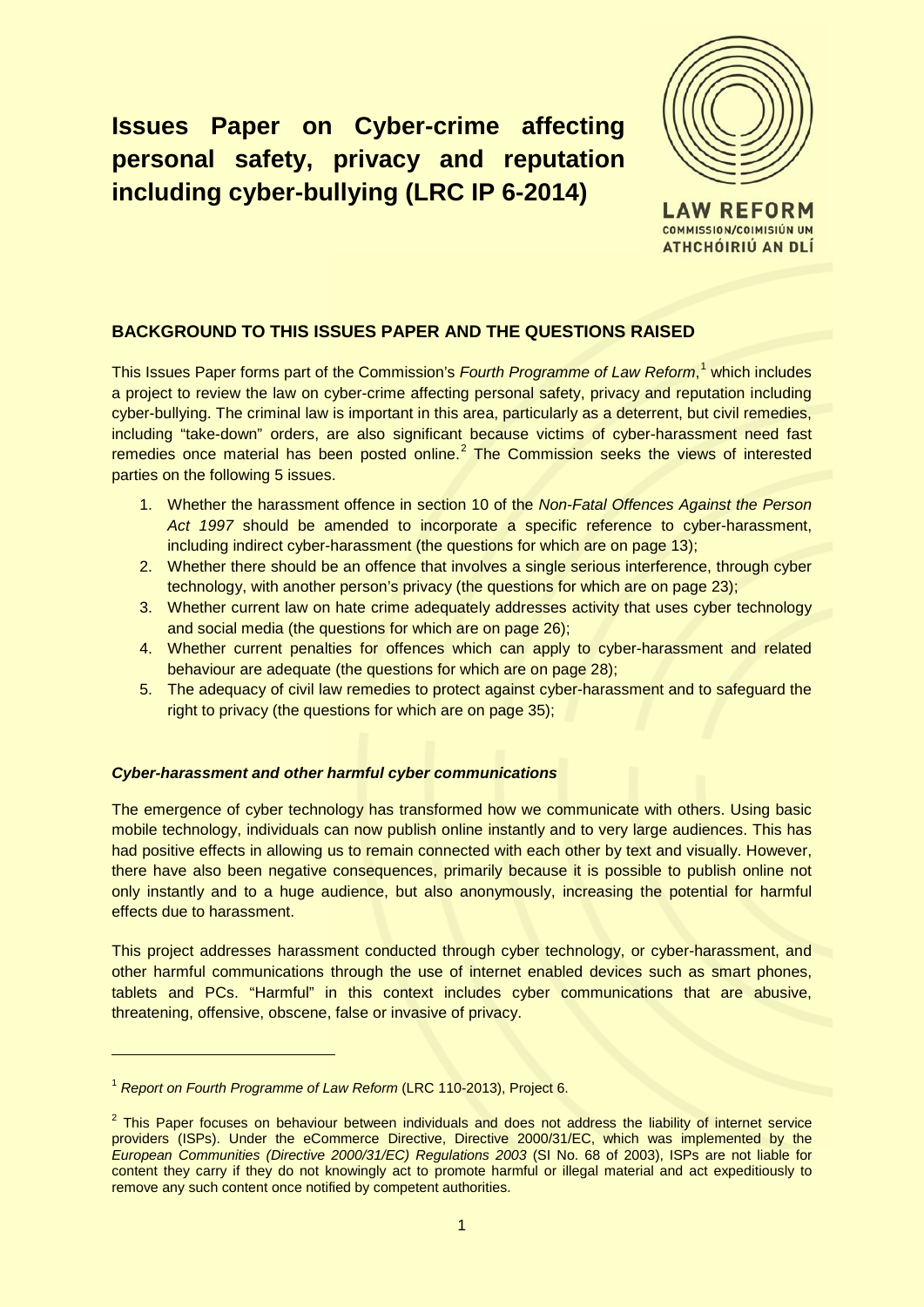There are a number of significant features of harmful cyber communications that contrast with similar offline behaviour:

- When individuals are online they may feel disconnected from their behaviour as it is not occurring in the "real world" but rather from the safety and distance offered by a computer whether a phone, laptop or similar device. This sense of disconnection is increased by the anonymity frequently involved in online communications and may prompt individuals to act in a manner they would not in the offline world.<sup>[3](#page-1-0)</sup>
- Anonymity may also increase the anxiety experienced by the victim as the pool of potential perpetrators may be far wider in the online setting than offline.
- The instant nature of cyber-harassment may exacerbate the harm caused to the victim because it may lead to a greater volume of, and more frequent, communications compared to offline harassment.
- The potential to reach large, even global, audiences and the overwhelming exposure that may result can magnify the harm. This potentially global dimension to the harassment may also raise jurisdictional issues which make application of the law difficult.
- The permanence of material combined with the searchability of the web means that damaging content can survive long after the event and can be used to re-victimise the target each time it is accessed. $4$

## *2014 Report of the Internet Content Advisory Group*

-

There is a growing awareness internationally of the need to address cyber-harassment and related harmful internet content.<sup>[5](#page-1-2)</sup> The 2014 *Report of the Internet Content Advisory Group*<sup>[6](#page-1-3)</sup> commissioned by the Minister for Communications, Energy and Natural Resources examines the general policy setting and governance arrangements needed to address harmful online material.<sup>[7](#page-1-4)</sup> In accordance with the Advisory Group's terms of reference the 2014 Report emphasises the damaging impact of such harmful material on young people who are active users of social media, including for example poor school performance, depression, self-harm and in some instances suicide. It is equally important to note that there have also been well-publicised cases of adults, both in public life or who have become involved in public online campaigns, who have experienced identical issues when faced with

<span id="page-1-0"></span><sup>&</sup>lt;sup>3</sup> The case of the 63 year old English woman Brenda Leyland appears to illustrate this. In 2014 Ms Leyland sent thousands of tweets under the pseudonym "@sweepyface" stating her view, in an angry and outspoken manner, that the parents of the missing child Madeline McCann were involved in the child's disappearance. Offline, however, Ms Leyland behaved very differently to her Twitter persona, and shortly after she was publicly exposed she committed suicide. See "The Case of Brenda Leyland and the McCanns is a thoroughly modern tale of internet lawlessness" *The Independent* 6 October 2014, available at http://www.independent.co.uk/voices/comment/the-case-of-brenda-leyland-and-the-mccanns-is-a-thoroughlymodern-tale-of-internet-lawlessness-9778262.html.

<span id="page-1-1"></span><sup>4</sup> The decision of the EU Court of Justice in Case C-131/12, *Google Spain SL and Google Inc v Agencia Espanola de Protection de Datos* (judgment of 13 May 2014) may reduce the potential for this in the future, because the Court held that a search engine is obliged, if requested, to remove search results from its index where the data involved is inaccurate, inadequate, irrelevant or excessive. The material itself remains on the relevant source site, so the precise effect of this decision on the "right to be forgotten" has yet to be seen.

<span id="page-1-2"></span><sup>&</sup>lt;sup>5</sup> See, for example, the comparative survey in the New Zealand Law Commission's Ministerial Briefing Paper *Harmful Digital Communications: The Adequacy of the Current Sanctions and Remedies* (2012).

<span id="page-1-3"></span><sup>&</sup>lt;sup>6</sup> Report of the Internet Content Governance Advisory Group (Department of Communications, Energy and Natural Resources, 2014).

<span id="page-1-4"></span> $<sup>7</sup>$  The establishment by the Minister of the Advisory Group followed the publication by the Oireachtas Joint</sup> Committee on Transport and Communications of its *Report on Addressing the growth of Social Media and tackling Cyberbullying* (Government Publications, 2013).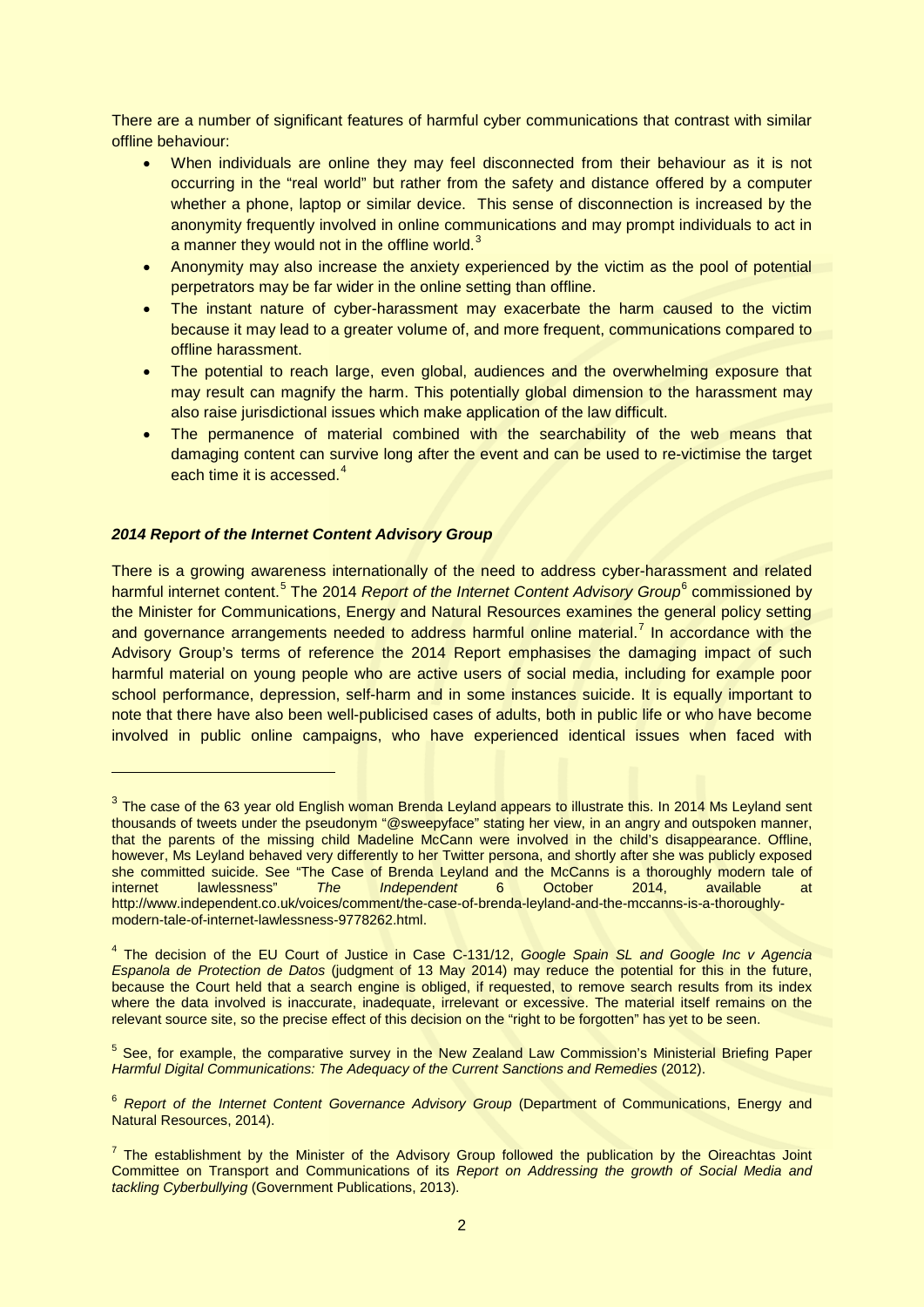menacing online comments.<sup>[8](#page-2-0)</sup> The Commission's examination of cyber-harassment and other harmful cyber communications addresses the matter in relation to its impact on all persons.

The 2014 *Report of the Internet Content Advisory Group* contains 30 recommendations whose principal focus is on the need for enhanced awareness and understanding of harmful digital content, together with new national governance arrangements. These include:

- the Office for Internet Safety (OiS) in the Department of Justice and Equality should have a clear oversight role of the system of self-regulation for illegal internet content, including oversight of the current voluntary blocking of illegal internet content undertaken by mobile network operators;
- the Internet Safety Advisory Committee (ISAC) should be reconfigured as the National Council for Child Internet Safety (NCCIS) and be the primary forum for internet safety strategy in Ireland, with representation from industry, relevant government departments, public bodies, civil society including youth representation and child protection interests;
- NCCIS should act as coordinator for the Safer Internet Ireland project (which should become the Safer Internet Ireland Centre (SIIC)), in particular its awareness-raising, education and helpline functions;
- SIIC should be responsible for compiling best practice resources for dealing with online abuse and harassment for parents, teachers and young people; should plan and direct a national awareness campaign on effective measures to deal with reporting cyberbullying and online abuse; and liaise with the Office of the Data Protection Commissioner to raise awareness of privacy issues in the sharing of content online and the most appropriate ways to deal with violations of privacy.

The Report also includes two specific recommendations on legislative reform:

- section 13 of the *Post Office (Amendment) Act 1951*, as amended by the *Communications Regulation (Amendment) Act 2007*, which provides that it is an offence to send by phone or text any message that is grossly offensive, indecent, obscene or menacing, should be amended to include social media and other online communications;
- in the context of civil law remedies, there should be a review of the suitability of current rules of court on discovery and disclosure to bring them into line with technological norms.<sup>[9](#page-2-1)</sup>

The Report noted the Commission's project and left consideration and recommendations for reform in this area, including any proposed reform of the offence of harassment in section 10 of the *Non-Fatal*  **Offences against the Person Act 1997, to the Commission.**<sup>[10](#page-2-2)</sup>

As the policy and governance recommendations in the 2014 Report are currently under consideration by Government, and as the Commission agrees with the proposal to amend section 13 of the 1951 Act, this Issues Paper concentrates on the five issues listed on page 1, above.

<span id="page-2-0"></span><sup>&</sup>lt;sup>8</sup> In England in 2013, Caroline Criado-Perez became the subject of repeated threatening tweets (including threats of mutilation and sexual assault) in response to her online campaign to have a greater number of women (such as Jane Austen) represented on English bank notes. Arising from this, in 2014 two people were convicted of improper use of a communications network under section 127 of the English *Communications Act 2003*, which is broadly similar to section 13 of the *Post Office (Amendment) Act 1951*, as amended by the *Communications Regulation (Amendment) Act 2007*, discussed at paragraph 2.07, below.

<span id="page-2-1"></span> $9$  This is discussed further at paragraphs 5.16-5.17 below.

<span id="page-2-2"></span><sup>&</sup>lt;sup>10</sup> Report of the Internet Content Governance Advisory Group (Department of Communications, Energy and Natural Resources, 2014) at 45 and 64.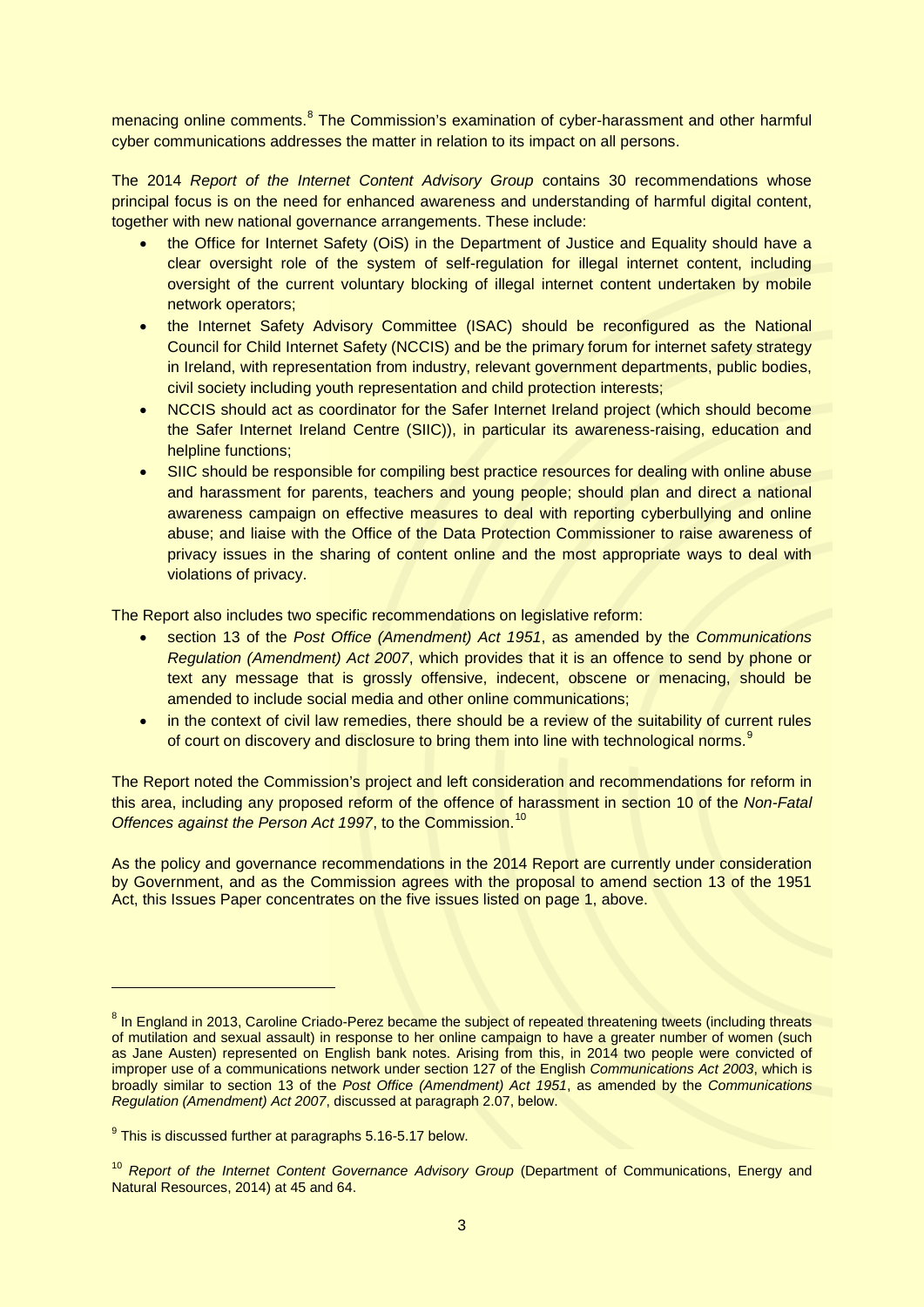## **ISSUE 1: WHETHER THERE SHOULD BE A SPECIFIC REFERENCE TO "CYBER-HARASSMENT" IN SECTION 10 OF THE 1997 ACT**

1.01 The first matter arising in this Issues Paper is whether section 10 of the *Non-Fatal Offences Against the Person Act 1997* fully captures the various forms of harassing behaviour conducted using cyber technology, such as the internet and mobile phones.

#### *Section 10 of the Non-Fatal Offences Against the Person Act 1997*

1.02 Section 10 of the *Non-Fatal Offences Against the Person Act 1997* provides:

"(1) Any person who, without lawful authority or reasonable excuse, by any means including by use of the telephone, harasses another by persistently following, watching, pestering, besetting or communicating with him or her, shall be guilty of an offence.

(2) For the purposes of this section a person harasses another where—

(a) he or she, by his or her acts intentionally or recklessly, seriously interferes with the other's peace and privacy or causes alarm, distress or harm to the other, and

(b) his or her acts are such that a reasonable person would realise that the acts would seriously interfere with the other's peace and privacy or cause alarm, distress or harm to the other."

1.03 Section 10 derives from a recommendation in the Commission's 1994 *Report on Non-Fatal Offences Against the Person***<sup>[11](#page-3-0)</sup> that:** 

"acts of harassment which interfere seriously with a person's right to a peaceful and private life should be captured by the criminal law and not simply those [acts] that give rise to a fear of violence [which are covered by the offence of coercion]."<sup>[12](#page-3-1)</sup>

1.04 The offence created by section 10 of the 1997 Act contains an objective element, because the acts of the defendant must be such that a "reasonable person would realise that the acts would seriously interfere with the peace and privacy of another or cause them alarm, distress or harm." This ensures that self-deluded stalkers cannot escape liability under the section, because even if they believe their behaviour is reasonable they still come within section 10 if their actions are seen as objectively likely to cause interference, alarm, distress or harm.<sup>[13](#page-3-2)</sup>

1.05 The penalties under section 10 consist of a fine and/or imprisonment, which can be for a term not exceeding 12 months on summary conviction and 7 years on conviction on indictment.<sup>[14](#page-3-3)</sup> As an

<span id="page-3-0"></span><sup>11</sup> Law Reform Commission *Report on Non-Fatal Offences Against the Person* (LRC 45-1994), paragraph 9.77.

<span id="page-3-1"></span><sup>&</sup>lt;sup>12</sup> Immediately before this passage, the Commission had recommended that the offence of intimidation in section 4 of the *Conspiracy and Protection of Property Act 1875*, which dealt with acts that give rise to fear of violence, should be replaced by a modern offence of coercion. This recommendation was implemented in section 9 of the 1997 Act which replaced section 4 of the 1875 Act. The offence of coercion corresponds broadly with the tort of intimidation which consists of a threat by a defendant to a person to do an unlawful act which then causes that person "to act or refrain from acting in a manner which he or she is entitled to act either to that person's own detriment or to the detriment of another". See McMahon and Binchy *Law of Torts* 4th ed (Bloomsbury Professional, 2013), paragraph 32.83.

<span id="page-3-2"></span><sup>13</sup> Charleton, McDermott and Bolger, *Criminal Law* (Butterworths, 1999), paragraph 8.205.

<span id="page-3-3"></span><sup>&</sup>lt;sup>14</sup> Section 10(6) of the *Non-Fatal Offences Against the Person Act 1997:* see the discussion of penalties at paragraph 4.03 below.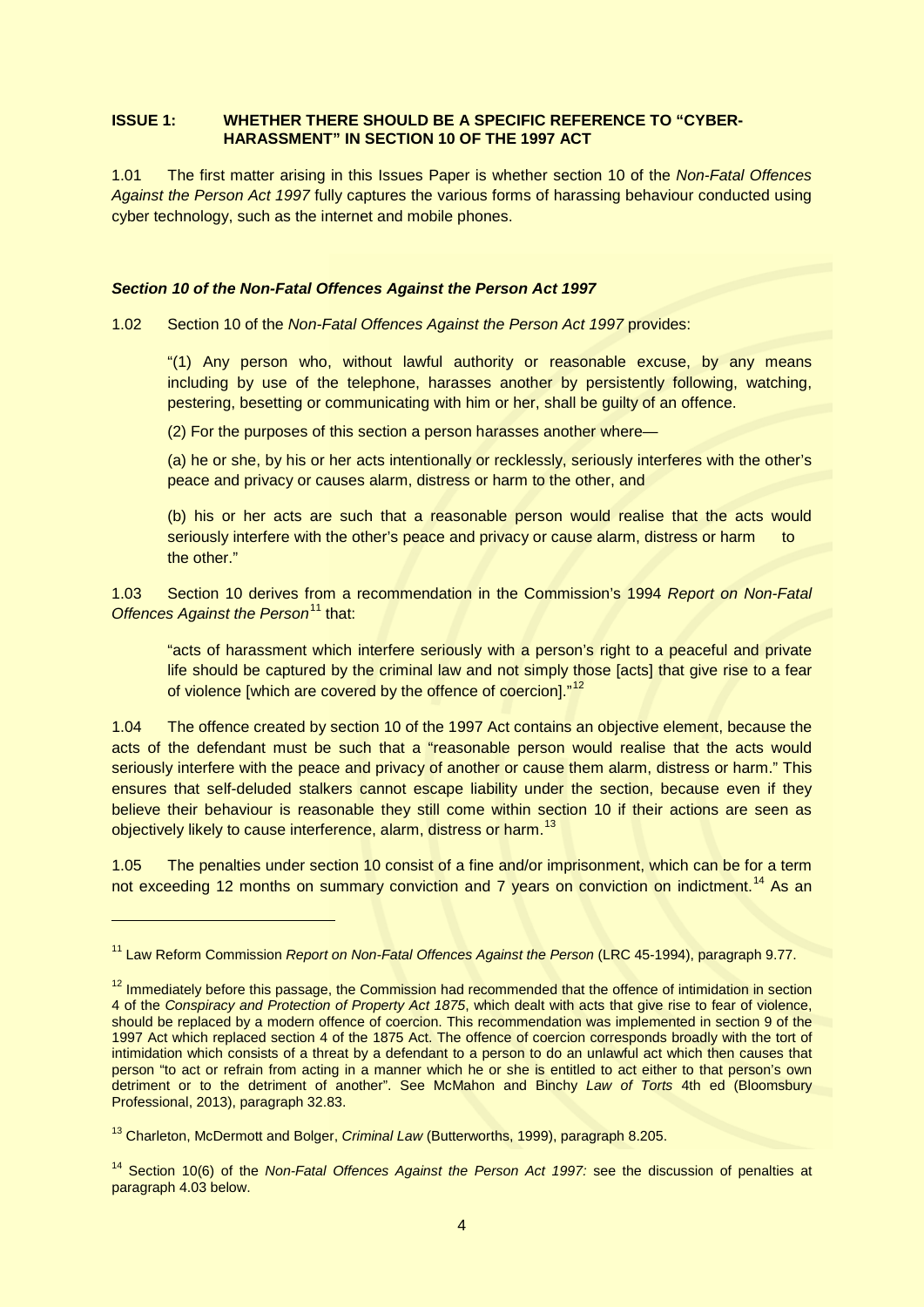alternative or in addition to any other penalty the court may issue an order restraining the defendant from communicating with the other person or requiring him or her to remain a certain distance from the place of residence or employment of the person for such a period as the court may specify.<sup>[15](#page-4-0)</sup> This ensures that the victim can gain relief in cases where imprisonment may not be appropriate.<sup>[16](#page-4-1)</sup> An order can be made even in cases where the defendant is not found guilty of the offence if it is in the interests of justice to do so.<sup>[17](#page-4-2)</sup> The court may also make a "restriction on movement order" under section 101 of the *Criminal Justice Act 2006* where a person is convicted under section 10 of the 1997 Act.<sup>[18](#page-4-3)</sup>

1.06 Section 10 requires that the harassing conduct, "following, watching, pestering, besetting or communicating," must be persistent. Persistence is necessary because the conduct criminalised in section 10 is otherwise lawful and the offence is only committed where it is persistent so that it "seriously interferes with [an]other's peace and privacy or causes alarm, distress or harm to the other." The requirement for persistence was examined by the Commission in its 2013 *Report on*  Aspects of Domestic Violence,<sup>[19](#page-4-4)</sup> which noted that the term "persistently" had been interpreted in a manner that was not dependent on a specific number of incidents or a time frame within which those incidents must have occurred.<sup>[20](#page-4-5)</sup> The Commission recommended that while a single protracted act may satisfy the requirement for persistence, isolated incidents which are not protracted should not give rise to liability under section  $10<sup>21</sup>$  $10<sup>21</sup>$  $10<sup>21</sup>$  The Commission also recommended that the term "persistently" be retained rather than replaced with a "course of conduct" requirement as in some other jurisdictions.<sup>[22](#page-4-7)</sup>

- <span id="page-4-3"></span><sup>18</sup> Section 101 of the *Criminal Justice Act 2006* provides*:*
	- "(1) Where a person aged 18 years or more is convicted of an offence specified in Schedule 3 and the court which convicts him or her of the offence considers that it is appropriate to impose a sentence of imprisonment for a term of 3 months or more on the person in respect of the offence, it may, as an alternative to such a sentence, make an order under this section ("a restriction on movement order") in respect of the person.
	- (2) A restriction on movement order may restrict the offender's movements to such extent as the court thinks fit and, without prejudice to the generality of the foregoing, may include provision—

(a) requiring the offender to be in such place or places as may be specified for such period or periods in each day or week as may be specified, or

(b) requiring the offender not to be in such place or places, or such class or classes of place or places, at such time or during such periods, as may be specified,

- or both, but the court may not, under paragraph (a), require the offender to be in any place or places for a period or periods of more than 12 hours in any one day.
- (3) A restriction on movement order may be made for any period of not more than 6 months and, during that period, the offender shall keep the peace and be of good behaviour."

Schedule 3 of the 2006 Act includes section 10 of the 1997 Act as well as sections 2 (assault), 3 (assault causing harm) and 9 (coercion) of the 1997 Act. Schedule 3 also includes a number of offences under the *Criminal Justice (Public Order) Act 1994*.

<span id="page-4-0"></span><sup>15</sup> Section 10(3) of the *Non-Fatal Offences Against the Person Act 1997.*

<span id="page-4-1"></span><sup>16</sup> Charleton, McDermott and Bolger, *Criminal Law* (Butterworths, 1999), paragraph 8.206.

<span id="page-4-2"></span><sup>17</sup> Section 10(5) of the *Non-Fatal Offences Against the Person Act 1997.*

<span id="page-4-4"></span><sup>19</sup> Law Reform Commission *Report on Aspects of Domestic Violence* (LRC 111-2013).

<span id="page-4-5"></span><sup>20</sup> *Ibid*, paragraph 2.23.

<span id="page-4-6"></span><sup>21</sup> *Ibid*, paragraph 2.88.

<span id="page-4-7"></span><sup>22</sup> *Ibid*, paragraph 2.102.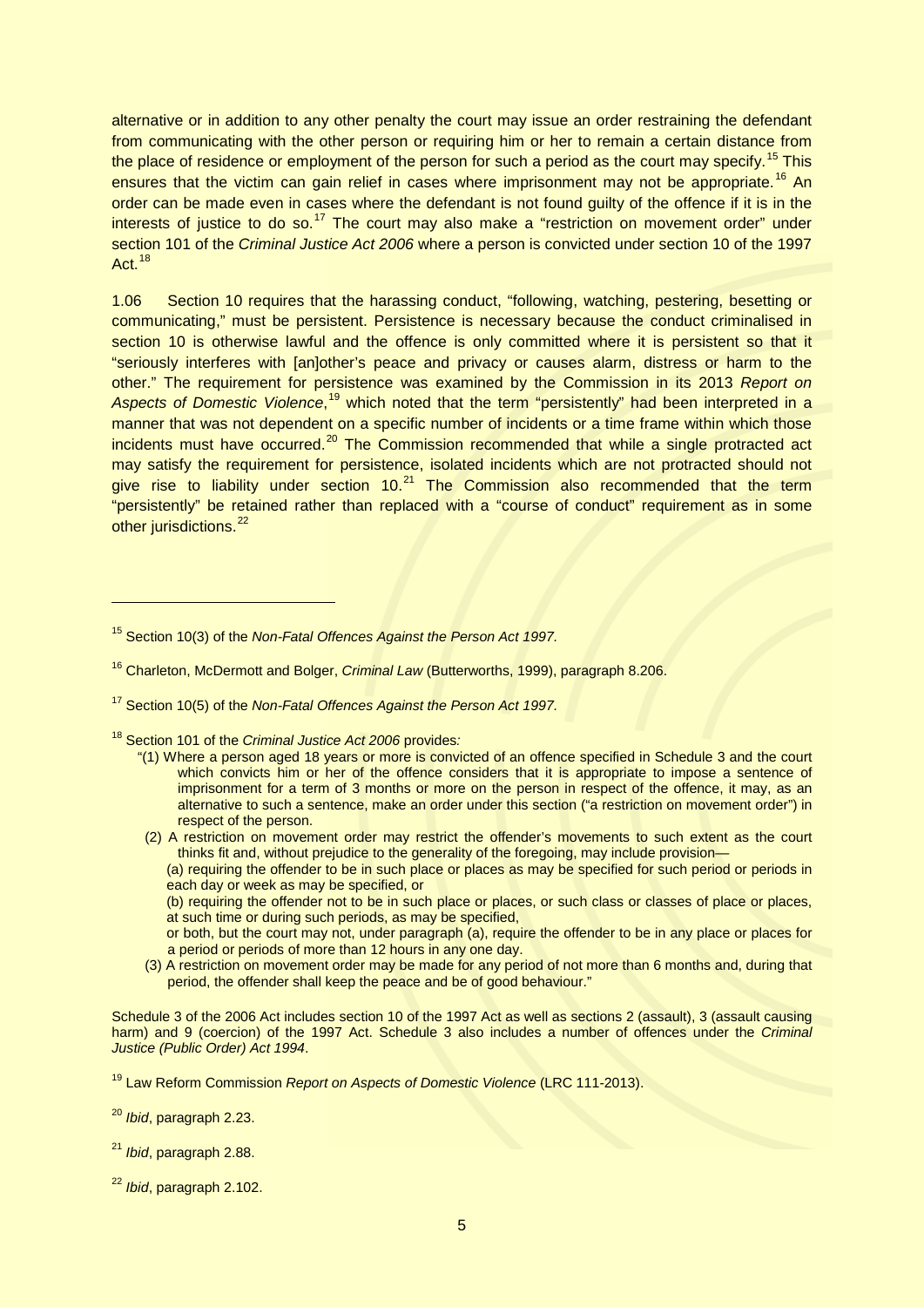In *Director of Public Prosecutions (O'Dowd) v Lynch*<sup>[23](#page-5-0)</sup> a sister and brother aged 11 and 14 respectively, were in their sitting room watching television. The accused, who was in the children's home to install a kitchen, exposed himself masturbating to the girl. This behaviour was repeated on at least two further separate incidents over a short period of time. Thus there were at least three incidents of exposure while the children were watching television. Over the next three hours, the accused repeatedly looked at the children while making revving noises with his saw. The accused exposed himself, masturbating again, while standing at the back door and this incident was witnessed by the two children. The boy then approached the front of the house and saw the accused repeating similar behaviour. One further incident was witnessed through the window by both children three hours after the first incident. The accused was convicted of harassment under section 10 of the 1997 Act and this conviction was upheld on appeal to the High Court. The Court held that the core requirement of persistence in section 10 is that the behaviour involved is continuous, which means it can consist of either (a) a number of incidents, such as in the case, that are separated by intervening lapses of time, or (b) a single, but continuous, incident such as following a person on an unbroken journey over a prolonged distance.

1.07 *Lynch* illustrates that persistence requires continuing behaviour and will usually involve more than one incident and that it can include a single incident provided it is prolonged thereby meeting the test of continuity. When the Commission proposed the harassment offence in its 1994 Report it gave as an example of a situation where the offence could apply "the acts of the infatuated psychotic who follows a woman in order to gain her affections."<sup>[24](#page-5-1)</sup> By the time of the Dáil debates on section 10 in 1997, the term "stalking" was used to describe it, the Minister for Justice noting that the "new offence of harassment... is aimed at what is commonly called stalking."<sup>[25](#page-5-2)</sup> Stalking is commonly defined in a manner that is almost indistinguishable from harassment and the Oxford English Dictionary defines it as "the action, practice or crime of harassing or persecuting a person with unwanted, obsessive and usually threatening attention over an extended period of time".<sup>[26](#page-5-3)</sup> Stalking is best understood as one form of harassment which is a wider offence that could encompass other behaviour not readily identifiable as stalking.<sup>[27](#page-5-4)</sup> The Commission adopted this view in its *Report on Aspects of Domestic Violence*, concluding that stalking is included as a type of harassment under section 10.<sup>[28](#page-5-5)</sup> Cyberbullying generally refers to aggressive behaviour through the use of cyber technology which is intentional and involves an imbalance of power and strength.<sup>[29](#page-5-6)</sup> Cyber-stalking has been described as

<span id="page-5-0"></span><sup>23</sup> [2008] IEHC 183, [2010] 3 IR 434: see the more detailed discussion in *Report on Aspects of Domestic Violence* (LRC 111-2013), paragraph 2.22ff.

<span id="page-5-1"></span><sup>24</sup> Law Reform Commission *Report on Non-Fatal Offences Against the Person* (LRC 45-1994), paragraph 9.77.

<span id="page-5-2"></span><sup>25</sup> See Vol. 477 *Dáil Éireann Debates*, 15 April 1997, Second Stage debate on Non-Fatal Offences against the Person Bill 1997, where the Minister for Justice Nora Owen referred to the "new offence of harassment which is aimed at what is commonly called stalking." See also Vol. 478 *Dáil Éireann Debates*, 29 April 1997, Committee and Remaining Stages debate on Non-Fatal Offences against the Person Bill 1997, where the Minister of State at the Department of Social Welfare Bernard Durkan referred to the offence in section 10 as "harassment or as it is commonly known, stalking."

<span id="page-5-3"></span><sup>&</sup>lt;sup>26</sup> As quoted in MacEwan, "The new stalking offences in English Law: will they provide effective protection from cyberstalking" (2012) Crim LR 767, at 768.

<span id="page-5-4"></span> $27$  Gillespie, "Cyberstalking and the law: a response to Neil MacEwan" (2013) Crim LR 38, at 39.

<span id="page-5-5"></span><sup>28</sup> Law Reform Commission *Report on Aspects of Domestic Violence* (LRC 111-2013), paragraph 2.92.

<span id="page-5-6"></span><sup>&</sup>lt;sup>29</sup> Shannon *Sixth Report of the Special Rapporteur on Child Protection* (Report submitted to the Oireachatas, January 2013) at 90.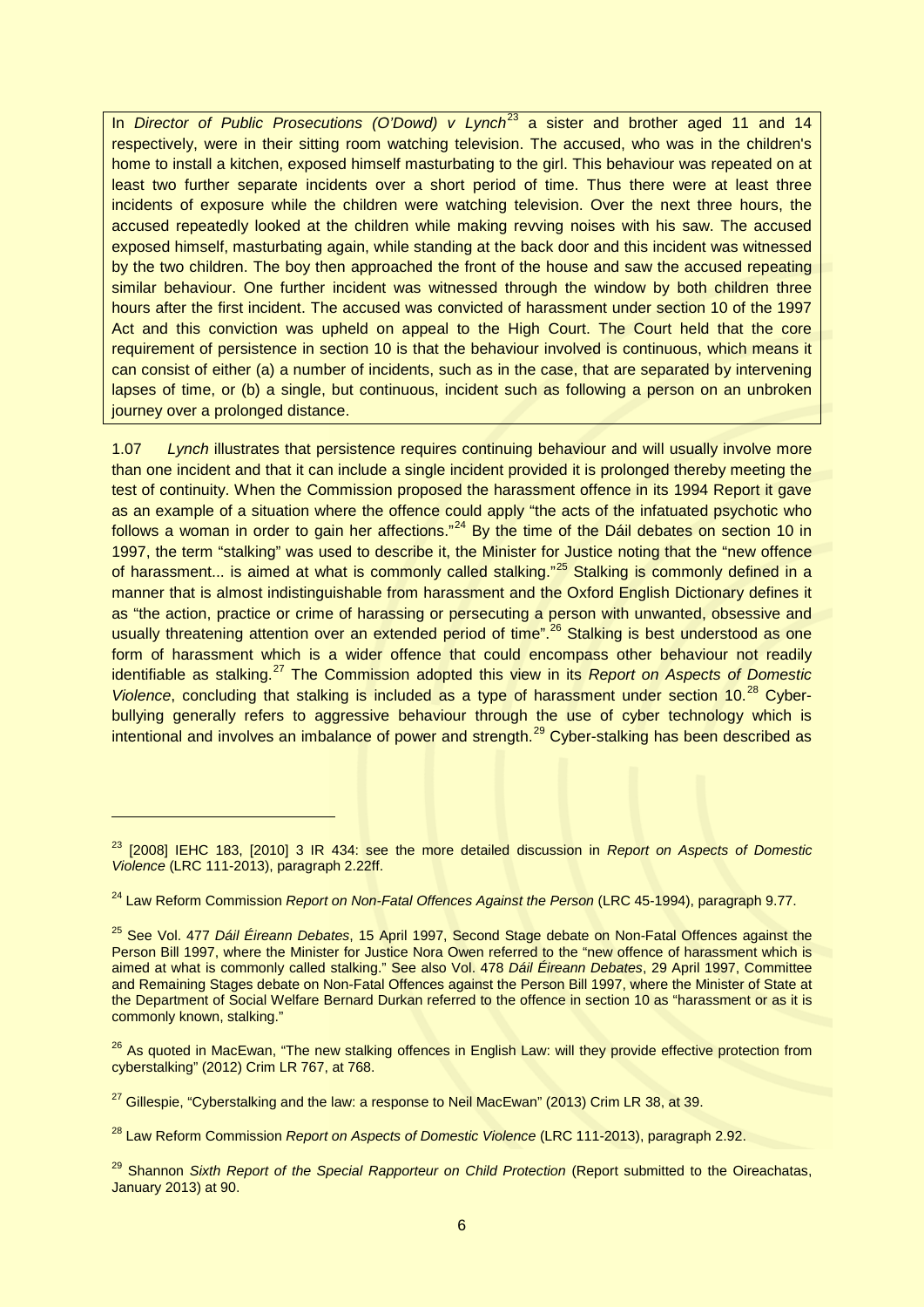involving a relentless pursuit of the victim online often in combination with an offline attack.<sup>[30](#page-6-0)</sup> Just as stalking is commonly characterised as a sub-category of harassment, the Commission suggests that cyber-stalking and cyber-bullying that meet the test of persistence are best described as forms of cyber-harassment.

## *Examples of harmful internet communications*

1.08 The following are examples of harmful internet communications which may or may not be covered by section 10 depending on whether the persistence requirement is met and the activity involved is direct rather than indirect in nature.

- Persistently sending harmful messages through text messaging, instant messaging, email, chat rooms or social networking websites. For example, in a 2013 case, a man was convicted under section 10 of the 1997 Act for sending up to 500 offensive text messages to a teenage boy.<sup>[31](#page-6-1)</sup>
- Targeting the victim's computing technology. This type of behaviour arose in the English case *R v Debnath*, [32](#page-6-2) where the accused paid a group of hackers to sabotage the complainant's email account. Computer hacking is an offence under the *Criminal Damage Act 1991*.<sup>[33](#page-6-3)</sup>
- Setting up harmful websites or fake profile pages on social networking sites, in order to impersonate the victim and post harmful or private content in the victim's name. This also featured in *Debnath* where the accused set up a website called "[name of complainant] is gay.com" and registered the complainant on a database for people with sexually transmitted diseases. The accused was convicted of harassment under section 2 of the UK *Protection from Harassment Act 1997*. As noted below, this indirect activity might not come within section 10 of the 1997 Act.
- Posting intimate images or videos online without consent. This type of activity received international attention in 2014 when intimate photos and videos of well-known personalities, including the actress Jennifer Lawrence, were posted online after their iCloud accounts had been hacked. This clearly involved hacking but might not come within section 10 of the 1997 Act.

# *Application of section 10 of 1997 Act to cyber-harassment in general*

1.09 Section 10 of the 1997 Act can be applied to many forms of harmful internet behaviour, including cyber-harassment, because section 10(1) provides that harassment may be carried out "*by any means* including by use of telephone" (emphasis added). The specific reference to the telephone ensures that behaviour such as silent phone calls are captured by the offence. The reference to "by any means" ensures that other forms of communication such as email, messages sent through a social network site or text messages can be classed as harassment, so that the offence is not confined to more traditional, offline stalking activities such as following or watching which are also

<span id="page-6-0"></span><sup>&</sup>lt;sup>30</sup> Jameson, "Cyberharassment: Striking a Balance between Free Speech and Privacy" (2008) 17 Comm Law Conspectus 231, at 236.

<span id="page-6-1"></span><sup>31</sup> Man guilty of 'malicious and evil' bullying of boy through text messages" *Irish Independent* 22 January 2013 available at http://www.independent.ie/irish-news/courts/man-guilty-of-malicious-and-evil-bullying-of-boy-throughtext-messages-28947459.html.

<span id="page-6-2"></span><sup>32</sup> *R v Debnath* [2005] EWCA Crim 3472.

<span id="page-6-3"></span> $33$  The 1991 Act is discussed at paragraph 2.09 below.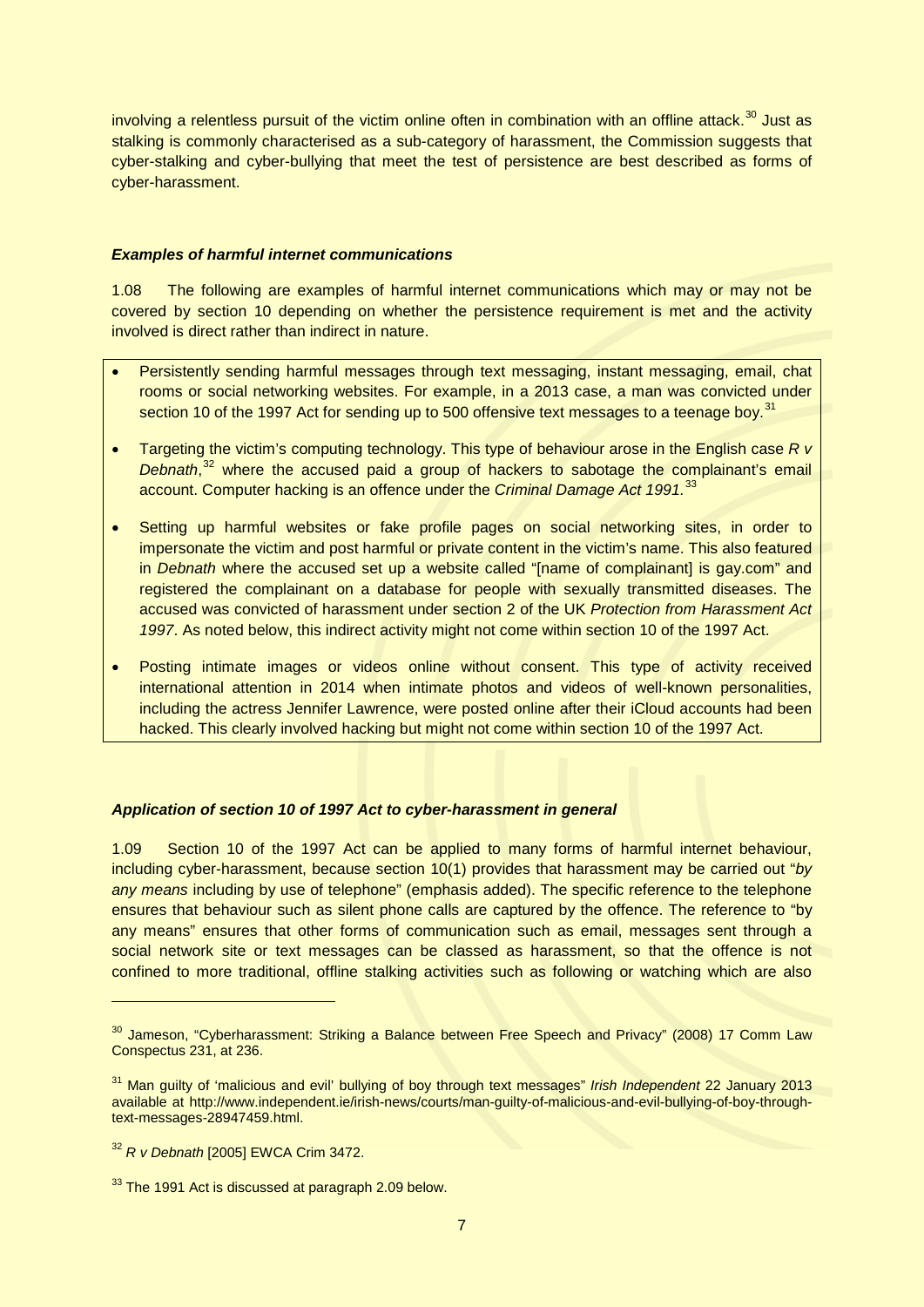listed in section 10. A number of prosecutions under section 10 have involved harassment through sending unwanted, inappropriate or harmful emails, text messages and posting harmful content online.

1.10 The cases outlined below come within section 10 of the 1997 Act because each involved a cyber attack that continued over a prolonged period.

1.11 They show that prosecutions have been brought pursuant to section 10 where there has been cyber-harassment, in particular in cases involving direct contact with the victim. However, difficulties may arise in applying section 10 to certain forms of indirect harassment, that is, harmful behaviour directed towards a person other than the victim but concerning the victim. The ease with which individuals can communicate with others and disseminate content online means that indirect harassment is particularly likely to be carried out through cyber means.<sup>[34](#page-7-0)</sup>

- A 2011 case involved a man who pleaded guilty to harassing his ex-girlfriend over a three year period. The man had sent emails, texts and threatening letters to the victim and had also sent a threatening letter to one of her work colleagues.<sup>[35](#page-7-1)</sup>
- In 2013, a man pleaded guilty to harassment after sending up to 500 text messages to a teenage boy which were "abusive, threatening or sexually explicit" in nature.<sup>[36](#page-7-2)</sup> Text messages were also sent to people living in the local area claiming to be from the victim and signed off by him, resulting in the victim being assaulted by a number of people.
- In a 2014 case, a man pleaded guilty under section 10 after posting explicit items on a website about the victim, whom he had briefly dated seven years before, suggesting she was offering sexual favours.<sup>[37](#page-7-3)</sup>
- 1.12 Harassment has also been charged in cases involving covert filming.

-

In 2012, a man who installed a hidden camera in a women's locker room pleaded guilty to harassment of eight women who were staff at the hospital where the locker room was located. The camera had been in place for 6 months before it was spotted. The accused admitted using the camera to record 885 images and 30 videos of the women undressing and in their underwear. The victims, who were previously on good terms with the defendant, said they felt betrayed and repulsed by his actions. One of them was unable to socialise for six months and had made an attempt at suicide. [38](#page-7-4)

<span id="page-7-0"></span><sup>34</sup> The Commission noted this in its *Report on Aspects of Domestic Violence* (LRC 111-2013), paragraph 2.94.

<span id="page-7-1"></span><sup>35</sup> This case is discussed in Shannon *Sixth Report of the Special Rapporteur on Child Protection* (Report Submitted to the Oireachatas, January 2013) at 95*.*

<span id="page-7-2"></span><sup>36</sup> "Man guilty of 'malicious and evil' bullying of boy through text messages" *Irish Independent* 22 January 2013 available at http://www.independent.ie/irish-news/courts/man-guilty-of-malicious-and-evil-bullying-of-boy-throughtext-messages-28947459.html.

<span id="page-7-3"></span><sup>37</sup> "Man avoids jail for vile internet messages about ex-girlfriend" *Irish Times* 20 March 2014 available at http://www.irishtimes.com/news/crime-and-law/courts/man-avoids-jail-for-vile-internet-messages-about-exgirlfriend-1.1731368.

<span id="page-7-4"></span><sup>38</sup> "Man hid camera to spy on women in shower" *Irish Independent* 18 December 2012 available at http://www.independent.ie/irish-news/courts/man-hid-camera-to-spy-on-women-in-shower-28948811.html.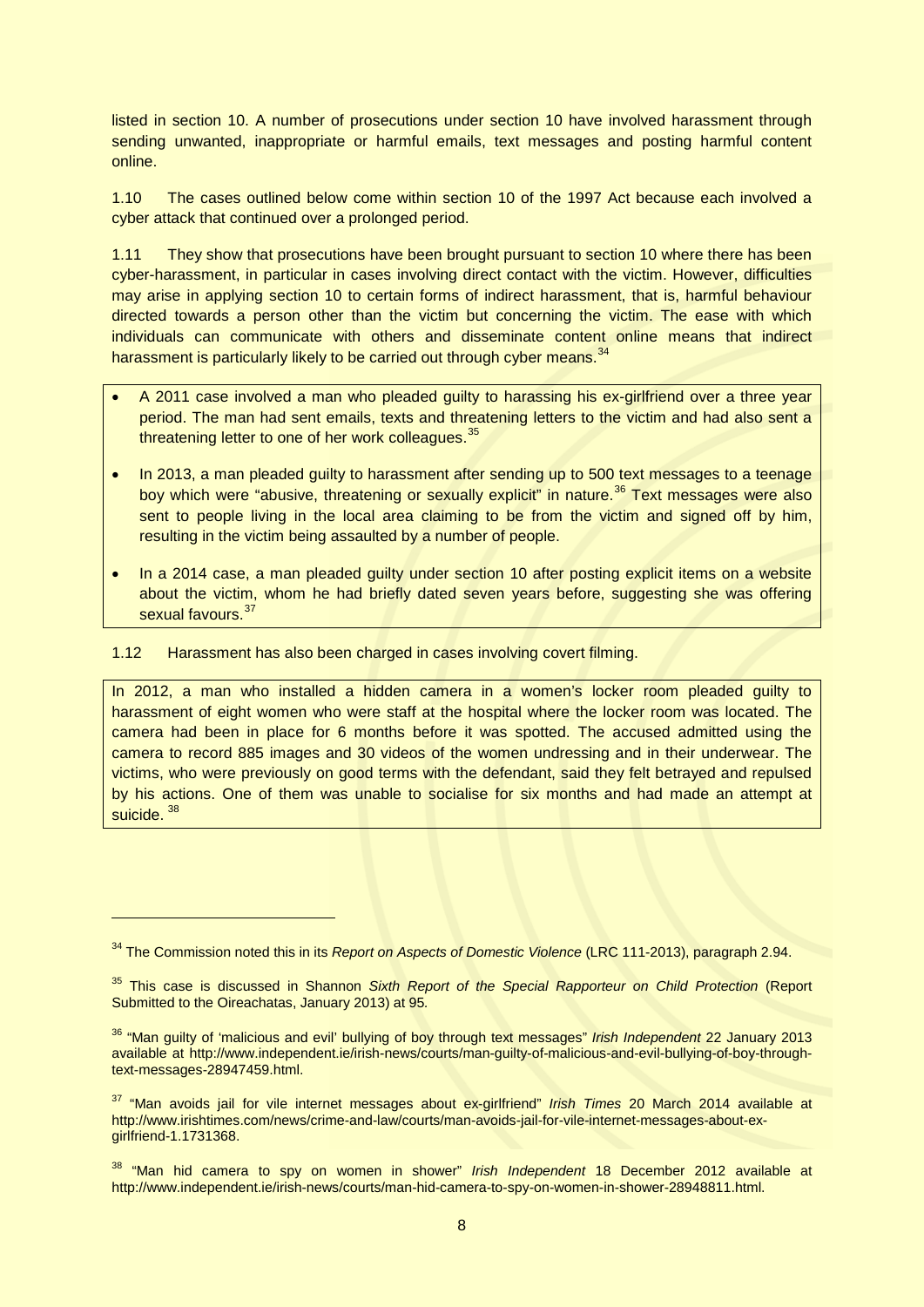1.13 These examples meet the persistence requirement in section 10 because they involved repeated acts over an extended period and also illustrate that it is capable of capturing many types of cyber-harassment.<sup>[39](#page-8-0)</sup>

1.14 Nonetheless, it may be desirable to include a specific reference to cyber-harassment in section 10 as it would clarify the scope of the section and might increase reporting and prosecution of cyber-harassment cases. In 2013 a number of representative groups, in submissions to the Oireachtas Joint Committee on Transport and Communications, agreed that there was a need to clarify that existing law applied to cyber-harassment.<sup>[40](#page-8-1)</sup> A public awareness campaign would educate the public about the dangers of cyber-harassment. Expressly identifying cyber-harassment in the legislation as a particular form of the wider offence of harassment would underline society's recognition of its seriousness and the need to prevent and punish it.

1.15 Studies conducted on cyber-bullying regularly find that individuals are reluctant to report such behaviour.[41](#page-8-2) Amongst children and adolescents the most common reasons for under-reporting include the belief that adults will not be able to understand or respond adequately to the problem. This belief arises from the perception on the part of children and adolescents that they possess greater technological understanding and ability than pre-digital era adults. Connected to this belief is the fear that if the child or adolescent tells a parent they are being cyber-bullied their own internet access or devices may be taken away from them.<sup>[42](#page-8-3)</sup> Even where a child tells an adult about cyber-bullying or harassment to which they have been subjected, adults may form the view that reporting the problem to the Gardaí is not a suitable option considering the potentially serious consequences of engaging the criminal law. The anonymous nature of much cyber-harassment also creates challenges for both adult and child victims, who may believe that reporting the behaviour is pointless because the perpetrator cannot be identified.<sup>[43](#page-8-4)</sup> This is despite the fact that anonymity online is largely a misplaced perception because an individual's identity can usually be uncovered through his or her IP address.

<span id="page-8-0"></span><sup>39</sup> The Minister for Justice noted in 2012 that section 10 applies to cyber-bullying: see Vol. 781 *Dáil Éireann Debates*, p.754 (7 November 2012), Topical Issues Debate: Cyberbullying, available at www.oireachtas.ie. To the same effect see Joint Committee on Transport and Communications *Report on Addressing the growth of Social Media and tackling Cyberbullying* (Government Publications, 2013) at 34.

<span id="page-8-1"></span><sup>&</sup>lt;sup>40</sup> These included the Anti-Bullying Coalition, Digital Rights Ireland, the Irish Immigrant Support Centre (Nasc) and Spunout.ie (a youth focused website funded by the HSE): see Joint Committee on Transport and Communications *Report on Addressing the growth of Social Media and tackling Cyberbullying (Government* Publications, 2013) at 34 and 38.

<span id="page-8-2"></span><sup>41</sup> See for example, Doherty *A study of cyberbullying of students in Irish third level education* (NUI Galway, 2014) at 5, which found that over half of those surveyed who were cyber-bullied did not report the cyber-bullying. See also O'Moore and Minton *Cyber-Bullying: The Irish Experience* (Nova Science Publishers, 2011) which investigates the experience of post-primary school children with cyber-bullying and finds that only 6% of children who said they had experienced cyber-bullying reported it to adults at school.

<span id="page-8-3"></span><sup>&</sup>lt;sup>42</sup> See O'Higgins Norman "Report on Cyberbullying Research and Related Issues" Conference Paper, Ist National Cyberbullying Conference (1 September 2014) at 2. This Paper also notes that the reluctance to report may be "partly attributable to the ambiguity of online comments, whereby it is difficult to prove that a comment or action is directed at a particular individual and/or intended to be hurtful."

<span id="page-8-4"></span><sup>&</sup>lt;sup>43</sup> Srivastava & Boey "Online Bullying and Harassment: An Australian Perspective" (2012) 6 Massaryk U J L &Tech 299, at 313.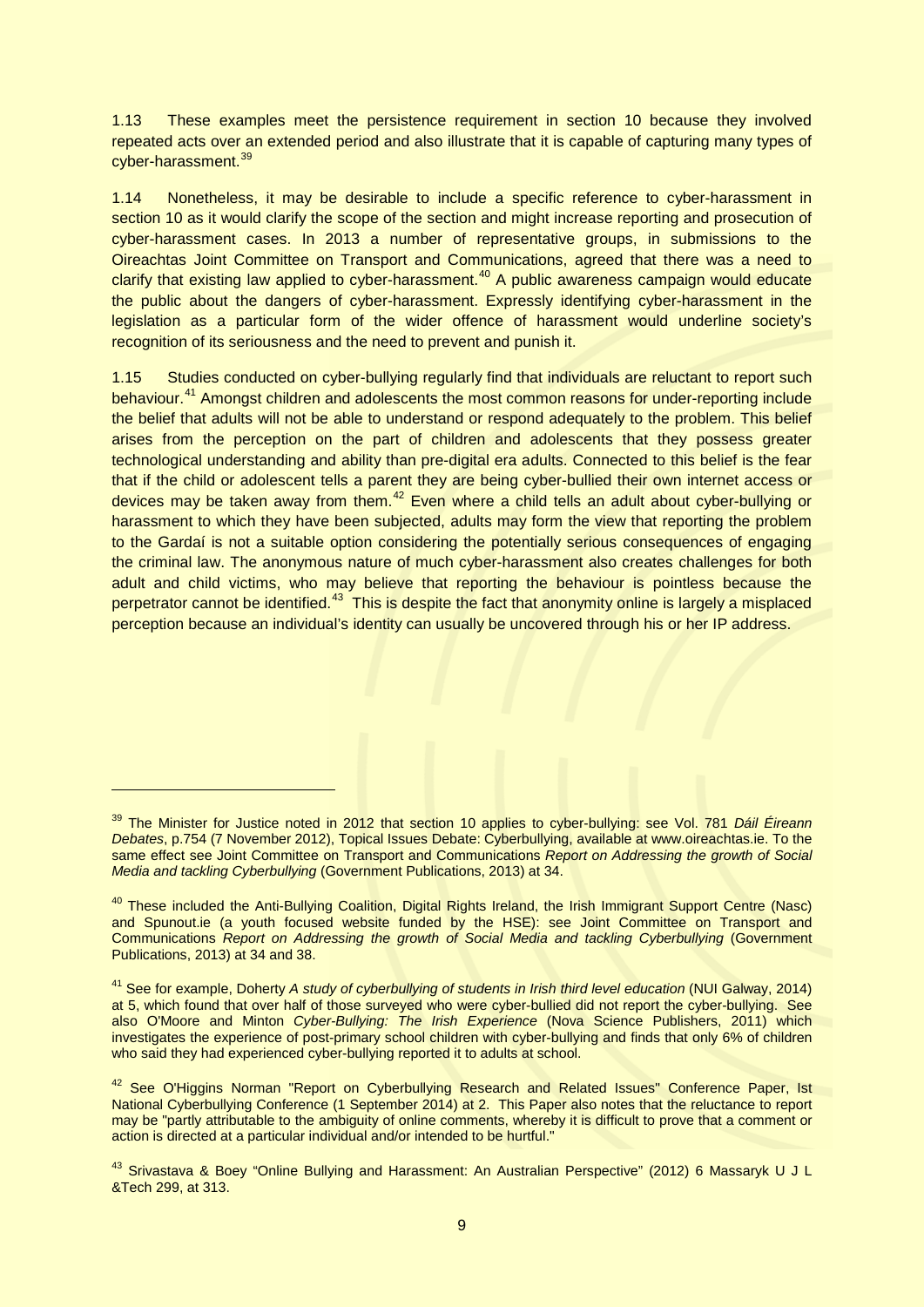#### *Application of section 10 of 1997 Act to indirect cyber-harassment*

1.16 In the Commission's 2013 *Report on Aspects of Domestic Violence*, it was noted that consultees had recommended that indirect harassment should be an offence.<sup>44</sup>

1.17 Indirect cyber-harassment involves persistent harmful communications through email, social networking sites or other cyber means to third parties concerning a complainant but not directly communicated to the complainant. It would include, for example, situations where a defendant spreads harmful information whether true or false to the complainant's friends or family. It might also involve repeatedly posting content online to the public at large concerning a complainant. There may be a gap in Irish law in relation to indirect harassment and this view was shared by the Minister for Communications, Energy and Natural Resources in 2013 when he stated that the 1997 Act dealt with "direct communications with someone" but "it does not deal with communication *about* someone and is being interpreted in a very narrow sense by the courts."<sup>[45](#page-9-1)</sup> Comprehensively criminalising indirect harassment could be done by amending section 10 to include harassing communications with "any person" rather than just the target of the harassing behaviour. In the cyber context, this would clarify that it is a crime to post harassing communications on a publicly available website and to send cyber communications to third parties which are harmful to the victim.

In the English case R v Debnath,<sup>[46](#page-9-2)</sup> the defendant was convicted of harassment pursuant to section 2 of the *Protection from Harassment Act 1997*. The defendant and the complainant had a one night stand after which the defendant mistakenly believed she had contracted a sexually transmitted disease. This sparked a year-long campaign by her of harassing the complainant, mainly through cyber means. This included sending the complainant's fiancée emails claiming to be from one of the complainant's friends detailing alleged sexual indiscretions and sending the complainant's former employers an email, also claiming to be from him, which falsely alleged that the complainant had harassed the defendant. The defendant also registered the complainant on a database for individuals with sexually transmitted diseases seeking sexual liaisons and on a gay American prisoner exchange. The defendant also set up a website claiming that the complainant was gay.

1.18 Section 10 of the Irish 1997 Act requires that the accused engage in "following, watching, pestering, besetting or communicating with" the victim. The requirement to communicate with the victim means that it is unlikely that section 10 could be interpreted as applying to all forms of indirect activity. So where the offending communication is sent not to the victim but to others there may be no communication with the victim. The specific language used in section 10 would appear to exclude the indirect type of behaviour involved in *Debnath.* Similarly, harmful messages posted on a private social networking page such as on Facebook may also not be covered by section 10 if they do not involve direct communication with the subject.

1.19 Nonetheless, in 2014 a prosecution was taken against a man who pleaded guilty to an offence under section 10 after posting explicit items on a website about the victim, whom he had briefly dated seven years before, suggesting she was offering sexual favours.<sup>[47](#page-9-3)</sup> This suggests that there is a view that section 10 may extend to some situations where a complainant is exposed

<span id="page-9-0"></span><sup>44</sup> Law Reform Commission *Report on Aspects of Domestic Violence* (LRC 111-2013), paragraph 2.21.

<span id="page-9-1"></span><sup>45</sup> Joint Committee on Transport and Communications *Report on Addressing the growth of Social Media and tackling Cyberbullying* (Government Publications, 2013) at 34.

<span id="page-9-2"></span><sup>46</sup> *R v Debnath* [2005] EWCA Crim 3472.

<span id="page-9-3"></span><sup>47</sup> See "Man avoids jail for vile internet messages about ex-girlfriend" *Irish Times* 20 March 2014, available at http://www.irishtimes.com/news/crime-and-law/courts/man-avoids-jail-for-vile-internet-messages-about-exgirlfriend-1.1731368.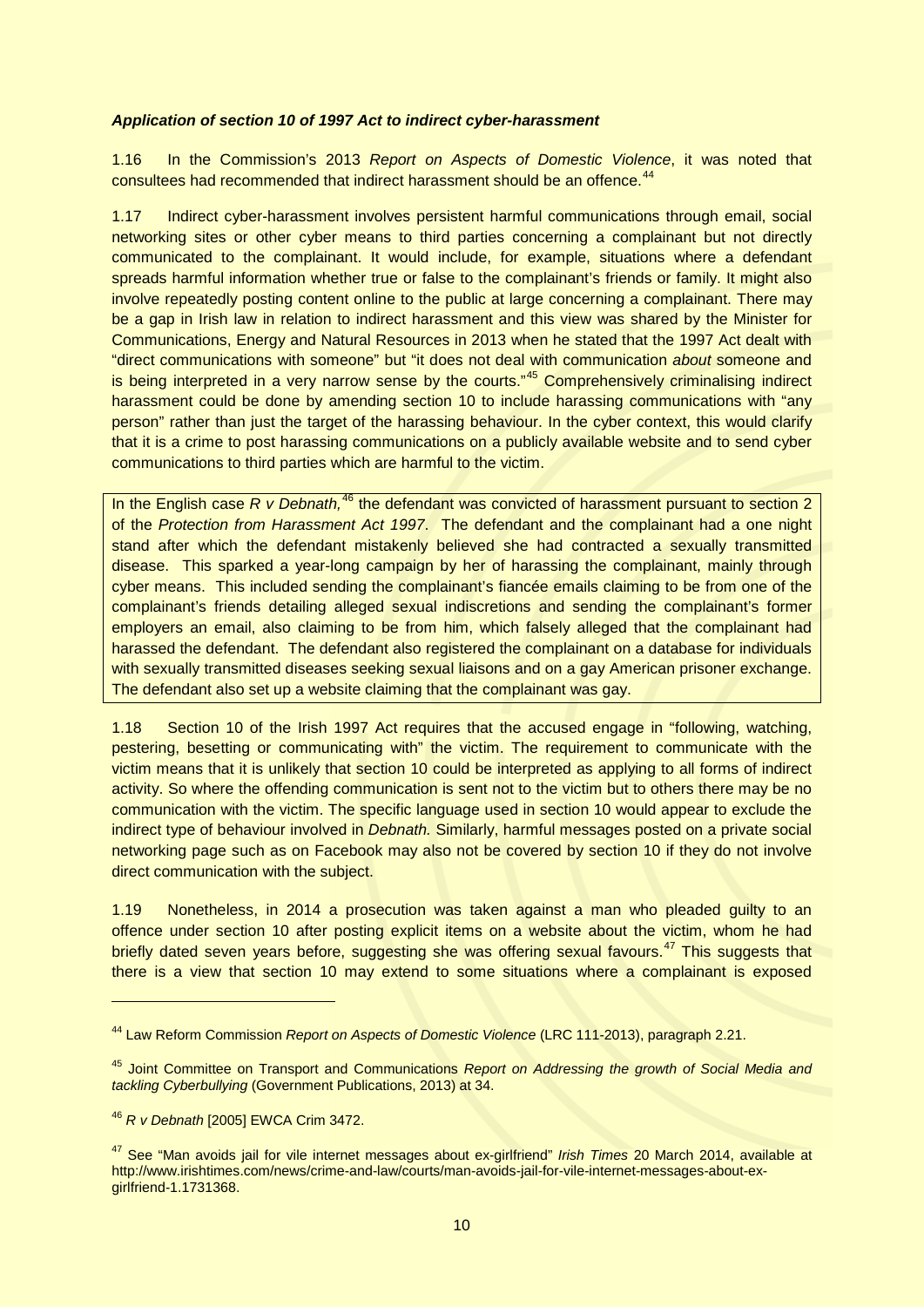indirectly to publicly available content. So just as persistently displaying abusive placards about a person in public places might amount to traditional harassment, in the cyber context posting abusive content on publicly accessible websites or social networking profiles might amount to cyber harassment.

1.20 Indirect harassment is covered by the English *Protection from Harassment Act 1997* because it defines harassment in more general terms than section 10. It criminalises engaging in a "course of conduct" not necessarily against the victim, but which constitutes harassment of the victim.<sup>[48](#page-10-0)</sup> In its *Report on Aspects of Domestic Violence*, the Commission recommended that the term "persistently" should be retained rather than adopting the "course of conduct" requirement as the "persistently" term is wider in scope.<sup>49</sup> This is because, as defined in the English Act, "course of conduct" requires at least two incidents, so that a single but continuous act cannot constitute harassment as it can under the Irish Act (as in *Director of Public Prosecutions (O'Dowd) v Lynch[50](#page-10-2)*).

### *Indirect "revenge porn" may not be covered by section 10 of the 1997 Act*

1.21 A particular form of indirect cyber activity is the persistent distribution to third parties of videos or images with embarrassing or intimate content occurring after a relationship breaks down. This activity is sometimes now referred to as "revenge porn".<sup>[51](#page-10-3)</sup> The proliferation of mobile technology and the development of sites and apps that facilitate posting such material online mean that recording and distribution of content can easily be done. The mass release in 2014 of intimate photographs hacked from the online accounts of well-known personalities illustrates the potential for such behaviour to be carried out on an industrial scale.<sup>[52](#page-10-4)</sup>

In the Canadian case *R v DeSilva*,<sup>[53](#page-10-5)</sup> the defendant made a sexually explicit video of the complainant without her knowledge while they were in a relationship. After the relationship ended, the defendant posted the video on his Facebook page and then sent 13 friends and family an email inviting them to view the video which was sent as an attachment to the emails. The defendant also made threats to the victim including through a series of emails where he taunted the victim about the video. The defendant was convicted of the offence of voyeurism<sup>[54](#page-10-6)</sup> for making and distributing the video and harassment in relation to the threats he made to the victim. Although the video was not widely

Harassment is not defined in the UK 1997 Act.

<span id="page-10-1"></span><sup>49</sup> Law Reform Commission *Report on Aspects of Domestic Violence* (LRC 111-2013) at paragraph 2.101.

<span id="page-10-2"></span><sup>50</sup> [2008] IEHC 183, [2010] 3 IR 434.

-

<span id="page-10-3"></span> $51$  For a discussion of one individual's experience with "revenge porn" see "I was a victim of revenge porn. I don't want anyone else to face this" The Guardian 19 November 2013 available at want anyone else to face this" *The Guardian* 19 November 2013 available at http://www.theguardian.com/commentisfree/2013/nov/19/revenge-porn-victim-maryland-law-change.

<span id="page-10-4"></span><sup>52</sup> "Nude photos of Hollywood actors posted online by alleged hacker" *The Irish Times* 1 September 2014 available at http://www.irishtimes.com/news/technology/nude-photos-of-hollywood-actors-posted-online-byalleged-hacker-1.1914402.

<span id="page-10-5"></span><sup>53</sup> *R v DeSilva* 2011 ONCJ 133.

<span id="page-10-0"></span><sup>48</sup> Section 2(1) of the UK *Protection from Harassment Act 1997* provides that "[a] person who pursues a course of conduct in breach of section 1 is guilty of an offence". Section 1 of the UK 1997 Act provides:

<sup>&</sup>quot;A person must not pursue a course of conduct—

<sup>(</sup>a) which amounts to harassment of another, and

<sup>(</sup>b) which he knows or ought to know amounts to harassment of the other."

<span id="page-10-6"></span> $54$  The voveurism aspect of the case is discussed at paragraph 2.16 below.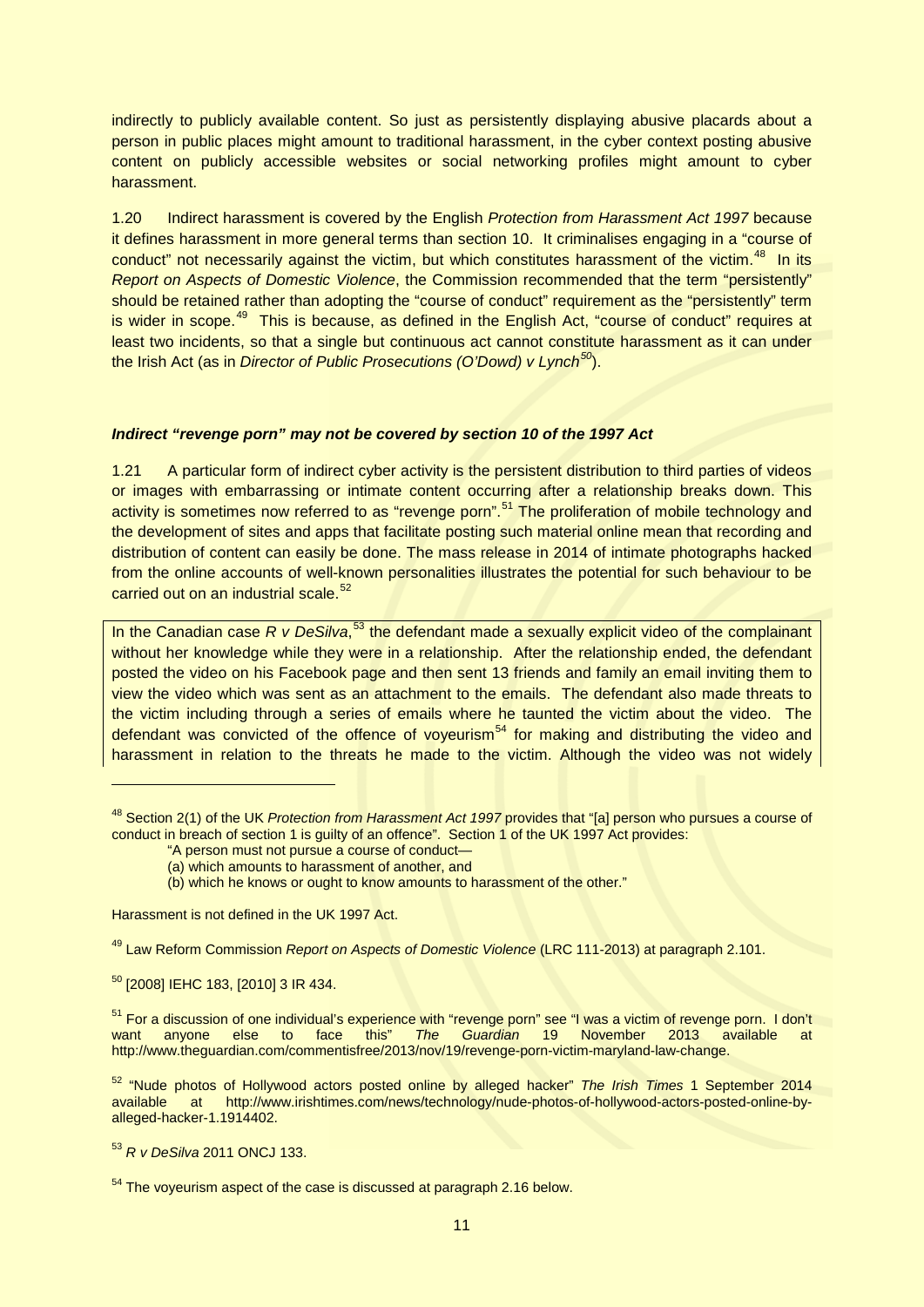distributed in this case, because the police were alerted at a relatively early stage resulting in the video being removed from Facebook, the court could still not be satisfied that the video was confined to the 13 people who were sent it.

1.22 If the *DeSilva* case had arisen in Ireland, the series of email threats made directly to the victim by the defendant would probably meet the persistence requirement in section 10 of the 1997 Act.<sup>[55](#page-11-0)</sup> If, however, the case had only involved the emails and video sent by the defendant to his friends, it is unlikely that this would meet the requirement in section 10 that the defendant had been "communicating with" the victim. Posting the video on a Facebook page might possibly be prosecuted successfully under section 10 if the complainant had access to the page.

### *Jurisdictional issues and cyber-harassment: extra-territorial effect*

1.23 The extent to which the offence of cyber-harassment should have extra-territorial effect is important.<sup>[56](#page-11-1)</sup> The internet is not confined to "a single geographical area nor is it neatly divisible along territorial boundaries into distinct local networks."<sup>[57](#page-11-2)</sup> People may be subject to cyber-harassment from perpetrators or sites located outside the State and, conversely, perpetrators based in the State may harass individuals based outside it. Article 29.8 of the Constitution provides that the State may legislate with extra-territorial effect, which must be done expressly, so it is permissible to provide that the harassment offence should have extra-territorial effect but this has not been done. The EU, in a Framework Decision on combating certain forms and expressions of racism and xenophobia by means of criminal law has also stated that Member States "shall take necessary measures" to establish extra-territorial jurisdiction in cases involving offences relating to racism and xenophobia.<sup>[58](#page-11-3)</sup>

1.24 If section 10 of the 1997 Act were amended to provide for extra-territorial effect, it would be desirable that there be a connection to the State before jurisdiction could be exercised so that the State's jurisdiction would be effective in practice. This would limit extra-territorial jurisdiction to situations where either the victim was based within the State but the perpetrator was not, or the perpetrator was based within the State and the victim was not. There are a number of examples where the Oireachtas has expressly provided that offences have extra-territorial effect which could offer guidance in this respect. Under the *Criminal Damage Act 1991[59](#page-11-4)* an offence of criminal damage to data<sup>[60](#page-11-5)</sup> committed by a person outside the State in relation to data kept within the State may be prosecuted and the offence may for all purposes be treated as having been committed in any place in the State. Similarly, the *Sexual Offences (Jurisdiction) Act 1996*, which applies to sexual offences involving children, provides that where a citizen of the State or a person who is ordinarily resident in

<span id="page-11-4"></span><sup>59</sup> Section 7(1) of the *Criminal Damage Act 1991* provides:

-

"Proceedings for an offence under section 2 or 5 alleged to have been committed by a person outside the State in relation to data kept within the State or other property so situate may be taken, and the offence may for all incidental purposes be treated as having been committed, in any place in the State."

<span id="page-11-0"></span><sup>&</sup>lt;sup>55</sup> As noted at paragraph 1.12 above, section 10 has been used in cases involving covert filming.

<span id="page-11-1"></span><sup>&</sup>lt;sup>56</sup> Similar considerations arise in the context of the offence proposed in Issue 2, below; and in the context of civil remedies, which are discussed in Issue 5, below.

<span id="page-11-2"></span><sup>&</sup>lt;sup>57</sup> Biswas "Criminal liability for cyber defamation: jurisdictional challenges and related issues from Indian jurisprudence" (2013) CLTR 121, at 125.

<span id="page-11-3"></span><sup>58</sup> Council Framework Decision 2008/913/JHA of 28 November 2008 on combating certain forms and expressions of racism and xenophobia by means of criminal law. This Framework Decision is discussed further at paragraph 3.09 below.

<span id="page-11-5"></span> $60$  The offences under the 1991 Act are discussed at paragraph 2.09 below.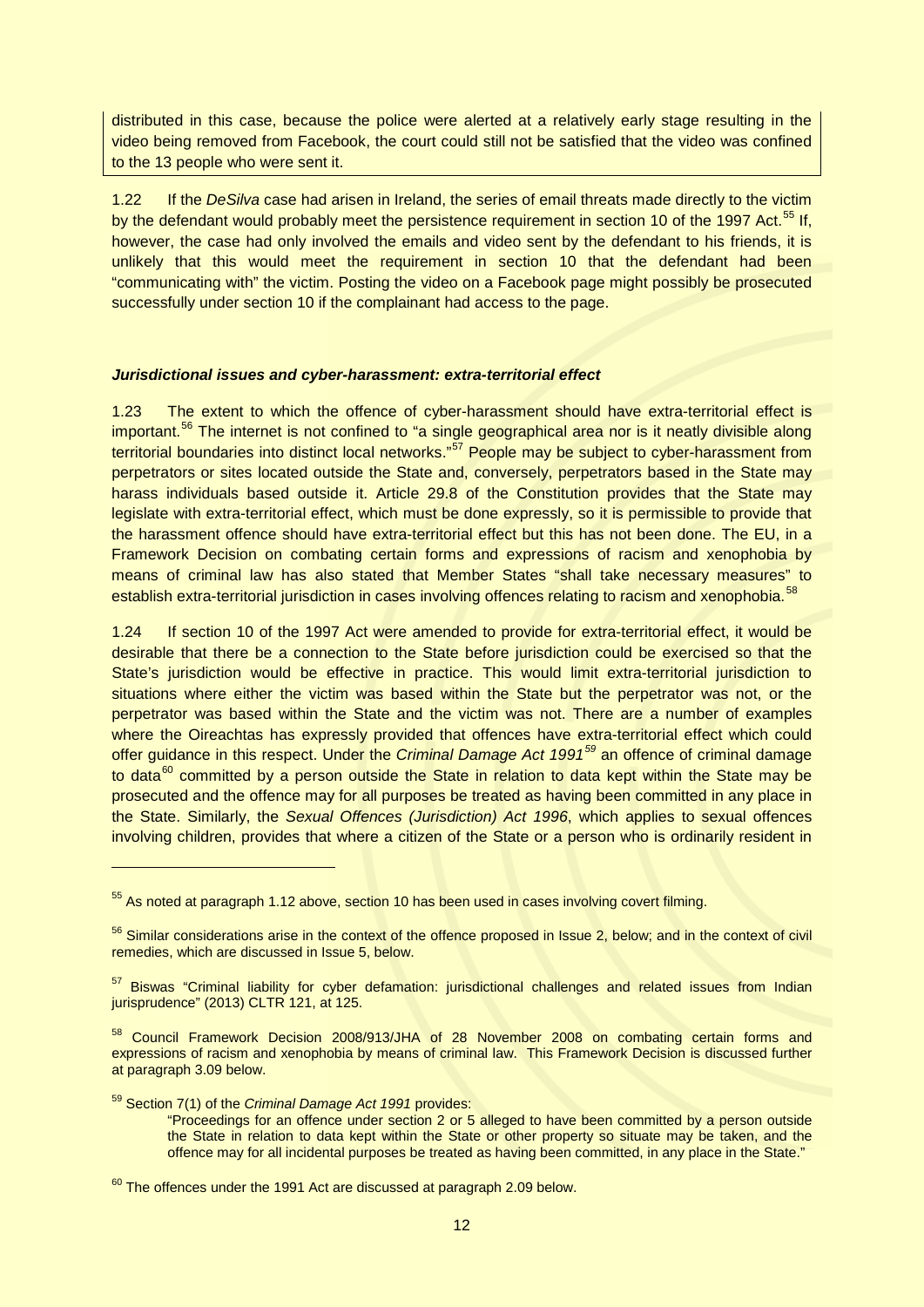the State does an act in another country involving a child that is an offence in that country and, if done in the State, would also be an offence in the list of offences scheduled to or specified for the 1996 Act (including child trafficking and child pornography),  $61$  he or she can be prosecuted in the State for such a scheduled or specified offence.<sup>[62](#page-12-1)</sup>

1.25 Notwithstanding these existing examples, it should also be noted that, in the specific context of harmful internet behaviour, the possible extension of section 10 of the 1997 Act to activity committed outside the State may involve a conflict between behaviour that constitutes an offence under Irish law but which may be regarded as the permissible exercise of free speech in another jurisdiction.<sup>[63](#page-12-2)</sup>

1(a): Do you consider that section 10 of the Non-Fatal Offences Against the Person Act 1997 should be amended to include a specific reference to harassment by cyber means?

1(b): Do you consider that section 10 of the Non-Fatal Offences Against the Person Act 1997 should be amended to include indirect forms of harassment, including persistent posting online of harmful private and intimate material in breach of a victim's privacy?

1(c): Do you consider that section 10 of the Non-Fatal Offences Against the Person Act 1997 should be amended to provide expressly that it should have extra-territorial effect, provided that either the victim or the perpetrator is based within the State?

Please type your comments (if any)

<span id="page-12-0"></span> $61$  The offences in section 3 (child trafficking and taking etc. child for sexual exploitation) and section 4 (allowing a child to be used for child pornography) of the *Child Trafficking and Pornography Act 1998* are specified offences for the purposes of the *Sexual Offences (Jurisdiction) Act 1996*.

<span id="page-12-1"></span><sup>62</sup> Section 2(1) of the *Sexual Offences (Jurisdiction) Act 1996.*

<span id="page-12-2"></span> $63$  See the comparable considerations in extra-territorial civil proceedings, including the discussion at paragraph 5.23, below, of *Yahoo! Inc v LICRA*, 169 F Supp 2d 1181 (ND Cal, 2001); 433 F 3d 1199 (9th Circuit, 2006).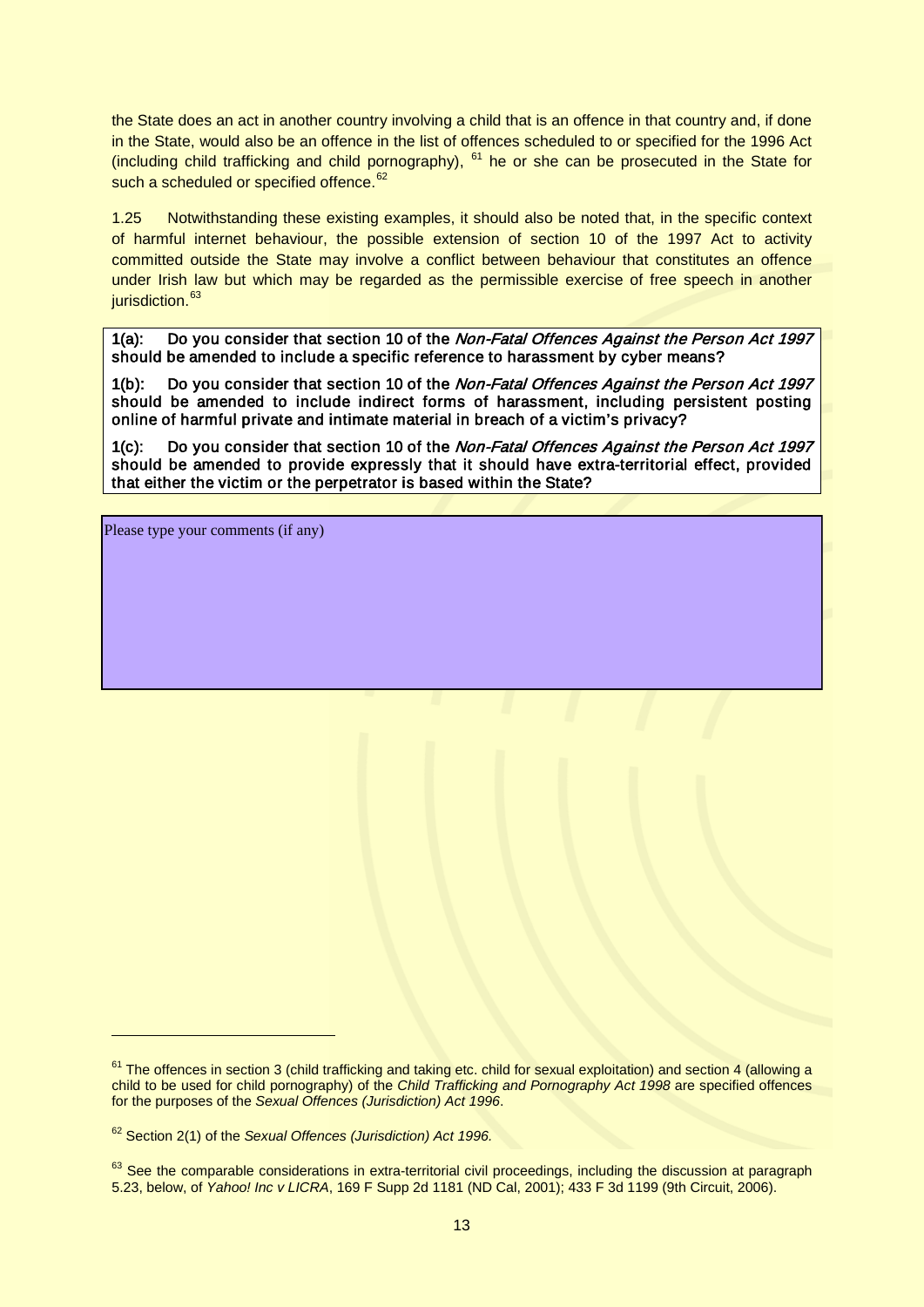### **ISSUE 2: WHETHER THERE SHOULD BE AN OFFENCE OF SERIOUSLY INTERFERING THROUGH CYBER TECHNOLOGY WITH ANOTHER PERSON'S PRIVACY**

2.01 The amendments to section 10 of the 1997 Act canvassed in Issue 1 above are limited to considering whether the offence of harassment should explicitly include cyber-harassment and whether it should be extended to include indirect forms of harassment. The Commission recommended in its 2013 *Report on Aspects of Domestic Violence* that harassment should be confined to persistent behaviour,<sup>[64](#page-13-0)</sup> as described in *Director of Public Prosecutions (O'Dowd) v* Lynch,<sup>[65](#page-13-1)</sup> namely behaviour that is continuous in that it consists of either (a) a number of incidents that are separated by intervening lapses of time or (b) a single incident but of a prolonged type.<sup>[66](#page-13-2)</sup>

2.02 Limiting harassment to persistent behaviour means that posting content online by a single upload which seriously interferes with a person's privacy will not amount to harassment because the communication will not have been made persistently. Where material is uploaded once on to the internet it is not certain that the requirement in section 10 of the 1997 Act of "persistence" is met. This is so even though the single once-off upload may be available permanently to large communities of users or the world at large. Such a posting can nowadays be done almost instantly at the press of a button. This issue explores whether such an interference with a person's privacy should be criminalised where it is sufficiently damaging to the person and where there is no public interest involved in the dissemination of the content sufficient to justify it. Alternatively, civil remedies available to individuals in such situations of damages and appropriate take-down orders may be considered adequate (see Issue 5 below).

2.03 The internet and other digital communications technologies have created new and potentially insidious ways in which individual privacy can be compromised. The online world leaves individuals vulnerable to serious privacy violations through the posting of private, false, humiliating, shameful or otherwise harmful content, notably through social networking websites such as Facebook, Twitter or YouTube, without the consent of the subject. The harm that is caused by such violations of privacy can be significant because content that is posted online can be spread instantly and widely, possibly reaching global audiences.<sup>67</sup>

2.04 The permanence of online content as well as the potential for such content to go viral and remain in the public consciousness and publicly available after the initial upload means that such interferences with privacy can have substantial long term consequences, such as harming future employment prospects and having harmful effects on the individual's physical or mental health. This is despite the fact that the content may only have been uploaded once.

2.05 Before discussing whether such behaviour should be made subject to the criminal law it is important to consider to what extent existing offences capture once-off harmful activity.

<span id="page-13-0"></span><sup>64</sup> *Report on Aspects of Domestic Violence* (LRC 111-2013), paragraph 2.97.

<span id="page-13-1"></span> $65$  [2008] IEHC 183, [2010] 3 IR 434, discussed at paragraph 1.06 above.

<span id="page-13-3"></span><span id="page-13-2"></span><sup>&</sup>lt;sup>66</sup> *Report on Aspects of Domestic Violence* (LRC 111-2013), paragraphs 2.93-2.94.<br><sup>67</sup> See O'Higgins Norman "Report on Cyberbullying Research and Related Issues" Conference Paper, Ist National Cyberbullying Conference (1 September 2014) at 3, where the author notes that "a single action, which is then shared or repeated by others, may be as harmful as repeated incidents".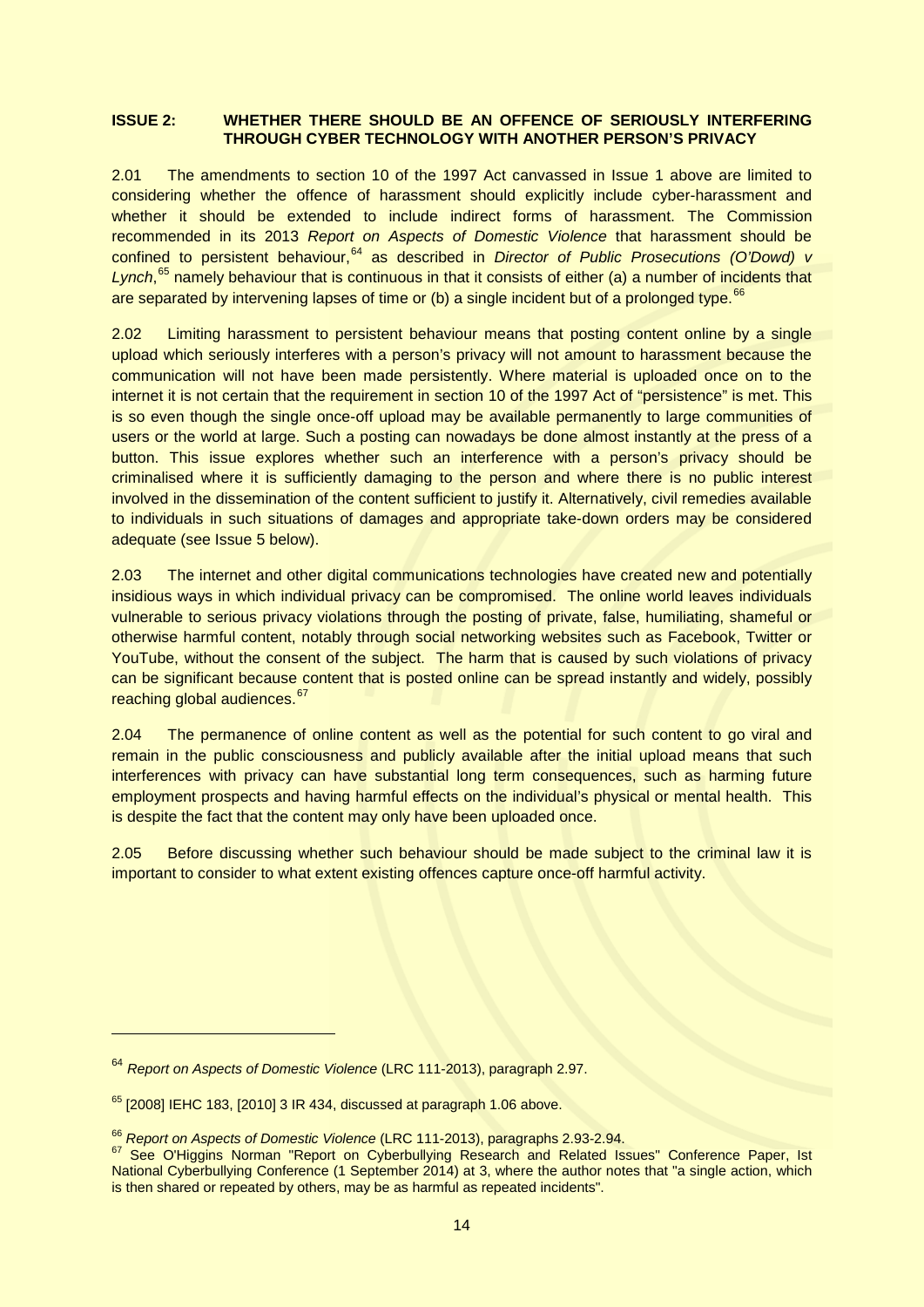### *Other relevant criminal offences*

2.06 Offences, in section 13 of the *Post Office (Amendment) Act 1951* (as amended in 2007) and in the *Criminal Damage Act 1991* are capable of capturing some but not all forms of harassment, including cyber-harassment.

*Section 13 of the Post Office (Amendment) Act 1951 (as amended in 2007)*

2.07 Section 13 of the *Post Office (Amendment) Act 1951* (as amended by the *Communications Regulation (Amendment) Act 2007*) provides:

- "(1) Any person who—
	- (a) sends by telephone any message that is grossly offensive, or is indecent, obscene or menacing, or
	- (b) for the purpose of causing annoyance, inconvenience, or needless anxiety to another person―
		- (i) sends by telephone any message that the sender knows to be false, or
		- (ii) persistently makes telephone calls to another person without reasonable cause, commits an offence...
- (5) In this section, 'message' includes a text message sent by means of a short message service (SMS) facility."

2.08 Section 13, as amended, only applies to telephone and text messages. By contrast with section 10 of the 1997 Act, it catches once-off events where there is no persistence or where it would be difficult to prove. As noted above, the 2014 *Report of the Internet Content Governance Advisory Group* has recommended that section 13 be amended to include electronic communications in the definition of measures dealing with the "sending of messages which are grossly offensive, indecent, obscene or menacing"<sup>[68](#page-14-0)</sup> and the Commission agrees with this recommendation. At the launch of the 2014 Report, the Minister for Communications, Energy and Natural Resources stated that the Government would prepare legislation to implement this recommendation.<sup>[69](#page-14-1)</sup>

#### *Criminal Damage Act 1991*

-

2.09 The *Criminal Damage Act 1991<sup>[70](#page-14-2)</sup>* replaced 19<sup>th</sup> century legislation on criminal damage. It took account of advances in technology, so that it can be applied to cyber communication where an individual's computing technology is targeted by unauthorised access or hacking of their email, social

<span id="page-14-0"></span><sup>&</sup>lt;sup>68</sup> Report of the Internet Content Governance Advisory Group (Department of Communications, Energy and Natural Resources, 2014) at 9.

<span id="page-14-1"></span><sup>69</sup> At the launch of the Report, the Minister for Communications, Energy and Natural Resources, Pat Rabbitte TD, stated that "It is a clarificatory statement rather than a major change. But I am committed to it and we should do it". See "Online and text message bullying to be criminalised" *Irish Times* 24 June 2014 available at http://www.irishtimes.com/news/politics/online-and-text-message-bullying-to-be-criminalised-1.1843858.

<span id="page-14-2"></span><sup>70</sup> The 1991 Act implemented the Commission's 1988 *Report on Malicious Damage* (LRC 26–1988), which recommended that the English *Malicious Damage Act 1971* be used as a model for reform. The Commission's 1988 Report noted (at paragraph 20) that "[a]dvances in technology can also result in new applications of the concept of 'damage'." The Commission also noted that the English 1971 Act was able to take account of such developments and referred to *Cox v Riley* [1986] Crim L Rev 460, in which the defendant was convicted of criminal damage under the 1971 Act when he erased programmes from a plastic circuit card used to operate a computerised saw. As the Commission noted, this was because the card was undoubtedly "property of a tangible nature" under the 1971 Act and the erasure of the programmes constituted damage.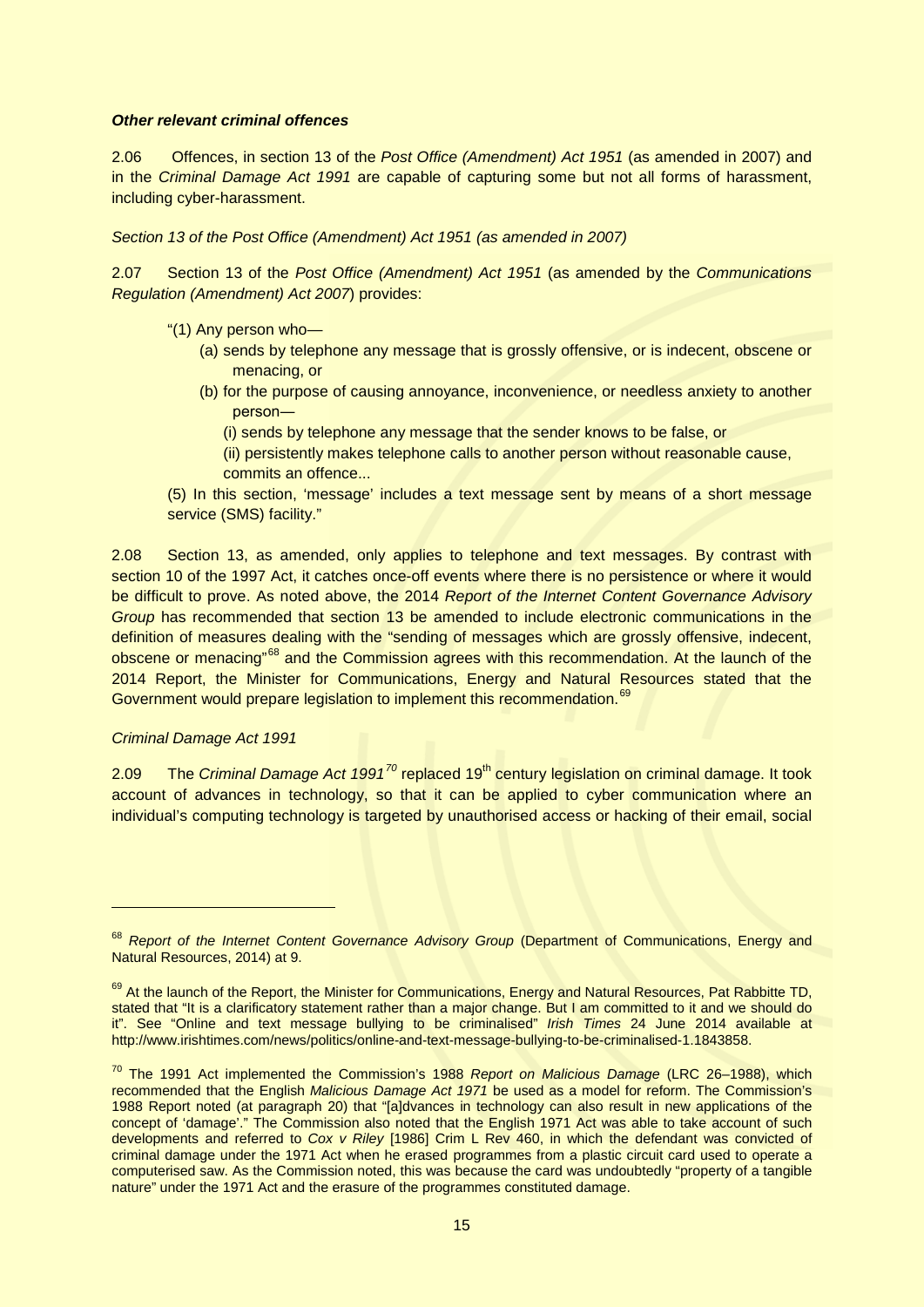networking or other type of internet-based account to send harmful messages or post harmful material. The 1991 Act extends to the deletion and modification of data.<sup>[71](#page-15-0)</sup> Section 2(1) provides:

"A person who without lawful excuse damages any property belonging to another intending to damage any such property or being reckless as to whether any such property would be damaged shall be quilty of an offence."

2.10 "Damage" in relation to data is defined in section 1(1) of the 1991 Act as:

"(i) to add to, alter, corrupt, erase or move to another storage medium or to a different location in the storage medium in which they are kept (whether or not property other than data is damaged thereby), or

(ii) to do any act that contributes towards causing such addition, alteration, corruption, erasure or movement."

In 2014, a man was fined €2,000 after pleading guilty to criminal damage under the 1991 Act for posting an offensive "status update" on his ex-girlfriend's Facebook page.<sup>[72](#page-15-1)</sup> The accused stole the woman's phone which he then used to log in to Facebook to post a status update in her name stating that she was a "whore" and would take "any offers"- an example of what has come to be known as "fraping."<sup>[73](#page-15-2)</sup> The DPP stated that the offence had more in common with harassment than criminal damage and that the harm was reputational rather than monetary. The Court noted that there was no relevant procedure to guide sentencing in the case but stated that it was a reprehensible offence that seriously damaged the woman's good name.

2.11 This case was the first and to date only prosecution in Ireland for criminal damage to a social media account and illustrates the merits of the clear but relatively general language of the 1991 Act which was drafted over a decade before the first social media site appeared. By contrast with the requirement for persistence in section 10 of the 1997 Act, the 1991 Act applies to once-off activity.

#### *Data Protection Acts 1988 and 2003*

2.12 The *Data Protection Act 1988*, as amended by the *Data Protection (Amendment) Act 2003*, protects an individual's right to privacy with regard to the collection, use and disclosure of personal information or "data" by organisations. The Acts provide remedies where personal data is posted online without the consent of the subject. As the unlawful activity contrary to the Acts does not have to be done "persistently" once-off incidents are capable of being an offence. "Personal data" includes harmful content such as harmful messages, videos or images. The Acts involve the implementation of

" 'property' means—

(b) data."

<span id="page-15-0"></span><sup>71</sup> Section 1(1) of the *Criminal Damage Act 1991* defines "property" to include data, as follows:

<sup>(</sup>a) property of a tangible nature, whether real or personal, including money and animals that are capable of being stolen, and

Section 1(1) defines "data" as "information in a form in which it can be accessed by means of a computer and includes a program."

<span id="page-15-1"></span><sup>72</sup> "Man avoids jail for 'criminal damage to Facebook page'" *Irish Times* 30 June 2014 available at http://www.irishtimes.com/news/crime-and-law/courts/man-avoids-jail-for-criminal-damage-to-facebook-page-1.1850417.

<span id="page-15-2"></span><sup>&</sup>lt;sup>73</sup> The process of accessing someone's Facebook page and posting an embarrassing status update as a prank is often referred to as "fraping." See "Court's ruling on 'fraping' sets legal precedent" *Irish Independent* 01 July 2014 at http://www.independent.ie/opinion/comment/courts-ruling-on-fraping-sets-legal-precedent-30396062.html.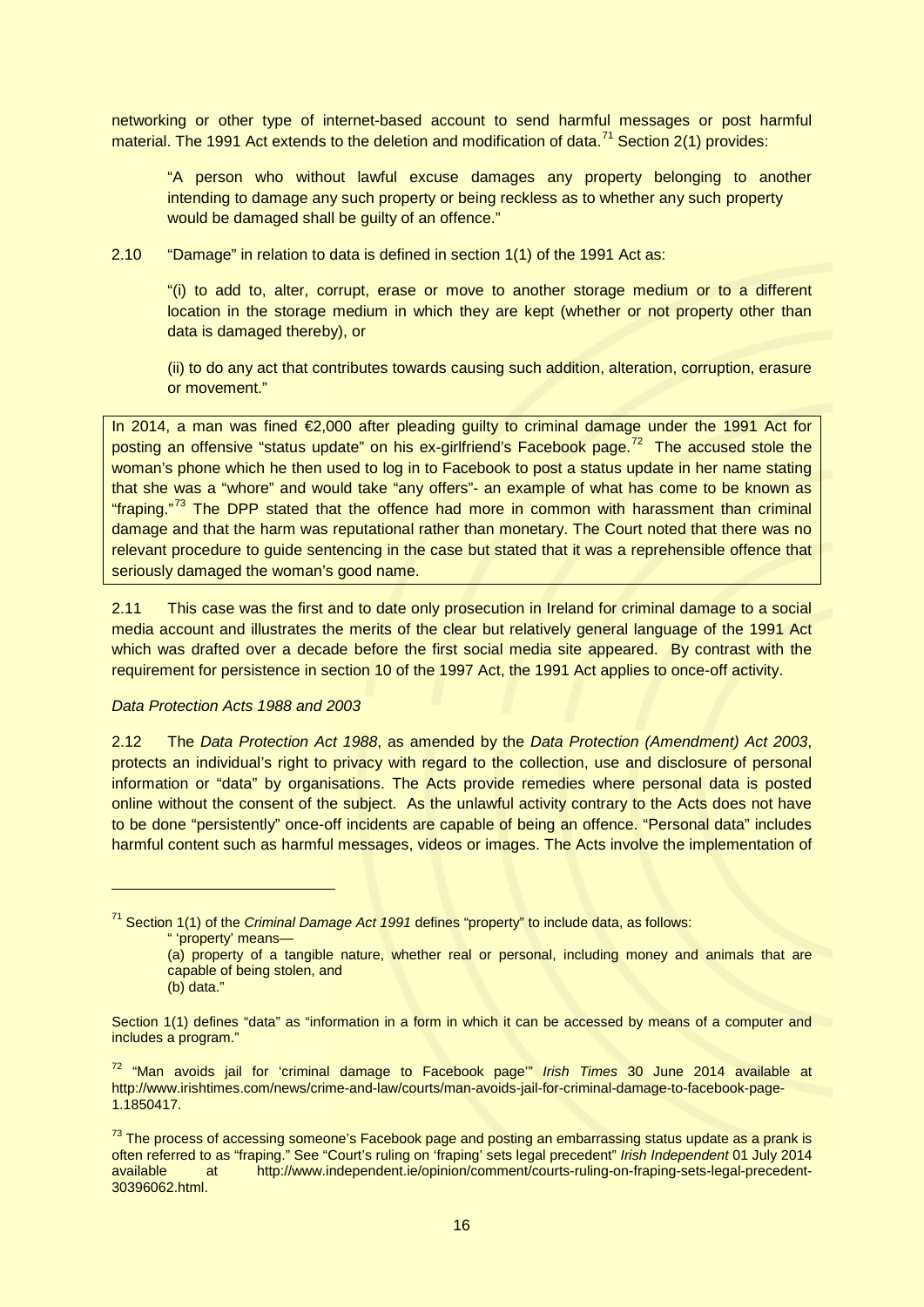a 1981 Council of Europe Convention<sup>[74](#page-16-0)</sup> and a 1995 EU Directive on Data Protection<sup>[75](#page-16-1)</sup> and therefore this is a matter that has been largely harmonised across Europe which makes remedies more accessible and enforceable where the personal information is being hosted in another country. However, as noted by both the Oireachtas Committee on Transport and Communications and the Internet Content Governance Advisory Group, there appears to be limited public awareness of data protection rights and the remedies provided by the Acts are not often pursued.<sup>[76](#page-16-2)</sup>

2.13 For individuals to avail of the remedies under the Data Protection Acts, the content posted online must be "personal data" defined as "data relating to a living individual who can be identified either from the data or from the data in conjunction with other information in the possession of the data controller".  $^{77}$  $^{77}$  $^{77}$  This includes images, videos, comments about the person and other identifying information including his or her phone number or address. The data must be held by a "data controller"<sup>[78](#page-16-4)</sup> and this definition includes social networking and other websites.<sup>[79](#page-16-5)</sup> The Acts do not apply to "personal data kept by an individual and concerned only with the management of his personal, family or household affairs or kept by an individual only for recreational purposes."<sup>[80](#page-16-6)</sup> This is known as the "household exemption" and it will generally exclude personal data posted on private social networking pages.<sup>81</sup> However, where individuals post personal data on a public website about another person without that other's consent the exemption will not apply because making information available for all to see is not regarded as a purely personal or recreational purpose and the user will assume the full responsibility of a data controller<sup>[82](#page-16-8)</sup>. It has been stated that where a user has "a high number of third party contacts some of whom he may not actually know" this may be an indication that

<span id="page-16-3"></span><sup>77</sup> Section 1 of the *Data Protection Act 1988.*

-

<span id="page-16-4"></span><sup>78</sup> Section 1 of the *Data Protection Act 1988* defines a "data controller" as "a person who, either alone or with others, controls the contents and use of personal data."

<span id="page-16-5"></span><sup>79</sup> See Article 29 Data Protection Working Party *Opinion 5/2009 on online social networking* 01189/09/EN WP 163 (June 2009) at 5.

<span id="page-16-6"></span><sup>80</sup> Section 1(4)(c) of the *Data Protection Act 1988*, implementing the "household exemption" in Article 3.2 of Directive 95/46/EC.

<span id="page-16-7"></span><sup>81</sup> Article 29 Data Protection Working Party *Opinion 5/2009 on online social networking* 01189/09/EN WP 163 (June 2009) at 5.

"That exception [the household exemption] must therefore be interpreted as relating only to activities which are carried out in the course of private or family life of individuals, which is clearly not the case with the processing of personal data consisting in publication on the internet so that those data are made accessible to an indefinite number of people."

<span id="page-16-0"></span><sup>&</sup>lt;sup>74</sup> Council of Europe, Convention for the Protection of individuals with regard to Automatic Processing of Personal Data (28 January 1981).

<span id="page-16-1"></span><sup>&</sup>lt;sup>75</sup> Directive 95/46/EC. A new Data Protection Regulation, to replace the 1995 Directive, is expected to be adopted in 2015. See Proposal for a Regulation of the European Parliament and of the Council on the protection of individuals with regard to the processing of personal data and on the free movement of such data (General Data Protection Regulation) (January 2012) 2012/0011 (COD).

<span id="page-16-2"></span><sup>76</sup> See Oireachtas Joint Committee on Transport and Communications, *Report on Addressing the growth of Social Media and tackling Cyberbullying* (Government Publications, 2013) at 35; and *Report of the Internet Content Governance Advisory Group* (Department of Communications, Energy and Natural Resources, 2014) at 41.

<span id="page-16-8"></span><sup>82</sup> See *Lindqvist, Bodil, Criminal Proceedings against* (C-101/01) [2004] ECR I 12971, paragraph 47, in which the EU Court of Justice stated in connection with the "household exemption" in Article 3.2 of Directive 95/46/EC:

This case concerned a woman who was charged with breaching Swedish Data Protection legislation for publishing on her internet site personal data on a number of people she worked with. A number of questions were referred to the EU Court of Justice including whether the woman was a data controller.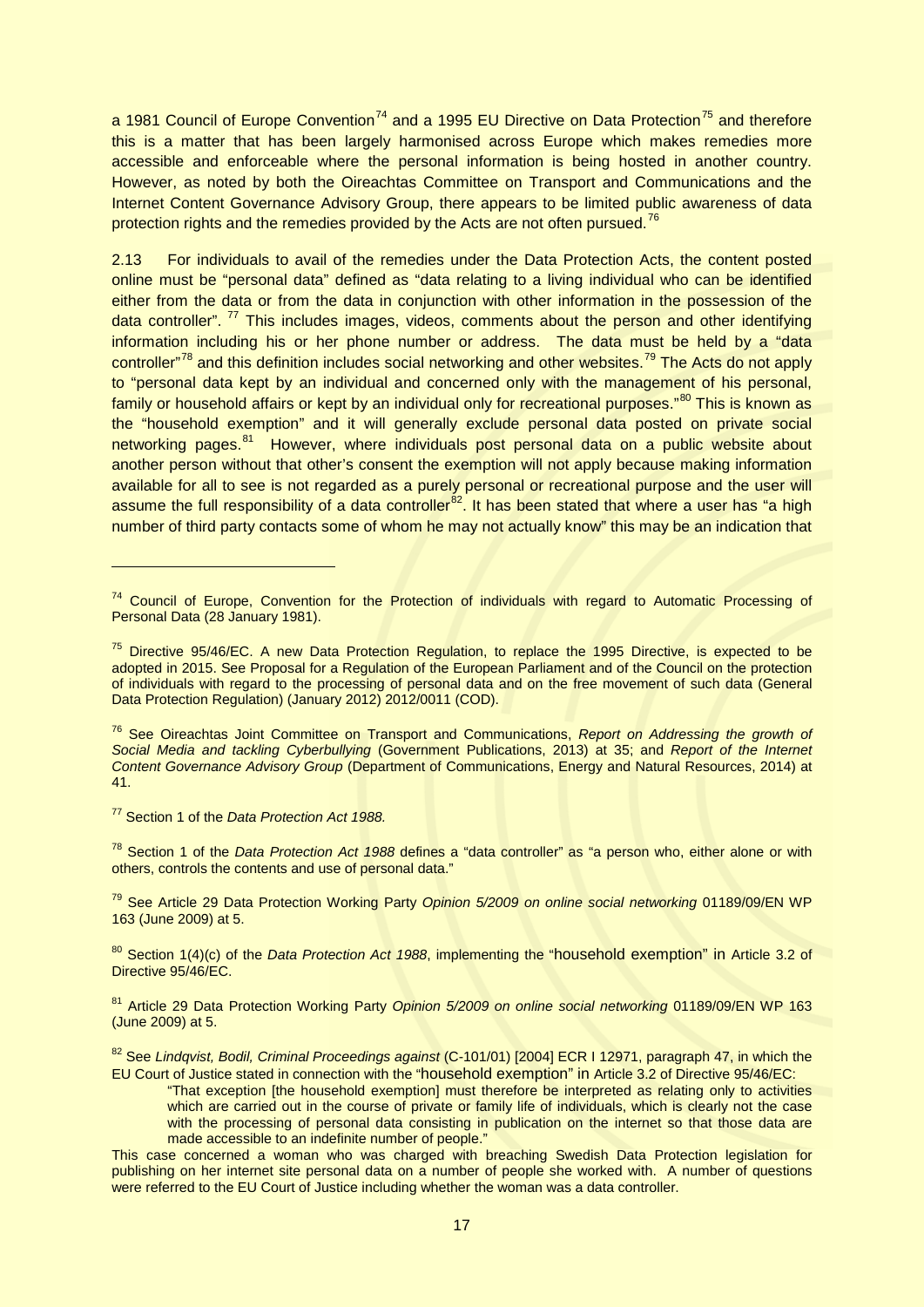the household exemption does not apply and the user would be considered a data controller. $83$ Therefore, if an individual posts personal information about another person on a publicly available website or even a social networking page which is accessible to a large number of people the individual may be a data controller and the person harmed may have rights under the Data Protection Acts.

2.14 For the Data Protection Acts to apply, the data controller must either be established in the State and the data in question processed in the context of that establishment<sup>[84](#page-17-1)</sup> or in the case of data controllers not established in the State or in any other EEA state, they must be using "equipment in the State for processing the data otherwise than for the purpose of transit through the territory of the State.<sup>85</sup>"

2.15 Individuals have the right to request the removal or rectification of personal data. These rights can be exercised at first instance through making a written request directly to the data controller.<sup>[86](#page-17-3)</sup> In the event that a request is not complied with by the data controller, the individual can refer a complaint to the Office of the Data Protection Commissioner<sup>[87](#page-17-4)</sup> who will attempt to settle the dispute by amicable resolution and will notify the individual if this is not possible.<sup>88</sup> If the Commissioner is of the opinion that a person contravened or is contravening a provision of the Acts, other than a provision the contravention of which is a criminal offence, then he or she may issue an enforcement notice requiring the person to take such steps specified in the notice within a required

<span id="page-17-2"></span><sup>85</sup> Section 1(3B)(a)(ii) of the *Data Protection Act 1988.*

<span id="page-17-0"></span><sup>83</sup> See Article 29 Data Protection Working Party *Opinion 5/2009 on online social networking* 01189/09/EN WP 163 (June 2009) at 6.

<span id="page-17-1"></span><sup>84</sup> Section 1(3B)(a)(i) of the *Data Protection Act 1988.* See also section 1(3B)(b) which provides that for the purposes of section 1(3B)(a) each of the following shall be treated as established in the State:

<sup>&</sup>quot;(i) an individual who is normally resident in the State,

<sup>(</sup>ii) a body incorporated under the law of the State,

<sup>(</sup>iii) a partnership or other unincorporated association formed under the law of the State, and

<sup>(</sup>iv) a person who does not fall within subparagraphs (i), (ii) or (iii) of this paragraph, but maintains in the State—

<sup>(</sup>I) an office, branch or agency through which he or she carries on any activity, or

<sup>(</sup>II) a regular practice, and the reference to establishment in any other state that is a contracting party to the EEA Agreement shall be construed accordingly."

<span id="page-17-3"></span><sup>86</sup> Section 6 of the *Data Protection Act 1988* provides for a right of rectification or erasure, which allows an individual to request a data controller who keeps personal data relating to him or her to rectify or where appropriate, block or erase such data in relation to which there has been a contravention by the data controller of the data protection principles in section 2(1) of the 1988 Act. Section 2(1) provides that a data controller shall, as respects personal data kept by him or her, comply with the following data protection principles:

<sup>&</sup>quot;(a) the data or, as the case may be, the information constituting the data shall have been obtained, and the data shall be processed, fairly,

<sup>(</sup>b) the data shall be accurate and complete and, where necessary, kept up to date,

<sup>(</sup>c) the data—

<sup>(</sup>i) shall have been obtained only for one or more specified, explicit and legitimate purposes,

<sup>(</sup>ii) shall not be further processed in a manner incompatible with that purpose or those purposes,

<sup>(</sup>iii) shall be adequate, relevant and not excessive in relation to the purpose or purposes for which they were collected or are further processed, and

<sup>(</sup>iv) shall not be kept for longer than is necessary for that purpose or those purposes,

<sup>(</sup>d) appropriate security measures shall be taken against unauthorised access to, or unauthorised alteration, disclosure or destruction of, the data, in particular where the processing involves the transmission of data over a network, and against all other unlawful forms of processing."

<span id="page-17-4"></span><sup>87</sup> Section 10(1) of the *Data Protection Act 1988*. The Commissioner can also investigate where it is believed that there is a contravention even where no complaint is received.

<span id="page-17-5"></span> $88$  Section 10(1)(b)(ii) of the 1988 Act. This decision they may be appealed to the Circuit Court within 21 days.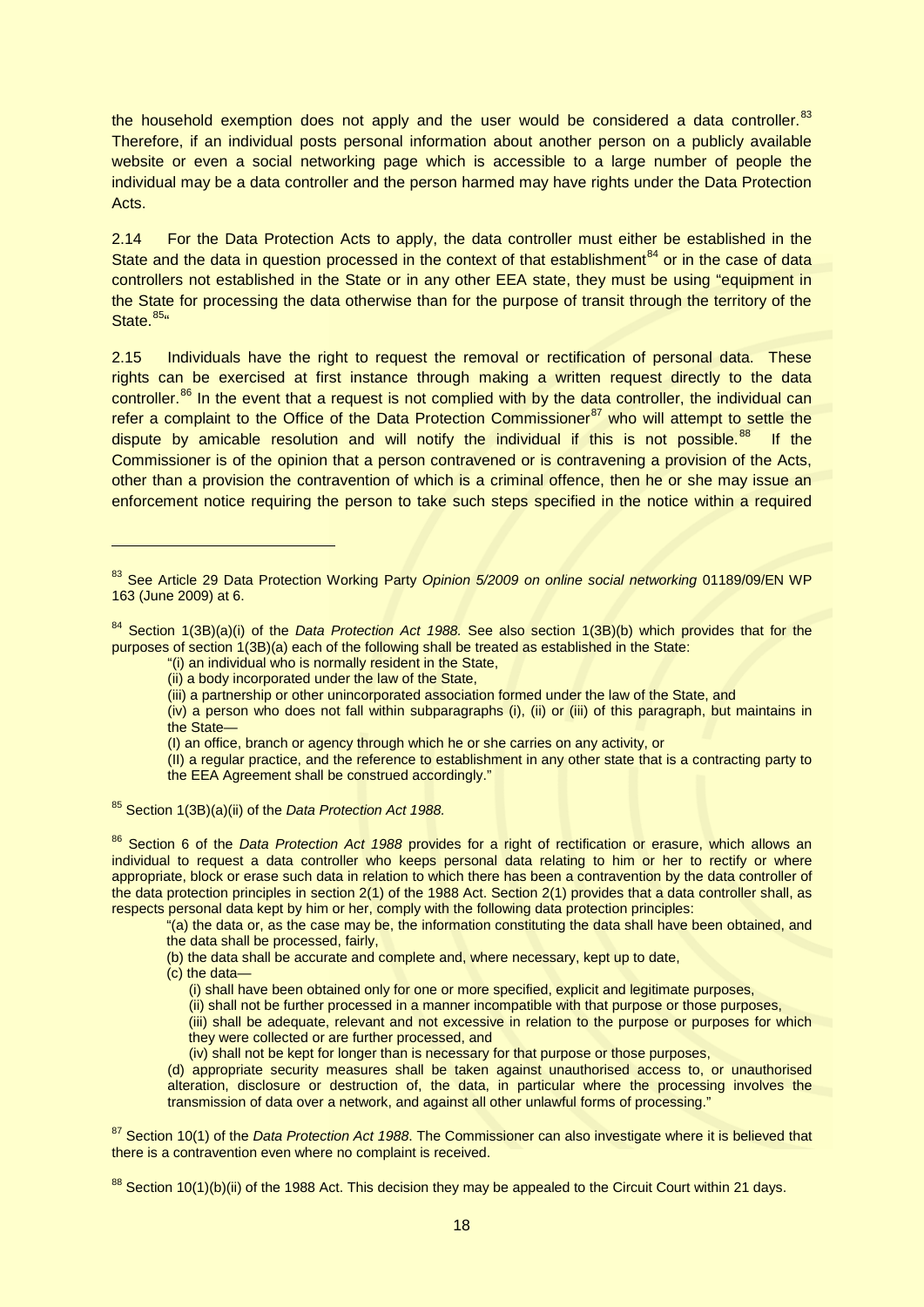time.<sup>[89](#page-18-0)</sup> If a data controller is found to have contravened the data protection principles contained in section 2(1) of the Acts, this enforcement notice may require him or her to block, rectify erase or destroy the data concerned or supplement the data with a statement approved by the Commissioner.<sup>[90](#page-18-1)</sup> It is an offence to fail or refuse to comply, without reasonable excuse, with an enforcement notice.<sup>[91](#page-18-2)</sup> A person found quilty of an offence under the Acts is liable for a fine not exceeding €3,000 on summary conviction and to a fine not exceeding €100,000 for conviction on indictment.<sup>[92](#page-18-3)</sup> Where a person is convicted under the Acts, the court may order any data which appears to the court to be connected with the commission of the offence to be forfeited or destroyed and any relevant data erased.<sup>[93](#page-18-4)</sup>

# *How once-off interferences with privacy are dealt with in other jurisdictions: voyeurism and upskirting offences*

2.16 As noted above, the Canadian case *R v DeSilva*<sup>[94](#page-18-5)</sup> was dealt with as a voyeurism offence, which is not an offence in Irish law. Voyeurism involves observation or recording of another person doing a private act without their consent. This used to be referred to as a "Peeping Tom" offence and, more recently where it involves recording, as an "upskirting" offence. A key difference between harassment and voyeurism is that voyeurism may involve a single, once-off event that would not necessarily meet the persistence test in section 10 of the 1997 Act. Voyeurism is usually, though not always, done for the purposes of obtaining sexual gratification. Because of this, in some jurisdictions where it has been made an offence such as in the United Kingdom the offence is limited to circumstances where, for the purpose of obtaining sexual gratification, a person observes another person doing a private act, and the offence therefore forms part of the law on sexual offences.<sup>[95](#page-18-6)</sup>

2.17 In other jurisdictions, voyeurism and covert filming, or "upskirting," is dealt with by an offence that is not necessarily connected with sexual offences law. For example, in Victoria, the *Summary Offences Amendment (Upskirting) Act 2007* inserted three new offences into its *Summary Offences Act 1966.* The first offence (section 41A) involves intentionally observing with the aid of a device such as a phone, another person's genital or anal region in circumstances in which it would be reasonable for that other person to expect that this region could not be observed. The second offence (section 41B) involves intentionally visually capturing an image of another person's genital or anal region in circumstances in which it would be reasonable for that other person to expect that this region could not be observed. The third offence (section 41C) provides that a person who visually captures or has visually captured an image of another person's genital or anal region (whether or not in contravention

-

<span id="page-18-4"></span><sup>93</sup> Section 31(2) of the *Data Protection Act 1988.*

<span id="page-18-0"></span><sup>89</sup> Section 10(2) of the *Data Protection Act 1988*.

<span id="page-18-1"></span><sup>90</sup> Section 10(3) of the *Data Protection Act 1988*. Under section 10(4), the person who is subject to the enforcement notice may appeal to the Circuit Court within 21 days of the notice being served on him or her.

<span id="page-18-2"></span><sup>91</sup> Section 10(9) of the *Data Protection Act 1988.*

<span id="page-18-3"></span><sup>92</sup> Section 31(1) of the *Data Protection Act 1988.*

<span id="page-18-5"></span><sup>94</sup> *R v DeSilva* 2011 ONCJ 133: see paragraph 1.21 above.

<span id="page-18-6"></span><sup>95</sup> See for example, section 67 of the English *Sexual Offences Act 2003* and Article 71 of the *Sexual Offences (Northern Ireland) Order 2008.* These voyeurism offences also extend to operating equipment to enable another person to observe, for the purpose of obtaining sexual gratification, a third person doing a private act.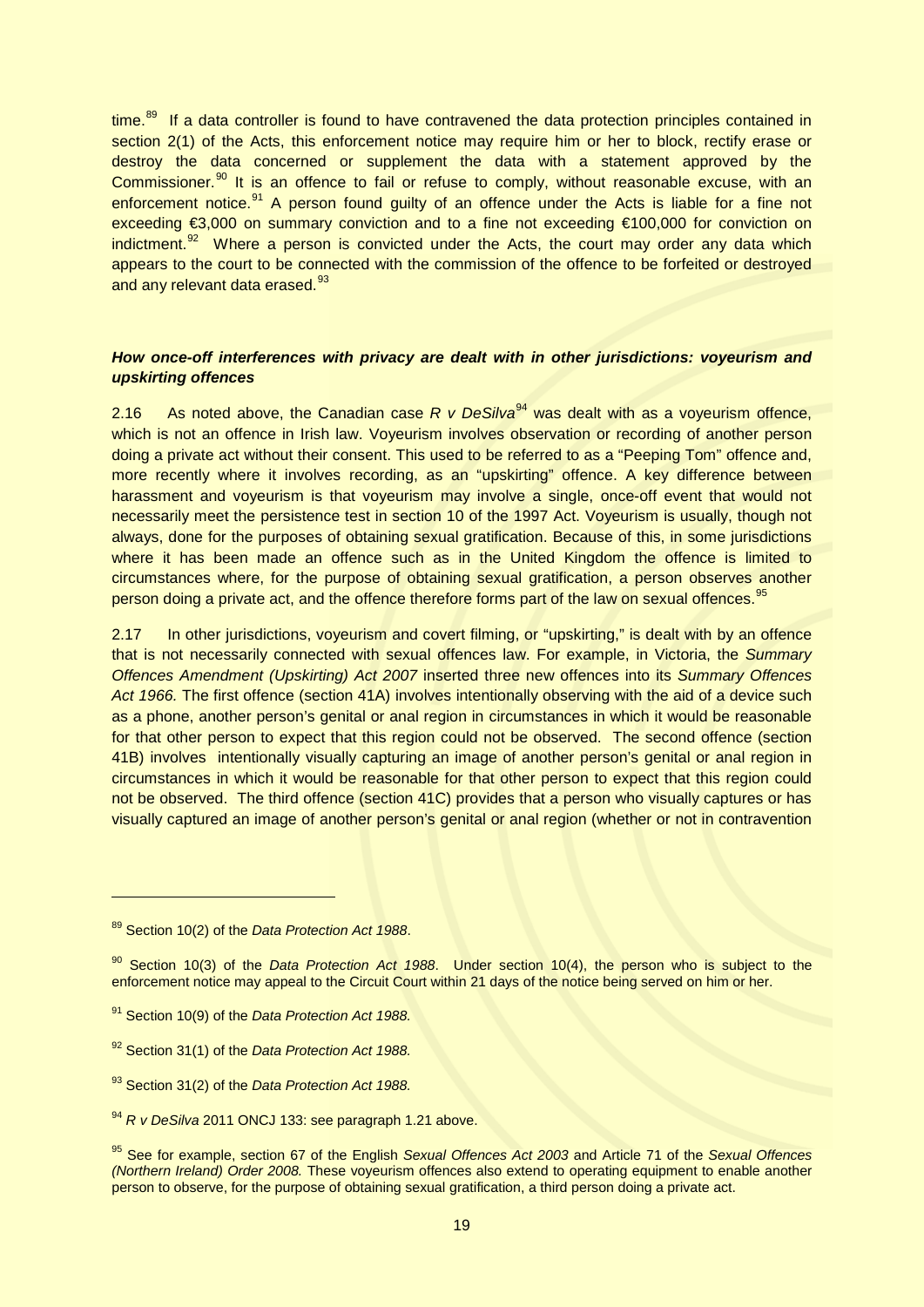of section 41B) must not intentionally distribute that image.<sup>[96](#page-19-0)</sup> The court in *DeSilva* observed that the voyeurism element of that case was unusual because the defendant's actions were not motivated by a sexual purpose but rather by a desire to embarrass or humiliate the victim.<sup>[97](#page-19-1)</sup> Voyeurism defined in this way could apply to some so-called "revenge porn" cases where intimate images or videos are posted online for the purposes of humiliating victims.

# *Should there be a specific offence of a once-off serious interference with privacy conducted through cyber technology?*

2.18 The question here is whether an interference with a person's privacy carried out using cyber technology involving by a single action (i.e. a once-off action and not persistently) which can be shown to have the capacity to cause serious harm to the subject should be criminalised. The permanence and global reach of material when published on the internet makes any interference with privacy especially damaging and difficult to limit. Making this type of activity a crime has greater potential to discourage and prevent it than civil law remedies because of the greater deterrent effect of the criminal law and its superior ability to shape public behaviour. People tend to have more knowledge of the criminal than the civil law and are more likely to alter their behaviour to avoid its more serious consequences compared to the civil law. Once-off incidents conducted through cyber technology which seriously interfere with privacy are frequently carried out impulsively, facilitated by the technology being fast and easy to use and largely anonymous which creates a sense of distance between the person posting the material and the subject of it. Putting the matter in the hands of the Director of Public Prosecutions will remove the burden of prosecution from the victim and also the expense and initiative required for civil proceedings.

2.19 Two examples illustrate the type of material in question:

<span id="page-19-0"></span><sup>96</sup> In Canada, the Protecting Canadians from Online Crime Bill (which was passed by the Canadian House of Commons in October 2014) seeks to insert a similar offence into section 162.1 of the *Canadian Criminal Code*, which would provide:

<sup>&</sup>quot;(1) Everyone who knowingly publishes, distributes, transmits, sells, makes available or advertises an intimate image of a person knowing that the person depicted in the image did not give their consent to that conduct, or being reckless as to whether or not that person gave their consent to that conduct, is guilty

<sup>(</sup>a) of an indictable offence and liable to imprisonment for a term of not more than five years; or

<sup>(</sup>b) of an offence punishable on summary conviction."

This proposed offence would be confined to the publication and distribution of intimate images which are defined as "visual recording[s] of a person made by any means including a photographic, film or video recording" and:

<sup>&</sup>quot;(a) in which the person is nude, is exposing his or her genital organs or anal region or her breasts or is engaged in explicit sexual activity;

<sup>(</sup>b) in respect of which, at the time of the recording, there were circumstances that gave rise to a reasonable expectation of privacy; and

<sup>(</sup>c) in respect of which the person depicted retains a reasonable expectation of privacy at the time the offence is committed."

<span id="page-19-1"></span><sup>97</sup> *R v DeSilva* 2011 ONCJ 133, paragraph 14. The Canadian voyeurism offence, under section 162 of the *Canadian Criminal Code*, does not require that the recording or observation be for a sexual purpose. Scotland's voyeurism offence under section 9 of the *Sexual Offences (Scotland) Act 2009* is also not confined to activities conducted to obtain sexual gratification and can apply to behaviour done for the purposes of "humiliating, distressing or alarming". In contrast, section 67 of the English *Sexual Offences Act 2003* and article 71 of the *Sexual Offences (Northern Ireland) Order 2008* require that the voyeuristic activity be done for the purposes of sexual gratification and any other purpose, in particular intent to humiliate or embarrass, would not be captured.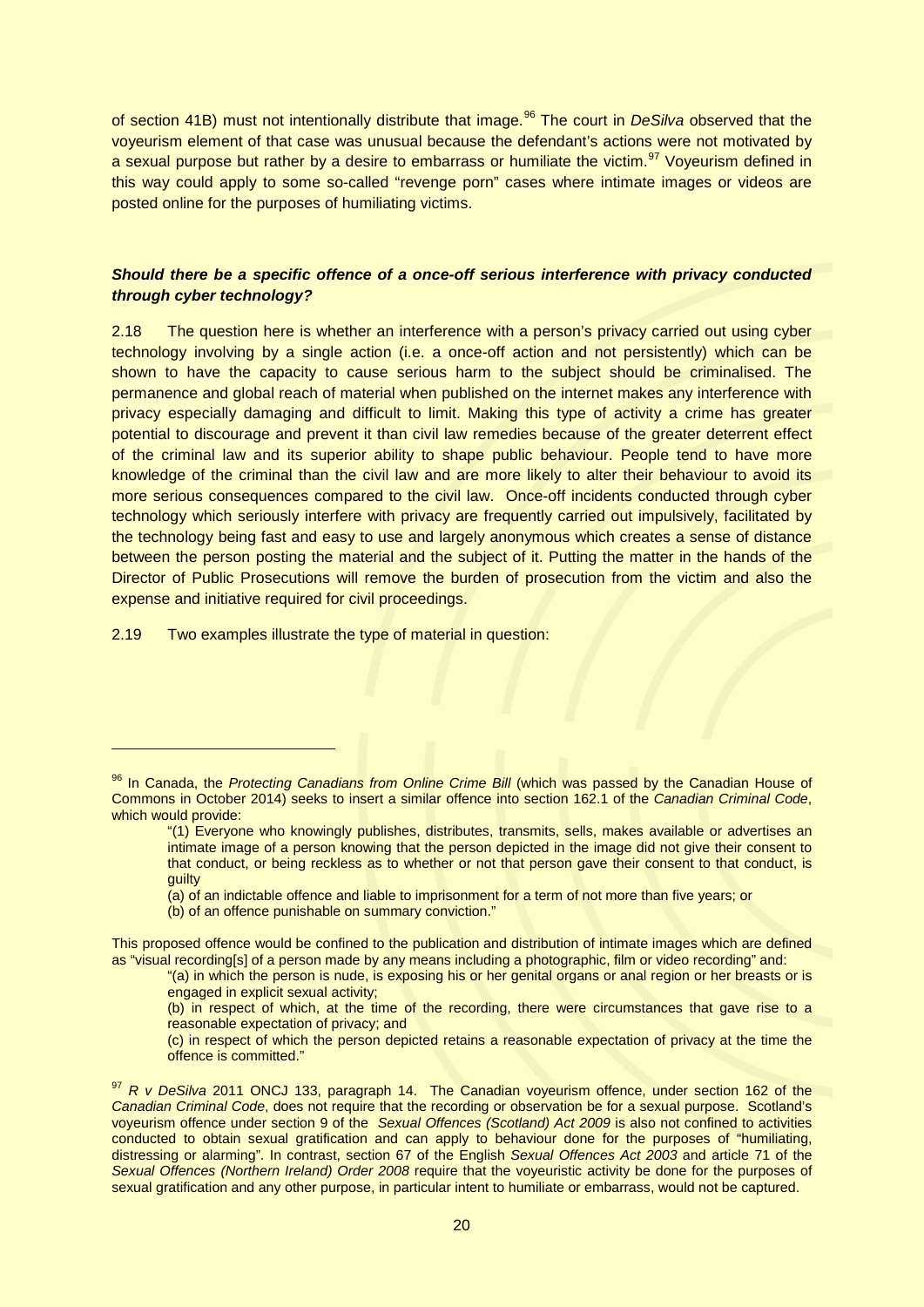- In 2013, a teenage girl was filmed performing a sex act at a concert. This video was posted on a number of social networking sites and subsequently went viral. No charges were brought in this case as the girl made no complaint to the Gardaí.<sup>[98](#page-20-0)</sup>
- In 2013, a teenage girl was filmed making embarrassing comments while drunk. This video also went viral and it would appear that in this instance there was no prosecution.<sup>[99](#page-20-1)</sup>

2.20 In the first case, had the victim involved been under 17 years (which she was not) the individual responsible for the filming and upload might have been prosecuted under section 5 of the Child Trafficking and Pornography Act 1998.<sup>[100](#page-20-2)</sup> The filming and upload of such a video might be an offence pursuant to section 13 of the *Post Office (Amendment) Act 1951* were that Act amended to include internet communications as that offence extends to "indecent" messages.<sup>101</sup>

2.21 The second case was not an offence under the 1951 Act as the content was not "grossly offensive, indecent, obscene or menacing" – it was embarrassing. While there might have been a breach of the *Data Protection Acts* if an enforcement notice made by the Data Protection Commissioner to remove the video had been made and not complied with, a data protection offence might not adequately reflect the serious interference with the subject's privacy that was involved in this case. In this case the video was instantly notorious and the young woman's privacy immediately and seriously damaged.

2.22 The question to be considered is whether there are breaches of privacy that are sufficiently serious that they should be criminalised because they have the capacity to interfere to a such a degree with a person's privacy and reputation that civil remedies alone, including remedies under civil privacy and defamation laws, are an inadequate response and deterrence and publication is unmatched by a public interest in having the information published. It would be necessary to ensure in any such offence that the law strike a proper balance between protecting privacy and guaranteeing freedom of expression. The breach of privacy should have to be more serious than just causing embarrassment to the victim. There should have to be significant humiliation involved not matched by a public interest in having the information published. The nature of the content disseminated would be a significant factor with the offence designed to capture serious interferences with privacy such as cases involving the upload of intimate content without consent or where the victim was engaging in behaviour that had the potential to be very harmful to his or her reputation.

2.23 Assessing the seriousness of the interference in the context of online content disseminated without consent would involve consideration of the extent to which the material was disseminated and the exposure it received. For example, if the material was sent only to one other person by email the interference would be unlikely to reach the necessary threshold of seriousness, unlike material posted on a public site such as YouTube or a public Facebook page. The age of the victim and the offender involved would also be important - behaviour between children or adolescents would in some cases be unsuitable for prosecution. Another significant factor would be the profile of the victim. The interference with privacy is likely to be much greater in the case of a private individual who engaged in humiliating behaviour filmed and disseminated online, in contrast to a celebrity seeking publicity and who suffered a similar fate.

<span id="page-20-0"></span><sup>98</sup> "No charges in 'Slane girl' case" *Irish Independent* 8 November 2013 available at http://www.independent.ie/irish-news/no-charges-in-slane-girl-case-29737095.html.

<span id="page-20-1"></span><sup>99</sup> See "KPMG asks staff to warn them of 'inappropriate coverage' of firm on net" *The Journal.ie* 23 January 2013 available at http://www.thejournal.ie/kpmg-social-media-kpmg-girl-765736-Jan2013/.

<span id="page-20-2"></span><sup>100</sup> Section 5 (producing, distributing etc., child pornography) of the *Child Trafficking and Pornography Act 1998.*

<span id="page-20-3"></span><sup>&</sup>lt;sup>101</sup> See paragraph 2.08 above.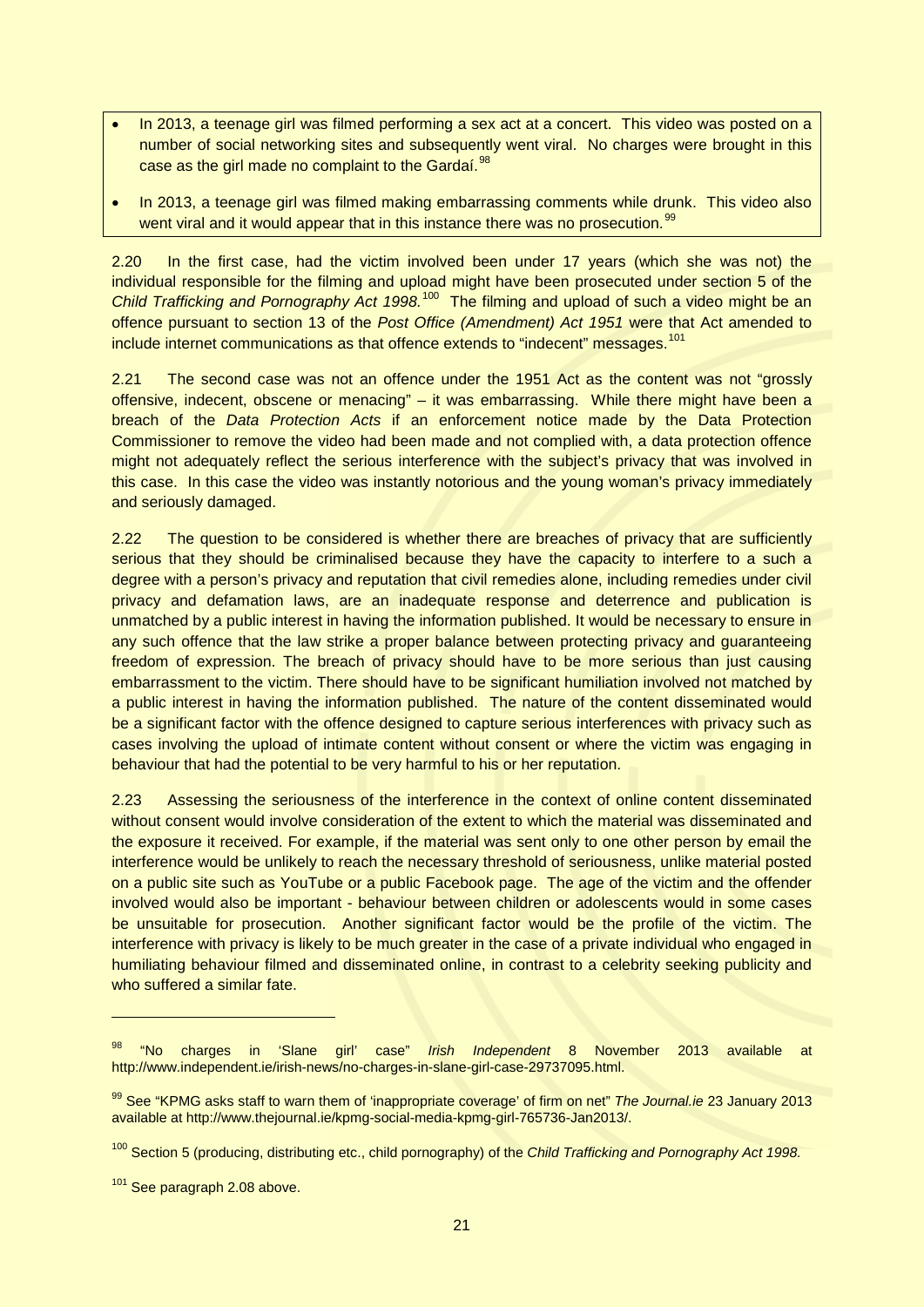2.24 Where the seriousness threshold was not met, the civil law remedies would remain available for interferences with privacy.<sup>[102](#page-21-0)</sup> So, in *Von Hannover v Germany*,<sup>[103](#page-21-1)</sup> the European Court of Human Rights held that the plaintiff's right to privacy under the European Convention on Human Rights, though not her reputation, had been unlawfully interfered with when she was photographed in a public place without her consent and she was entitled to a civil remedy. Under the offence being suggested in this Paper, individuals would not face prosecution for disseminating content online that, while embarrassing, was not seriously damaging to the victim's reputation or privacy.

2.25 If such an offence were to be created, it is suggested that an intention to cause harm or recklessness as to whether harm was caused should be an essential element of the offence in order to protect the right to freedom of expression. This would ensure that the behaviour of individuals, particularly children or young people, who uploaded content without realising the potential for such behaviour to cause serious harm, would not commit the offence. For the correct balance to be struck between the right to privacy and freedom of expression, an essential element of the offence might be that there was no sufficient public interest in disseminating the material. Thus, if the material related to a public figure and the person who published the material reasonably believed that publication of the material was in the public interest, then the offence might not apply.

In *Herrity v Associated Newspapers (Ireland) Ltd*,<sup>[104](#page-21-2)</sup> the High Court held that the right to privacy prevailed over the right to freedom of expression in a case involving material published by the defendant that was obtained unlawfully and where there was no overriding public interest in its publication.

2.26 Consideration would also have to be given to appropriate penalties were this new offence to be created. A person found guilty of an offence under section 10 of the 1997 Act is liable on summary conviction to a Class B fine (a fine not exceeding €2,500) and/or to imprisonment for a term not exceeding 12 months and on conviction on indictment to a fine and/or imprisonment for a term not exceeding 7 years.<sup>[105](#page-21-3)</sup>

2.27 In summary, such an offence might contain the following elements:

- a serious interference with privacy;
- content that is disseminated online with the potential to cause serious harm because of the permanence and global reach of internet publication;
- no sufficient public interest in publication online; and
- intention or recklessness about causing harm on the part of the accused.

2.28 The offence of harassment in section 10 of the *Non-Fatal Offences Against the Person Act 1997* provides that otherwise lawful behaviour, such as watching and following, becomes criminal through the persistent nature of the behaviour and its harmful impact on a person's privacy. Similarly, the offence proposed would provide that publishing otherwise lawful information would become criminal because posting it on the internet and being accessible to the world at large has a permanent quality that corresponds to the persistent element in section 10 of the 1997 Act.

<span id="page-21-0"></span><sup>&</sup>lt;sup>102</sup> See Issue 5 below.

<span id="page-21-1"></span><sup>103</sup> *Von Hannover v Germany* [2004] EMLR 379.

<span id="page-21-2"></span><sup>104</sup> *Herrity v Associated Newspapers (Ireland) Ltd* [2009] 1 IR 316. This case is discussed further at paragraph 5.12 below.

<span id="page-21-3"></span><sup>105</sup> Section 10(6) of the *Non-Fatal Offences Against the Person Act 1997* (as affected by section 6 of the *Fines Act 2010*).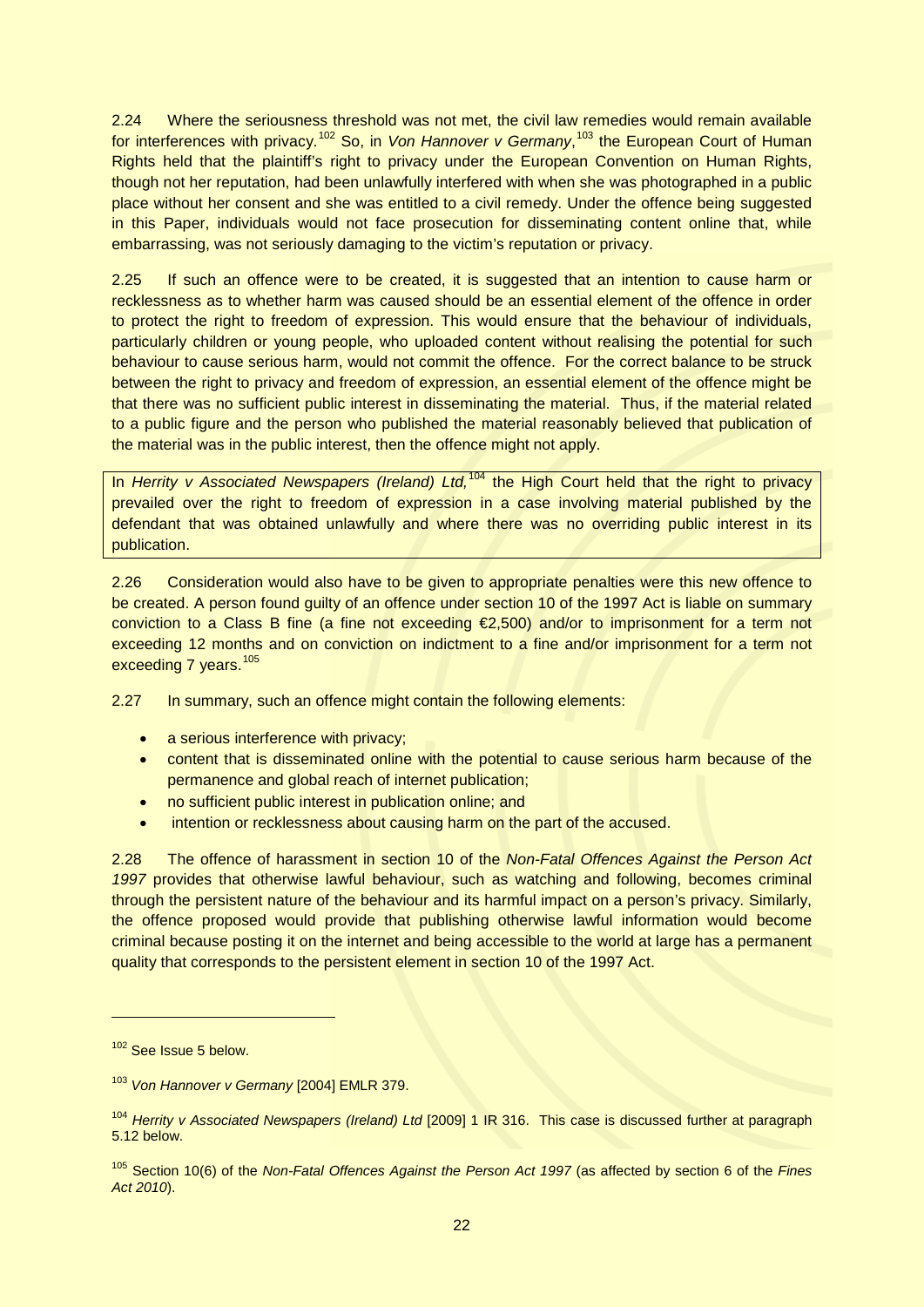2.29 The table below illustrates the comparison that may be made between section 10 and the proposed offence.

| <b>Section 10 of the Non-Fatal Offences Against</b><br>the Person Act 1997                                            | <b>Proposed offence of seriously interfering</b><br>through cyber technology with another<br>person's privacy                                 |
|-----------------------------------------------------------------------------------------------------------------------|-----------------------------------------------------------------------------------------------------------------------------------------------|
| <b>Persistent behaviour</b>                                                                                           | Once-off incidents involving content that has the<br>capacity for permanence because it is posted<br>online                                   |
| Lawful behaviour that becomes criminal through<br>persistence                                                         | Behaviour that becomes criminal because it has<br>the capacity for permanence and global reach as<br>it is conducted through cyber-technology |
| Intentional or reckless serious interference with<br>another's peace and privacy or causes alarm,<br>distress or harm | Intentional or reckless serious interference with<br>another's peace and privacy and causes serious<br>harm                                   |
| No lawful authority or reasonable excuse                                                                              | No lawful authority or reasonable excuse, no<br>public interest in publication online                                                         |

2.30 The question also arises whether to provide that the offence should have extra-territorial effect.<sup>106</sup>

2(a): Do you consider that there should be an offence introduced that would criminalise once-off serious interferences with another person's privacy where carried out through cyber technology?

2(b): If such an offence were to be introduced, do you consider that it should have extraterritorial effect?

2(c): Do you consider that any further reforms to the criminal law are needed to target harmful cyber behaviour affecting personal safety, privacy and reputation?

Please type your comments (if any)

<span id="page-22-0"></span><sup>&</sup>lt;sup>106</sup> See the discussion of this in Issue 1 above in connection with the harassment offence in section10 of the 1997 Act. Similar considerations also arise in the context of civil remedies, which are discussed in Issue 5, below.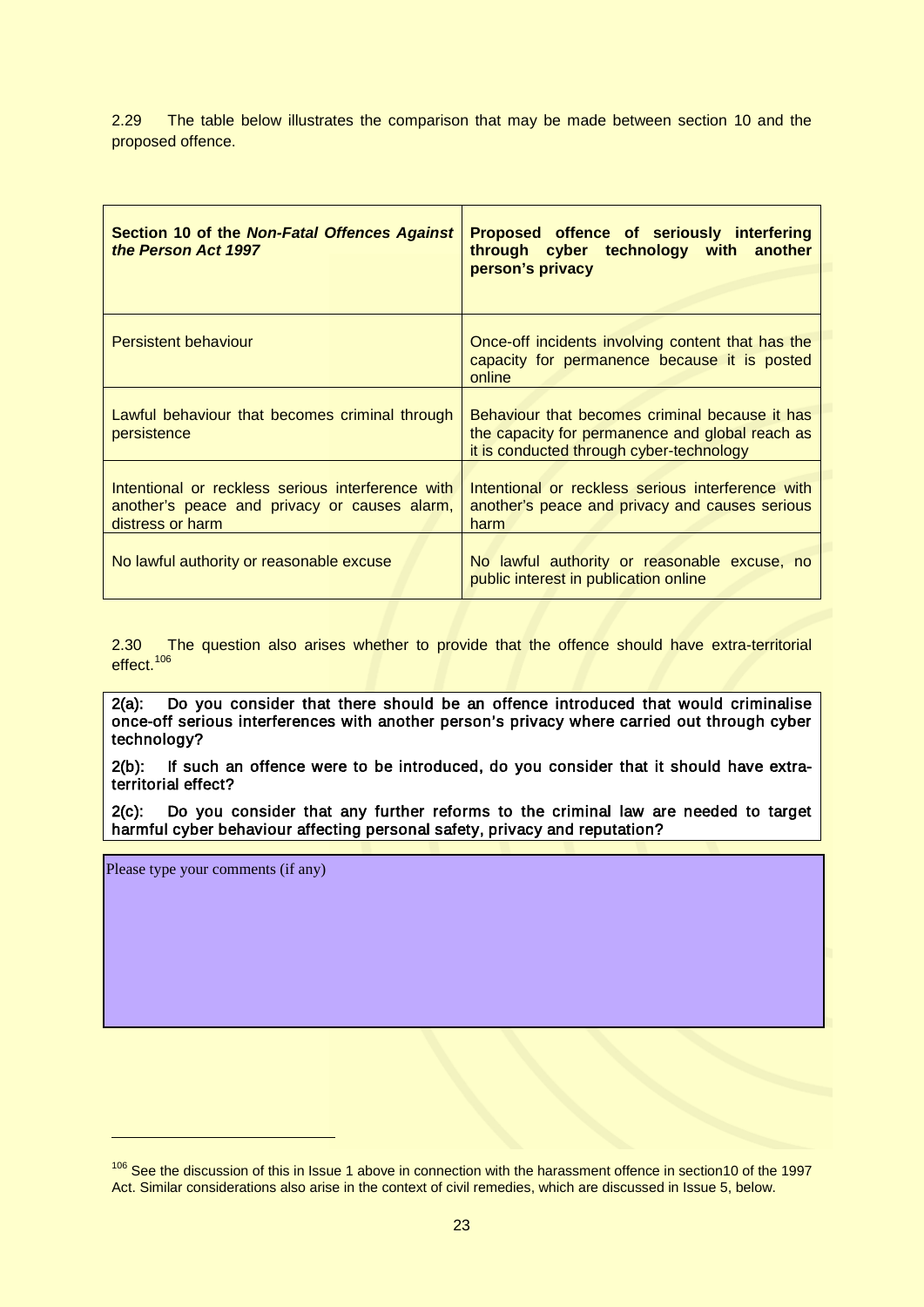## **ISSUE 3: WHETHER CURRENT LAW ON HATE CRIME APPLIES TO ACTIVITY THAT USES CYBER TECHNOLOGY AND SOCIAL MEDIA**

3.01 The Commission's project involves exploring the extent to which the current law on hate crime intersects or overlaps with cybercrime affecting personal safety, privacy and harassment.

3.02 The internet offers a substantial means to promote hatred and facilitate hate speech as it allows groups to mobilise, offer information to youthful or impressionable audiences and make verbal attacks on an instantaneous basis to wide audiences.<sup>[107](#page-23-0)</sup> Increasingly, hate speech is found on mainstream and popular websites in particular social networking sites including Facebook and Twitter.

3.03 Online hate speech is criminalised by the *Prohibition of Incitement to Hatred Act 1989*. The 1989 Act prohibits incitement to hatred against a group of persons on account of their "race, colour, nationality, religion, ethnic or national origins, membership of the travelling community or sexual orientation."<sup>[108](#page-23-1)</sup> Incitement includes publication, broadcast and preparation of materials. The Act is not limited to offline behaviour as it extends to words used, behaviour or material displayed in "any place other than inside a private residence."<sup>[109](#page-23-2)</sup> In 2011, a prosecution for online hate speech was taken under section 2 of the 1989 Act:

In the so-called "Traveller Facebook case," the accused had created a Facebook page entitled "Promote the use of knacker babies for shark bait".<sup>[110](#page-23-3)</sup> The accused was charged with an offence under section 2 of the 1989 Act. The case was dismissed in the District Court in 2011 on the basis that there was a reasonable doubt that there had been an intent to incite hatred against the Traveller community. The Court also took into account that the accused had only posted on the site once and had given an apology. However, while the accused only posted on the page once and sent it to three others before forgetting about it until notified by Facebook to remove it, 644 people had joined the page and many others may have viewed the page.<sup>[111](#page-23-4)</sup> Some of those who joined also contributed further abusive material to the page.

3.04 This case illustrates the difficulties with online hate speech compared to its offline equivalents. Once an abusive comment is made it can spread very fast, be viewed by many people and remain accessible long after the content was posted.

3.05 Other legislation may also be used to prosecute in relation to online hate speech. This includes section 13 of the *Post Office (Amendment) Act 1951* (as amended by the *Communications Regulation (Amendment) Act 2007*), discussed above, because it applies to "grossly offensive" and

- (a) to publish or distribute written material,
- (b) to use words, behave or display written material—
	- (i) in any place other than inside a private residence, or
	- (ii) inside a private residence so that the words, behaviour or material are heard or
	- seen by persons outside the residence, or
- (c) to distribute, show or play a recording of visual images or sounds,

if the written material, words, behaviour, visual images or sounds, as the case may be, are threatening, abusive or insulting and are intended or, having regard to all the circumstances, are likely to stir up hatred."

<span id="page-23-4"></span><sup>111</sup> *Ibid* at 17.

<span id="page-23-0"></span><sup>&</sup>lt;sup>107</sup> Whine "Cyberhate, anti-semitism and counter legislation" (2006) Comms L 124, at 124.

<span id="page-23-1"></span><sup>108</sup> Section 1(1) of the *Prohibition of Incitement to Hatred Act 1989.* 

<span id="page-23-2"></span><sup>109</sup> Section 2 of the 1989 Act provides:

<sup>&</sup>quot;(1) It shall be an offence for a person—

<span id="page-23-3"></span><sup>&</sup>lt;sup>110</sup> See Cummisky "Facebooked: Anti-Social Networking and the Law" 105(9) Law Society Gazette, November 2011 at 16.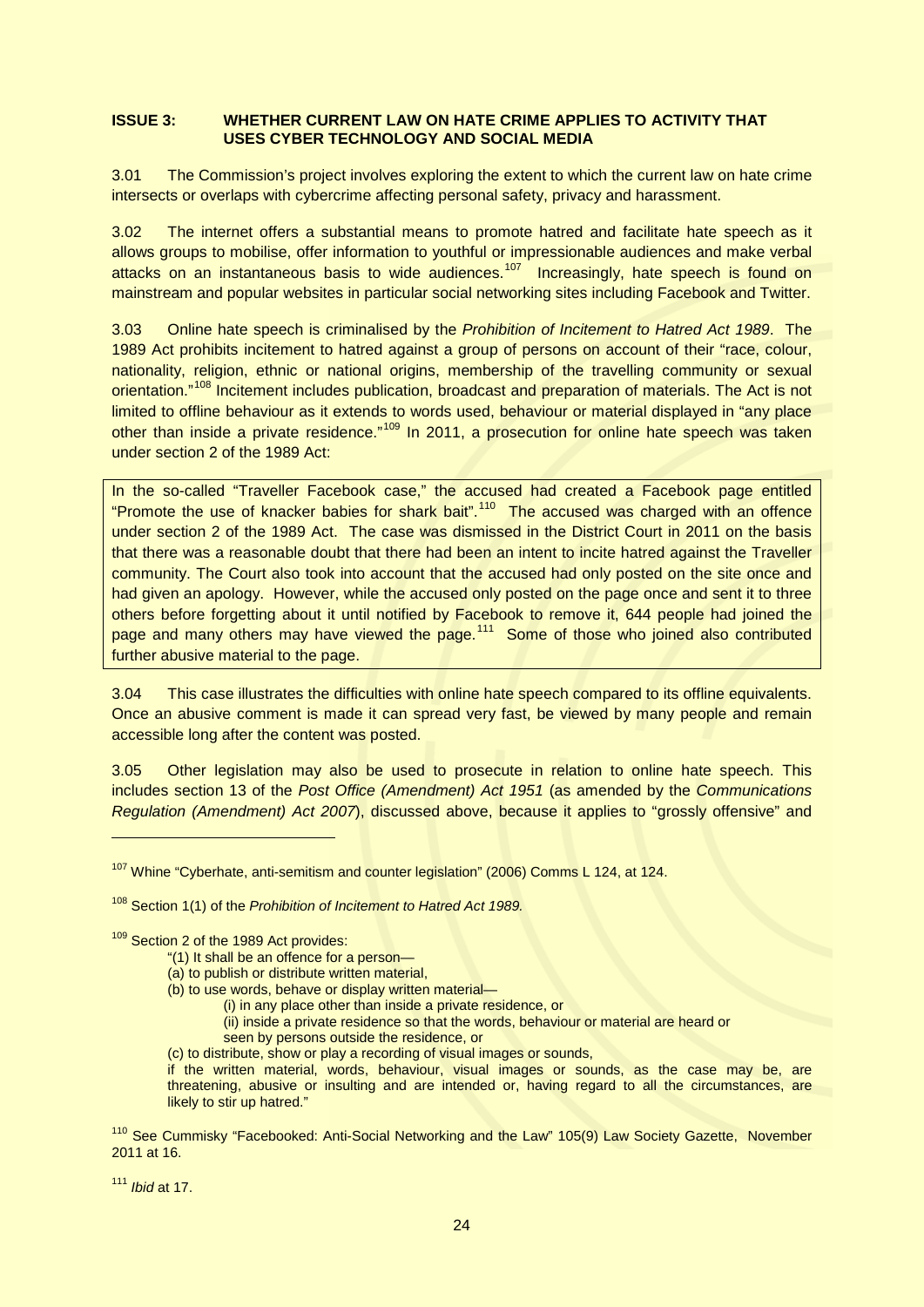"menacing" messages when sent by text or telephone (and would, if amended as recommended in the 2014 *Report of the Internet Content Advisory Group*, apply to online communications, including social media).<sup>112</sup>

3.06 Section 6 of the *Criminal Justice (Public Order) Act 1994* makes it an offence to "use or engage in any threatening, abusive or insulting words or behaviour with intent to provoke a breach of the peace or being reckless as to whether a breach of the peace may be occasioned". In England and Wales, public order offences committed online have been prosecuted under section 4(1) of the Public Order Act 1986,<sup>[113](#page-24-1)</sup> which is broadly similar to section 6 of the 1994 Act:

In *R v Stacey*, the accused published, while drunk, an offensive tweet mocking the footballer Fabrice Muamba after he collapsed during a football match.<sup>[114](#page-24-2)</sup> When other Twitter users criticised the accused for his comment, he responded with a series of "extremely abusive and insulting" as well as some racist tweets.<sup>[115](#page-24-3)</sup> The accused was convicted under section 4(1)(a) of the *Public Order Act 1986* and sentenced to 56 days imprisonment.

3.07 Section 10 of the *Non-Fatal Offences Against the Person Act 1997* may be more difficult to apply to cases involving online hate speech as it requires the harassing behaviour to be carried out against an individual rather than a particular group.

3.08 Ireland has been encouraged to ratify the Council of Europe Convention on Cybercrime,<sup>[116](#page-24-4)</sup> and the Additional Protocol to the Convention concerning the criminalisation of acts of a racist and xenophobic nature committed through computer systems.<sup>[117](#page-24-5)</sup> The Convention aims to facilitate the pursuit of a common policy on criminal law to protect society against cybercrime through the adoption of legislation and the fostering of international co-operation, while the Additional Protocol aims to ensure adequate legal responses to propaganda of racist and xenophobic nature committed through computer systems.

3.09 In 2008 the EU adopted Framework Decision 2008/913/JHA on combating certain forms and expressions of racism and xenophobia by means of criminal law,<sup>[118](#page-24-6)</sup> which contains very similar provisions to the Additional Protocol the Council of Europe Convention on Cybercrime. Thus, the Framework Decision requires that Member States take necessary measures to ensure that the following intentional conduct is punishable: (a) publicly inciting to violence or hatred directed against a

-

<span id="page-24-2"></span><sup>114</sup> *R v Stacey* Crown Court 30 March 2012, judgment available at http://www.judiciary.gov.uk/Resources/JCO/Documents/Judgments/appeal-judgment-r-v-stacey.pdf.

<span id="page-24-0"></span><sup>&</sup>lt;sup>112</sup> See paragraph 2.08 above.

<span id="page-24-1"></span><sup>&</sup>lt;sup>113</sup> Section 4(1) of the English 1986 Act provides that it is an offence to use towards another person "threatening, abusive or insulting words or behaviour" with "intent to cause that person to believe that immediate unlawful violence will be used against him or another by any person, or to provoke the immediate use of unlawful violence by that person or another, or whereby that person is likely to believe that such violence will be used or it is likely that such violence will be provoked."

<span id="page-24-3"></span><sup>115</sup> *Ibid* at paragraph 8 of the judgment.

<span id="page-24-4"></span><sup>&</sup>lt;sup>116</sup> Council of Europe Convention on Cybercrime (23 November 2001). Ireland signed this Convention on 28 February 2002. See Schweppe and Walshe *Combating Racism and Xenophobia through the Criminal Law* (2008) at 161.

<span id="page-24-5"></span><sup>117</sup> Council of Europe*, Additional Protocol to the Convention on Cybercrime, concerning the criminalisation of acts of a racist and xenophobic nature committed through computer systems* (28 January 2003). See Schweppe, Haynes and Carr, *A Life Free From Fear: Legislating for Hate Crime in Ireland: An NGO Perspective* (2014).

<span id="page-24-6"></span><sup>&</sup>lt;sup>118</sup> Council Framework Decision 2008/913/JHA of 28 November 2008 on combating certain forms and expressions of racism and xenophobia by means of criminal law.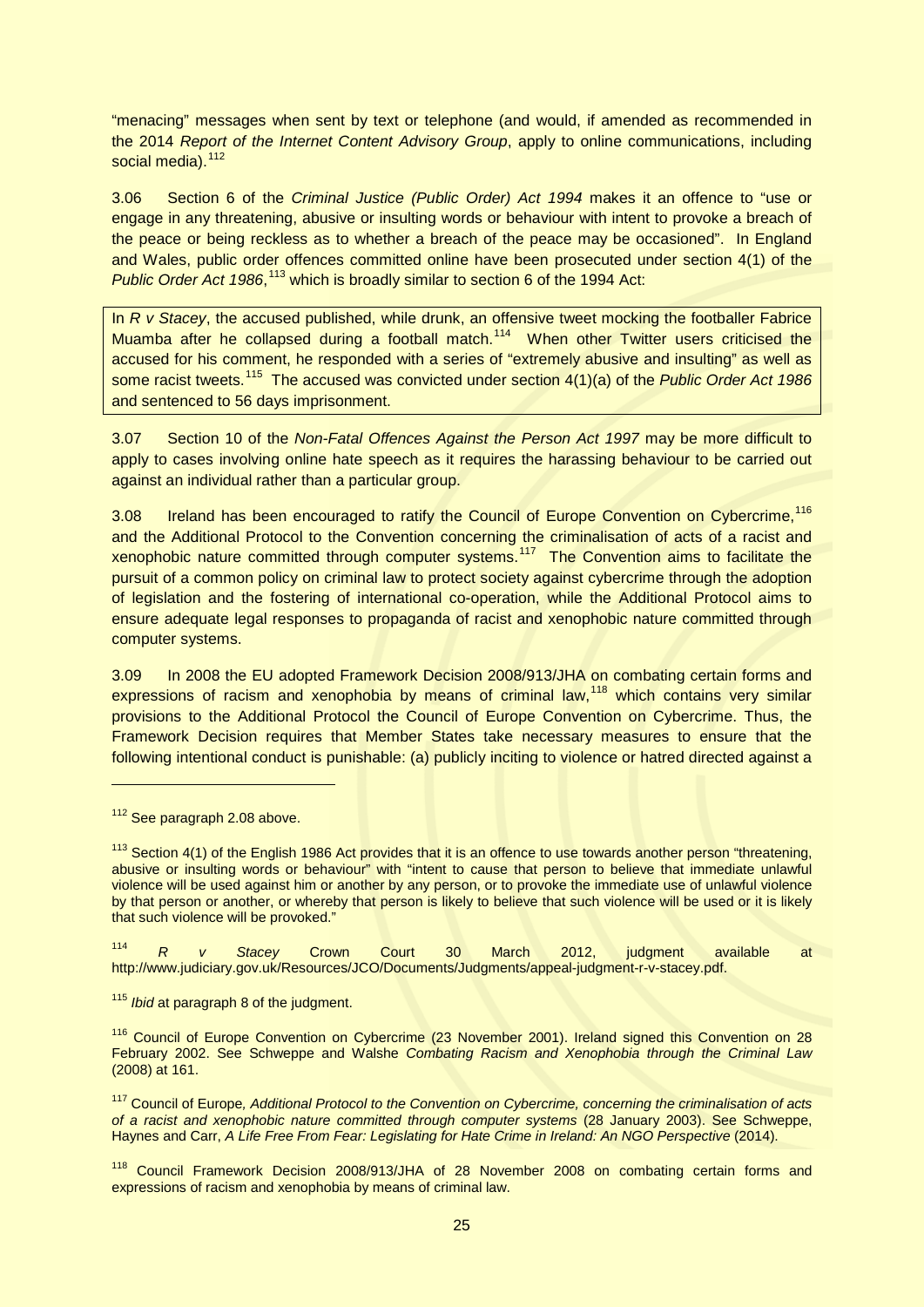group of persons or a member of such a group defined by reference to race, colour, religion, descent or national or ethnic origin; (b) the commission of an act referred to in (a) by public dissemination or distribution of tracts, pictures or other material; (c) publicly condoning, denying or grossly trivialising crimes of genocide, crimes against humanity and war crimes, including those dealt with by the Nuremburg Tribunal after World War II (concerning the Holocaust).[119](#page-25-0) The Framework Decision also requires that Member States ensure that their legislation extends to cases where the conduct is committed through an information system and the offender is within the territory of the Member State, even if the content hosted is not, and to cases where the material is hosted within the territory of the Member State whether or not the offender commits the conduct when physically present in its territory.<sup>[120](#page-25-1)</sup> In its 2014 report on the implementation of the Framework Decision, the EU Commission noted that online hate speech is one of the most prevalent ways of manifesting racist and xenophobic attitudes and that Member States should have a means to intervene in such cases.<sup>121</sup> The Framework Decision also provides that a Member State shall take necessary measures to establish jurisdiction where the conduct has been committed by one of its nationals.<sup>[122](#page-25-3)</sup> In this respect, the EU Commission's Report notes that the 1989 Act does not extend to such cases.<sup>[123](#page-25-4)</sup> It also points out that infringement proceedings may be taken against Member States for failure fully to implement the Framework Decision from 1 December 2014.<sup>[124](#page-25-5)</sup>

3.10 The general reform of hate crime, including the provisions in the 1989 and 1994 Acts, fall outside the scope of this project as this has become primarily a matter of EU law under the 2008 Framework Decision. The issue on which the Commission seeks views is therefore limited to whether the 1989 Act and other legislation including the 1951 Act and the 1994 Act adequately address online hate speech.

**Q3: Do you consider that the** *Prohibition of Incitement to Hatred Act 1989* **and the** *Criminal Justice (Public Order) Act 1994* **adequately address hate speech activity disseminated through cyber technology and social media?**

Please type your comments (if any)

<span id="page-25-0"></span><sup>119</sup> *Ibid* Article 1(1).

 $\overline{a}$ 

<span id="page-25-1"></span><sup>120</sup> *Ibid* Article 9(2).

<span id="page-25-2"></span><sup>121</sup> Report from the Commission to the European Parliament and the Council on the implementation of Council Framework Decision 2008/913/JHA on combating certain forms and expressions of racism and xenophobia by means of criminal law (January 2014) at 8.

<span id="page-25-3"></span><sup>122</sup> Article 9(1)(b) Council Framework Decision 2008/913/JHA. However, Article 9(3) provides:

"A Member State may decide not to apply, or to apply only in specific cases or circumstances, the jurisdiction rule set out in paragraphs 1(b) and (c)."

Article 9(1)(c) applies to conduct that has been committed "for the benefit of a legal person that has its head office in the territory of that Member State."

<span id="page-25-4"></span><sup>123</sup> Report From the Commission to the European Parliament and the Council on the implementation of Council Framework Decision 2008/913/JHA on combating certain forms and expressions of racism and xenophobia by means of criminal law (January 2014) at 8.

<span id="page-25-5"></span><sup>124</sup> *Ibid* at 2:

" In accordance with Article 10(1) of Protocol No 36 to the Treaties, prior to the end of the transitional period expiring on 1 December 2014, the Commission does not have the power to launch infringement proceedings under Article 258 TFEU with regard to Framework Decisions adopted prior to the entry into force of the Treaty of Lisbon."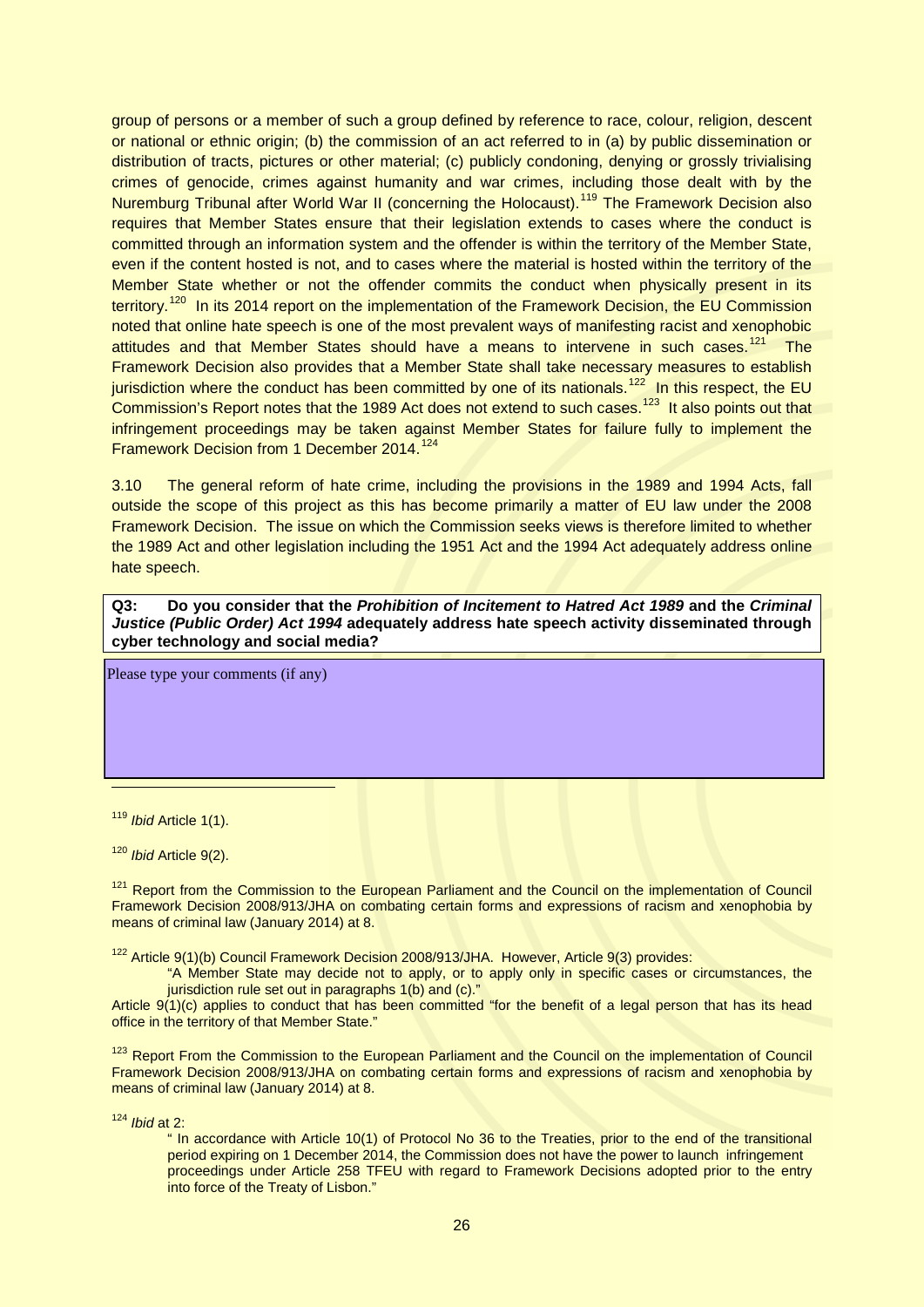# **ISSUE 4: PENALTIES ON CONVICTION FOR OFFENCES**

4.01 A number of recent high-profile prosecutions in the UK in connection with internet trolling have involved the offence of sending communications with intent to cause distress of anxiety under the *Malicious Communications Act 1988* for which at present the maximum sentence of imprisonment on conviction is six months. Section 29 of the UK *Criminal Justice and Courts Bill*, which at the time of writing is being debated in Parliament, proposes to increase the maximum sentence on conviction on indictment to two years. It is notable that the broadly equivalent offence in the State under section 13(1) of the *Post Office (Amendment) Act 1951* (as amended by *Communications Regulation (Amendment) Act 2007*) already carries a maximum sentence of five years.

4.02 The Commission seeks views on the appropriate maximum sentences that offences in this area should carry. It may be noted that in its 2013 *Report on Mandatory Sentences*, the Commission stated that the introduction of additional presumptive minimum sentences would not be an "appropriate or beneficial" response to other forms of criminality. <sup>[125](#page-26-0)</sup> This recommendation was supported by the Department of Justice in its 2014 Strategic Review of Penal Policy.<sup>[126](#page-26-1)</sup> The Commission's recommendation was based on the failure to establish that such sentences achieve the relevant sentencing aims of deterrence, retribution and rehabilitation and thus whether they further the overall aim of the criminal justice system to reduce criminality. The Commission observed that the presumptive minimum sentence regimes that apply to drugs and firearms offences frequently result in inconsistent and disproportionate sentencing due to the rigidity of such regimes which constrain the ability of the courts to punish offenders on an individualised basis.<sup>[127](#page-26-2)</sup> Low level offenders are also disproportionately affected by presumptive minimum sentencing.<sup>[128](#page-26-3)</sup>

| <b>Offence</b>                                                                                                                   | <b>Section</b> | <b>Penalties</b>                                                                                                                                                                                                                                                      |
|----------------------------------------------------------------------------------------------------------------------------------|----------------|-----------------------------------------------------------------------------------------------------------------------------------------------------------------------------------------------------------------------------------------------------------------------|
| S. 10 Non-Fatal Offences<br><b>Against the Person Act 1997</b>                                                                   | s. 10(6)       | Summary conviction: Class C fine (fine not exceeding<br>$\epsilon$ ,500) or imprisonment for a term not exceeding 12<br>months, or both.<br>Conviction on indictment: an unlimited<br>fine or<br>imprisonment for a term not exceeding 7 years, or<br>both.           |
| S.<br>Post Office<br>13(1)<br>(Amendment) Act 1951, as<br>amended by Communications<br><b>Regulation (Amendment) Act</b><br>2007 | s. 13(2)       | Summary conviction: Class A fine (fine not exceeding<br>$\bigoplus$ ,000) or imprisonment for a term not exceeding 12<br>months, or both.<br>Conviction on indictment: fine not exceeding $E$ 75,000<br>or imprisonment for a term not exceeding 5 years, or<br>both. |

4.03 The table below sets out the penalties under the current legislative provisions that apply to cyber-harassment and related behaviour.

<span id="page-26-0"></span><sup>125</sup> Law Reform Commission *Report on Mandatory Sentences* (LRC 108-2013) at paragraph 4.237.

<span id="page-26-1"></span><sup>126</sup> *Strategic Review of Penal Policy Final Report* (Department of Justice and Equality, 2014) at 98.

<span id="page-26-2"></span><sup>127</sup> The Commission recommended that these regimes be repealed. See Law Reform Commission *Report on Mandatory Sentences* (LRC 108-2013), paragraph 4.238.

<span id="page-26-3"></span><sup>128</sup> *Ibid*, paragraph 4.226.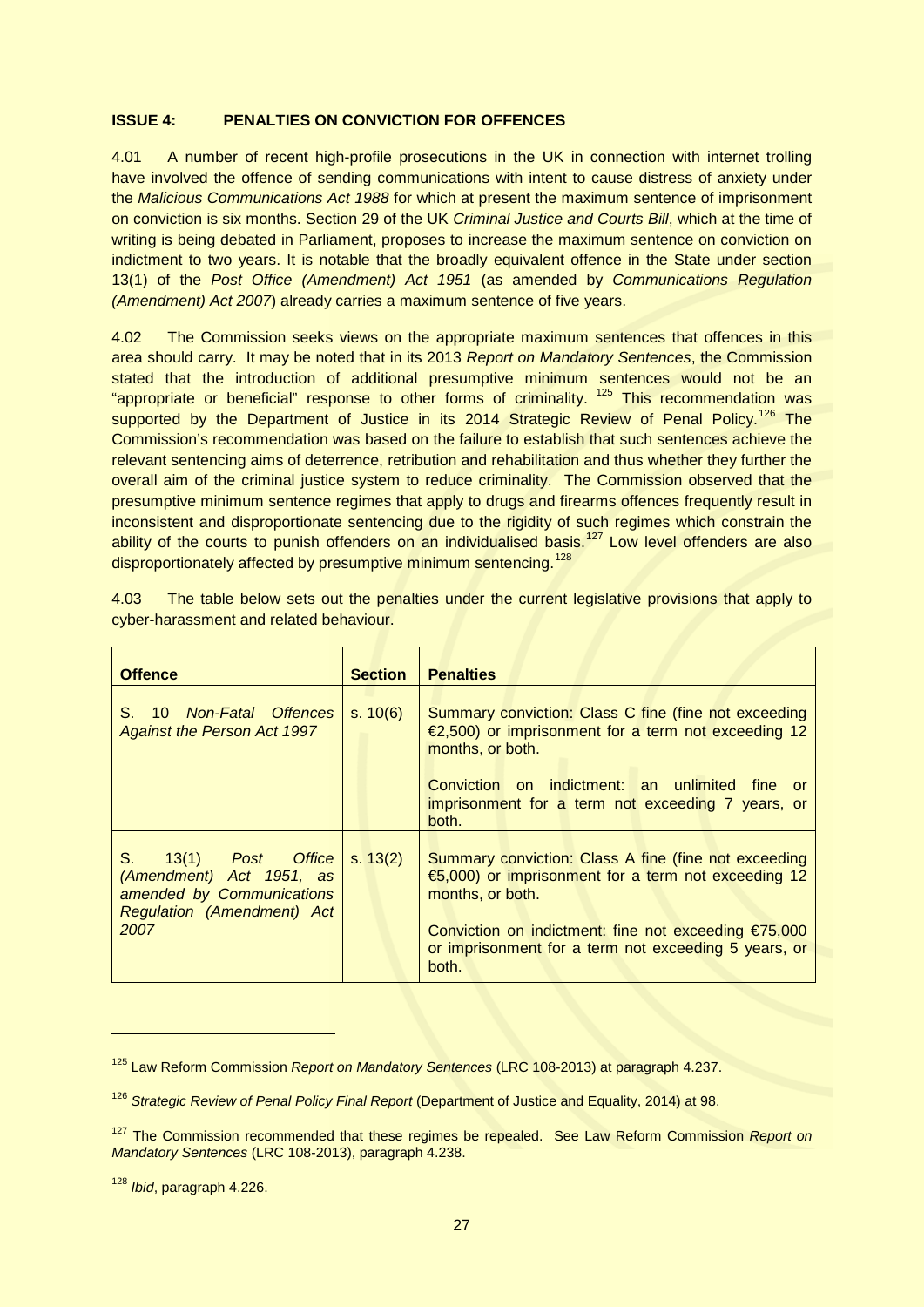| S. 2(1) Criminal Damage Act<br>1991                                                                   | s. 2(5)            | Summary conviction: Class C fine (fine not exceeding<br>$\epsilon$ ,500) or imprisonment for a term not exceeding 12<br>months, or both.<br>Conviction on indictment: fine not exceeding €22,220<br>or imprisonment for a term not exceeding 10 years, or<br>both.       |
|-------------------------------------------------------------------------------------------------------|--------------------|--------------------------------------------------------------------------------------------------------------------------------------------------------------------------------------------------------------------------------------------------------------------------|
| S. 10(9) Data Protection Act<br>1988, as amended by Data<br><b>Protection (Amendment) Act</b><br>2003 | s.31               | Summary conviction: Class B fine (fine not exceeding<br>$€4,000$ ).<br>Conviction on indictment: fine not exceeding €100,000.                                                                                                                                            |
| S. 2 Prohibition of Incitement<br>to Hatred Act 1989                                                  | s.6                | Summary conviction: Class C fine (fine not exceeding<br>$\infty$ ,500) or imprisonment for a term not exceeding 6<br>months, or both.<br>Conviction on indictment: fine not exceeding €25,400<br>or imprisonment for a term not exceeding 2 years, or<br>both.           |
| Ss. 6 and 7 Criminal Justice<br>(Public Order) Act 1994                                               | s. 6(2)<br>s. 7(2) | Summary conviction: Class D fine (fine not exceeding<br>$\epsilon$ 1000) or imprisonment for a term not exceeding 3<br>months, or both.<br>Summary conviction: Class D fine (fine not exceeding<br>€1000) or imprisonment for a term not exceeding 3<br>months, or both. |

4.04 Although there have been a limited number of prosecutions for cyber-harassment and related activity, a preference for suspended sentences and fines rather than custodial sentences can nonetheless be observed. Thus, in cases involving convictions for cyber-harassment under section 10 of the 1997 Act, suspended sentences have frequently been applied:

- A 2011 case involved a man who pleaded guilty to harassing his ex-girlfriend through emails, texts and letters over a three year period.<sup>[129](#page-27-0)</sup> He was sentenced to four months imprisonment which was suspended for 12 months.
- In 2013, a man pleaded guilty to harassment after sending up to 500 text messages to a teenage boy which were "abusive, threatening or sexually explicit" in nature. He also sent text messages to other people claiming to be from the victim.<sup>[130](#page-27-1)</sup> The man was sentenced to six months

<span id="page-27-0"></span><sup>129</sup> This case is discussed in Shannon *Sixth Report of the Special Rapporteur on Child Protection* (Report submitted to the Oireachatas, January 2013) at 95*.*

<span id="page-27-1"></span><sup>130</sup> "Man guilty of 'malicious and evil' bullying of boy through text messages" *Irish Independent* 22 January 2013 available at http://www.independent.ie/irish-news/courts/man-guilty-of-malicious-and-evil-bullying-of-boythrough-text-messages-28947459.html.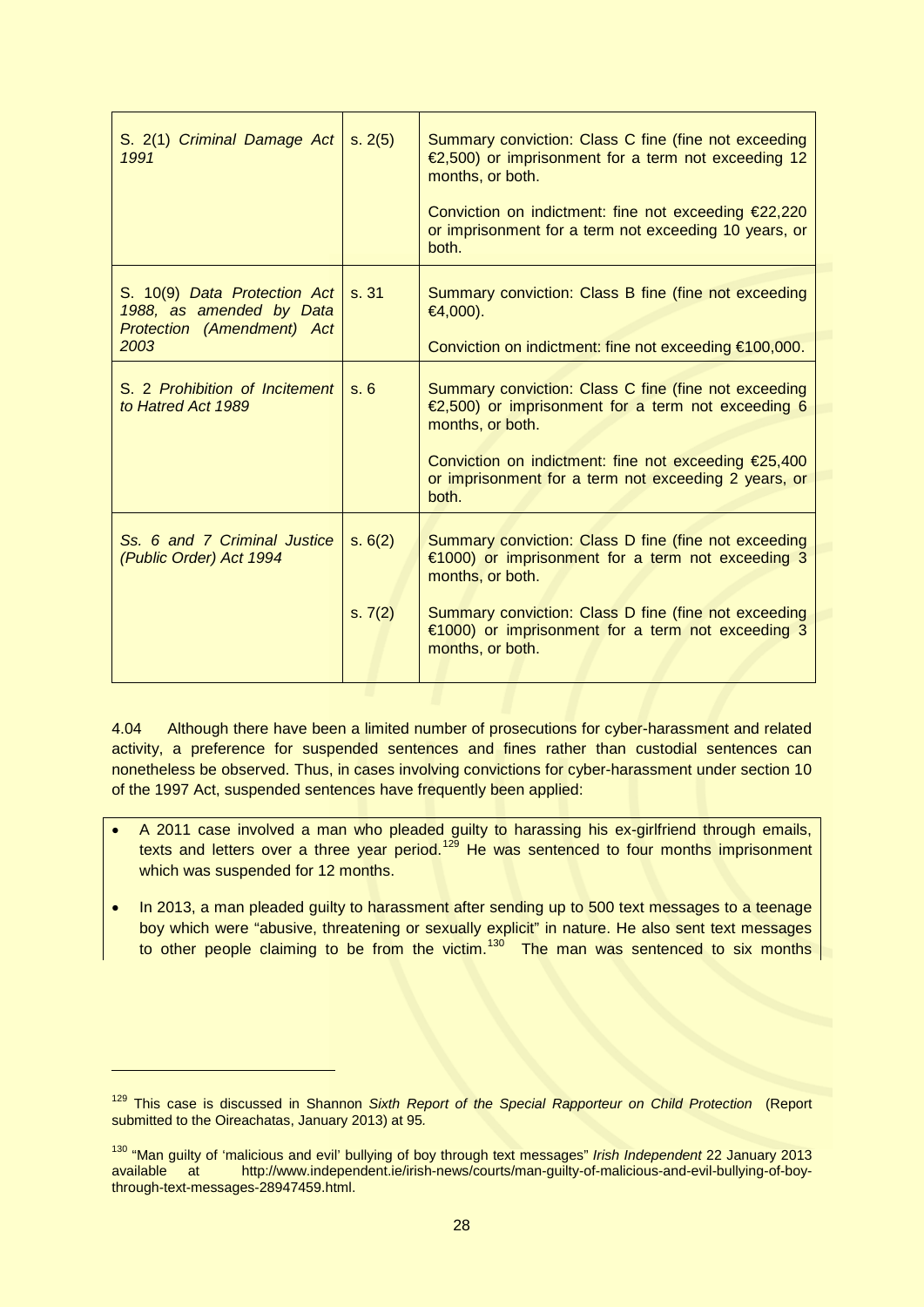imprisonment which was suspended for 12 months provided he had no contact with the victim and continued to receive psychiatric treatment and counselling. He was also fined €600.<sup>[131](#page-28-0)</sup>

- In a 2014 case, a man pleaded guilty under section 10 after posting explicit items on a website about the victim.<sup>[132](#page-28-1)</sup> He was given a four year sentence which was suspended for four years.
- In 2012, a man who installed a hidden camera in a women's locker room pleaded guilty to harassment of eight women who were staff at the hospital where the locker room was located. The court imposed a four year suspended sentence.

**Q4: Do you consider that the current penalties under the offences which can apply to cyber-harassment and related behaviour are appropriate?**

Please type your comments (if any)

<span id="page-28-0"></span><sup>131</sup> "Westport man given suspended sentence for harassing teenage boy" *The Mayo News* 26 February 2013 available at http://www.mayonews.ie/index.php?option=com\_content&view=article&id=17206:westport-mangiven-suspended-sentence-for-harassing-teenage-boy&catid=23:news&Itemid=46

<span id="page-28-1"></span><sup>132</sup> "Man avoids jail for vile internet messages about ex-girlfriend" *Irish Times* 20 March 2014 available at http://www.irishtimes.com/news/crime-and-law/courts/man-avoids-jail-for-vile-internet-messages-about-exgirlfriend-1.1731368.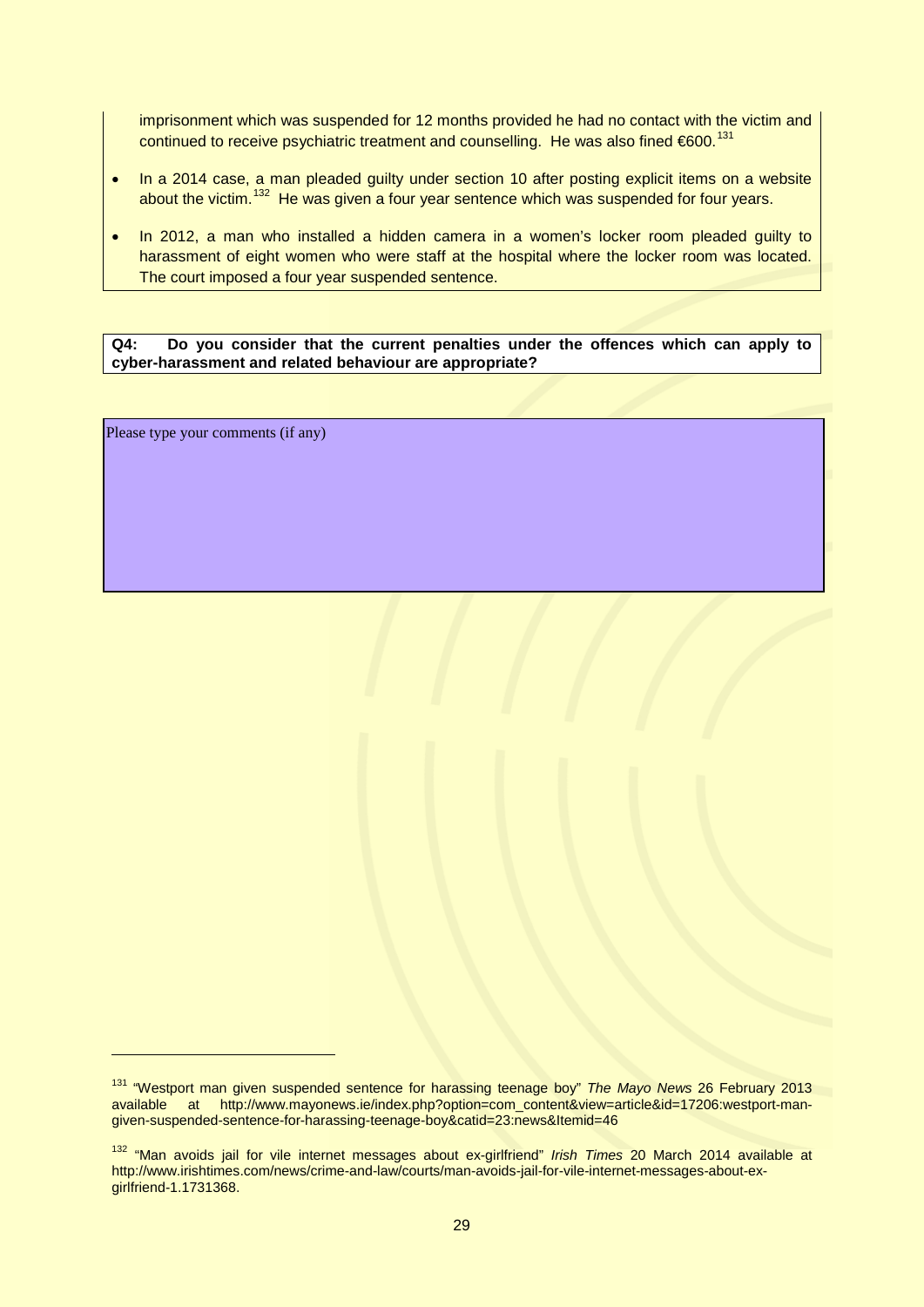# **ISSUE 5: WHETHER CURRENT CIVIL LAW REMEDIES ARE ADEQUATE**

5.01 The fifth question is whether existing civil law remedies and procedures are adequate to address cyber-harassment. The civil law may be more suitable for less serious cyber-harassment cases where civil remedies including damages or injunctions would be adequate. The current law provides for some civil remedies but these may not be either readily accessible or effective.

## *Non-Fatal Offences Against the Person Act 1997*

5.02 Section 10(3) of the 1997 Act provides:

"Where a person is guilty of an offence under subsection (1), the court may, in addition to or as an alternative to any other penalty, order that the person shall not, for such period as the court may specify, communicate by any means with the other person or that the person shall not approach within such distance as the court shall specify of the place of residence or employment of the other person."

5.03 The Court is thus empowered to make a restraining order, restricting a person from communicating and/or approaching the victim, where the person has been convicted of harassment. In addition, section 10(5) of the 1997 Act empowers a court to make such a restraining order even where the person has been acquitted of harassment:

"If on the evidence the court is not satisfied that the person should be convicted of an offence under subsection (1), the court may nevertheless make an order under subsection (3) upon an application to it in that behalf if, having regard to the evidence, the court is satisfied that it is in the interests of justice so to do."

5.04 A restraining order under section 10(3) cannot be made unless criminal proceedings have been taken against the alleged perpetrator of the harassment, and this has given rise to difficulties.

In *Ó Raithbheartaigh v McNamara*<sup>[133](#page-29-0)</sup> the applicant had been charged in the District Court with harassment under the 1997 Act, the particulars alleging that the applicant had put up posters of a defamatory or inflammatory nature about the complainant. The complainant gave evidence of the effect of the posters on her. The applicant did not go into evidence and argued that the case should be dismissed on the ground that the only evidence adduced against him were admissions made by him in custody after his arrest under the Public Order Acts, which he argued were inadmissible. The respondent judge of the District Court agreed and the applicant was acquitted. The prosecution then applied for a restraining order under section 10(5) of the 1997 Act, which the respondent granted on the basis of the "very sincere and impressive testimony" of the complainant and that it was in the "interests of justice," as provided for in section 10(5), to do so. On judicial review, the High Court quashed the order on the ground that the respondent had acted in breach of the applicant's right to fair procedures, in particular because the applicant had not been given an opportunity to adduce evidence, whether from the applicant himself or by cross-examination of the complainant, as to whether it was appropriate to make such an order.

5.05 The Court in the *Ó Raithbheartaigh* case acknowledged that a restraining order under section 10, as a form of "preventative justice," was an important element in the administration of justice, but that it was equally important to ensure that fair procedures were observed where the accused has been acquitted on the criminal charge, especially having regard to the "unusual" and "extraordinary"

<span id="page-29-0"></span><sup>133 [2014]</sup> IEHC 406.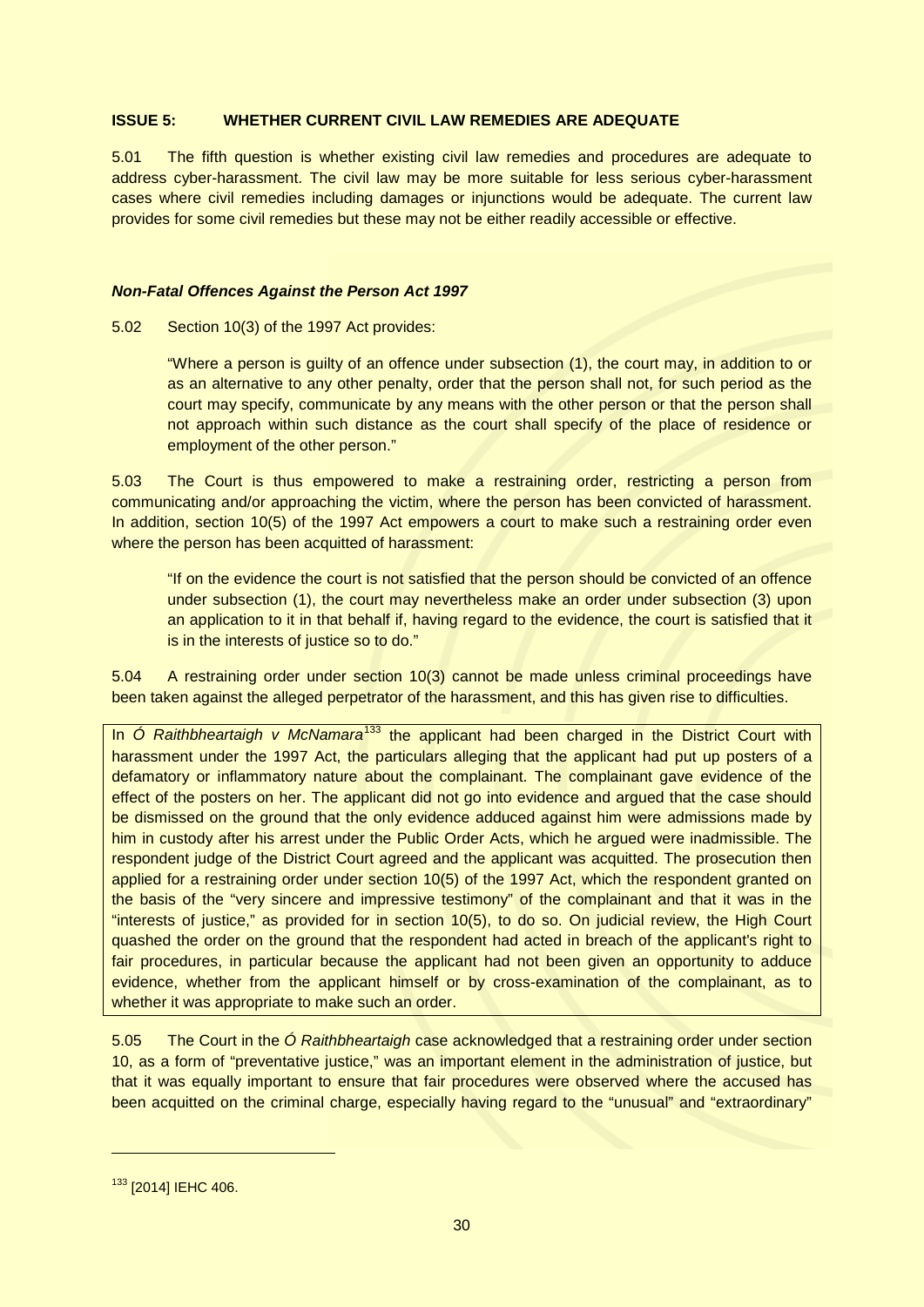powers conferred by section 10.<sup>[134](#page-30-0)</sup> The decision in this case illustrates a difficulty in providing for a civil-law type remedy in the context of a criminal trial, especially where the accused has been acquitted.

# *Defamation Act 2009*

5.06 Section 6(2) of the *Defamation Act 2009* provides:

"The tort of defamation consists of the publication, by any means, of a defamatory statement concerning a person to one or more than one person (other than the first-mentioned person), and "defamation" shall be construed accordingly".

5.07 As the 2009 Act provides that a defamatory statement can be published by any means, it applies to publication through the cyber medium. In cases of online defamation, plaintiffs generally prioritise the removal of the content over an award of damages because the speed and ease with which content can spread online increases the urgency to have it removed. Injunctions are therefore an important remedy in this context, yet ensuring their efficacy can be challenging.

In Tansey v Gill,<sup>[135](#page-30-1)</sup> the plaintiff, a solicitor, had been defamed on the website "www.rate-yoursolicitor.com". The plaintiff was granted interlocutory injunctions restraining the publication of any further material, ordering the removal of the defamatory material and ordering the termination of the website upon which the material was posted. A *Norwich Pharmacal* order<sup>[136](#page-30-2)</sup> was also granted.

5.08 In *Tansey*, Peart J stated that damages are an empty remedy in the context of online defamation as the harm caused can be so serious and irreversible. This is because the "inexpensive, easy and instantaneous" nature of internet publication allows individuals to make very serious allegations with "relative impunity and anonymously" "whereby reputations can be instantly and permanently damaged and where serious distress and damage"<sup>[137](#page-30-3)</sup> can be caused. Peart J thus suggested that interlocutory injunctions should be granted more readily in cases of online defamation. However, injunctions are frequently ineffective in the context of internet communications as *McKeogh v Doe* illustrates:

In *McKeogh v Doe<sup>[138](#page-30-4)</sup>* the plaintiff was defamed by an anonymous YouTube user who wrongly identified him as a person who ran from a taxi without paying. In addition, The plaintiff received "vitriolic messages" on Facebook calling him, amongst other things, a "scumbag" and a "thief." [139](#page-30-5) This abuse continued even after the plaintiff obtained interim injunctions to prohibit such messages. The falsity of this claim was not at issue because the plaintiff could show that at the time of the incident he was in Japan. The High Court accepted that the incorrect identification amounted to defamation.

<span id="page-30-0"></span><sup>134</sup> *Ibid* at paragraph 42.

<span id="page-30-1"></span><sup>135</sup> *Tansey v Gill* [2012] IEHC 42.

<span id="page-30-2"></span><sup>136</sup> *Norwich Pharmacal* orders are discussed at paragraph 5.14 below.

<span id="page-30-3"></span><sup>137</sup> *Tansey v Gill* [2012] IEHC 42 at paragraph 25.

<span id="page-30-4"></span><sup>138</sup> *McKeogh v Doe* [2012] IEHC 95.

<span id="page-30-5"></span><sup>&</sup>lt;sup>139</sup> "Crucified by vigilantes of the internet: MoS proves that innocent young man was falsely branded a thief on the world's biggest websites" *Daily Mail* 22 January 2012 available at http://www.dailymail.co.uk/news/article-2090070/Eoin-McKeogh-falsely-branded-thief-worlds-biggest-websites.html.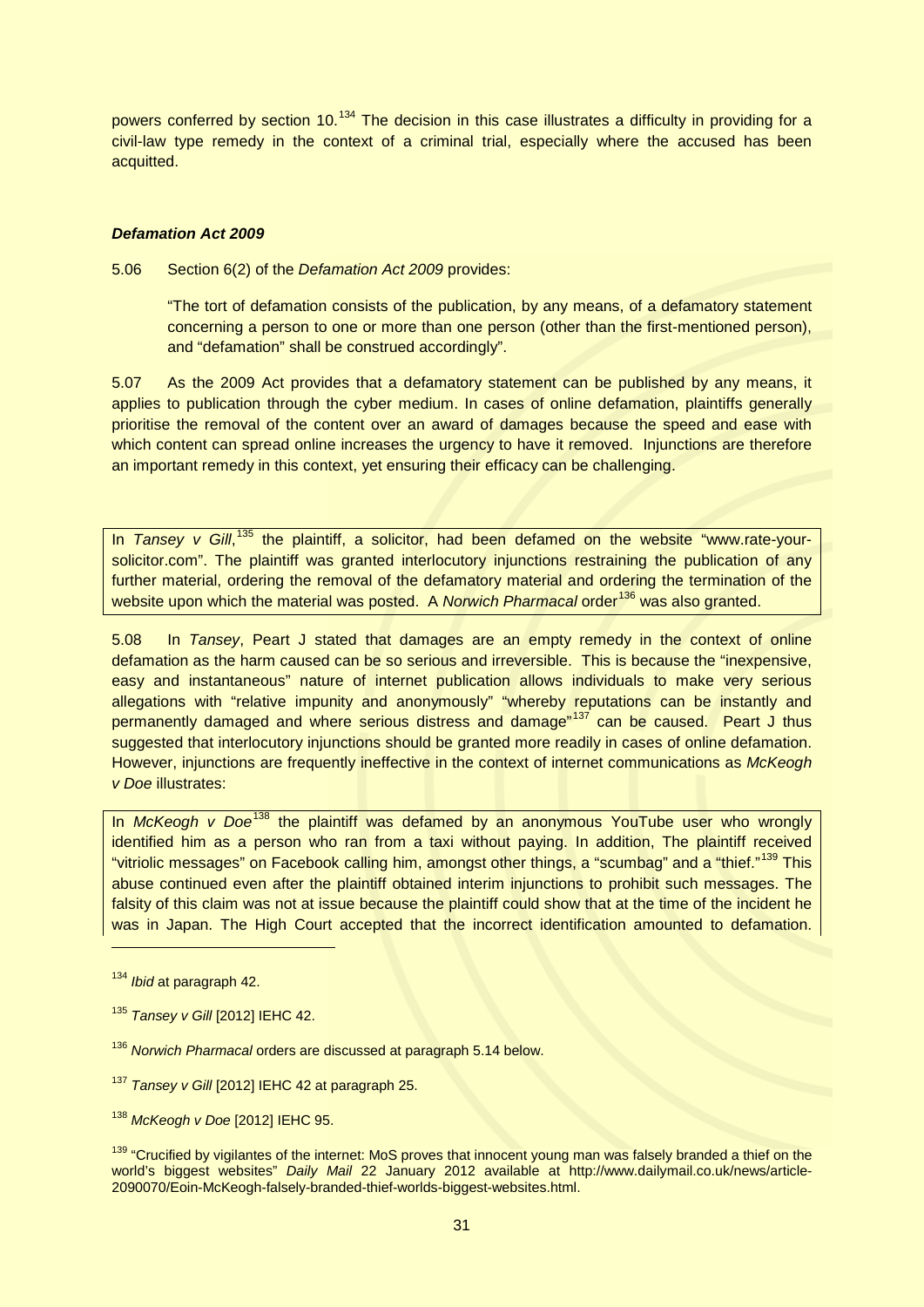However, the interim orders granted were not effective, because newspapers continued to name the plaintiff in reports about the video and in some cases did not report the plaintiff's statements that he could not have been the taxi fare evader.

5.09 *McKeogh* also underlines the potentially great cost of civil proceedings, with the plaintiff reportedly facing a legal bill of over €1,000,000.<sup>140</sup>

5.10 Another difficulty with injunctions in the context of internet communications is that often the material ordered to be removed can spread beyond the control of the individual ordered to remove the content.

In *Kelly v National University of Ireland*<sup>[141](#page-31-1)</sup> the plaintiff was ordered to remove content from the internet which had as its object or effect the scandalising or undermining of the reputation or authority of the court. At a subsequent hearing, the defendant claimed that this order had been breached as the plaintiff had redirected visitors to his site to other websites where the material could be found. The High Court granted a second order requiring the removal from any website, whether controlled by the plaintiff or otherwise, of references to the information specified in the previous order, but the plaintiff said that he would be unable to remove anything from websites which he did not control. The Court held that if the plaintiff had no knowledge, either actual, constructive or implied, he would not breach the order. However, were he to pass on the material to another who then published it or were he to redirect visitors to his website to other websites publishing the material, then he would be in breach.

### *Data Protection Acts 1988 and 2003*

5.11 Individuals have the right under the *Data Protection Acts 1988 and 2003* to request the rectification and removal of personal data, which includes videos and images, from data controllers.<sup>[142](#page-31-2)</sup> Where this request is not complied with, individuals can refer a complaint to the Office of the Data Protection Commissioner. The Acts also provide a separate means to obtain compensation against data controllers or processors for breach of a duty of care,<sup>[143](#page-31-3)</sup> but this remedy is very difficult to obtain as actual injury or damage must be proven before compensation is awarded.<sup>[144](#page-31-4)</sup>

<span id="page-31-0"></span><sup>140</sup> "Student in YouTube taxi row facing €1m legal costs" *Irish Independent* 22 July 2014 available at http://www.independent.ie/irish-news/courts/student-in-youtube-taxi-row-facing-1m-legal-costs-30448556.html. See also the English case involving Daniel Hegglin against Google. Hegglin is seeking the automatic blocking of defamatory and abusive posts from Google. He tried to cap the costs for the trial as Google had already run up costs of £1.25 million and were estimating further costs of £400,000, figures Mr Hegglin's counsel described as "extraordinary" and grotesque". The High Court reserved its decision on the issue. See "Google has £1.6m war chest to fight 'troll post' test case" *The Times* 7 November 2014.

<span id="page-31-1"></span><sup>141</sup> *Kelly v National University of Ireland* [2010] IEHC 48.

<span id="page-31-2"></span><sup>142</sup> The *Data Protection Acts* are discussed more extensively at paragraphs 2.12-2.15 above.

<span id="page-31-3"></span><sup>143</sup> Section 7 of the *Data Protection Acts 1988.*

<span id="page-31-4"></span><sup>144</sup> See *Michael Collins v FBD Insurance PLC* [2013] IEHC 137.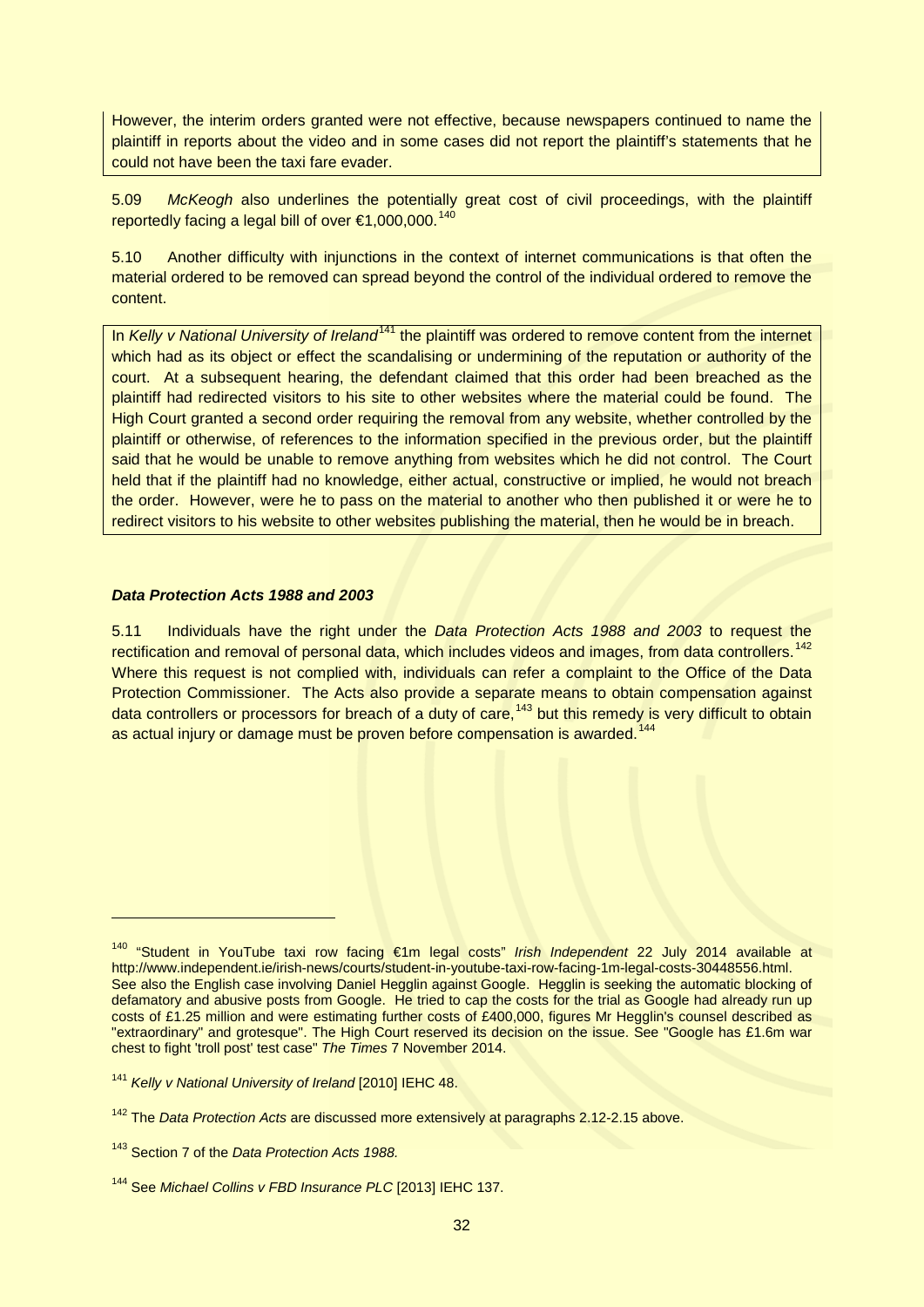# *Civil remedy for breach of a constitutional right*

5.12 A number of recent cases have highlighted the remedies available to plaintiffs based on breach of a constitutional right by another person.<sup>[145](#page-32-0)</sup> Such a cause of action could be particularly beneficial in the cyber-harassment context if based on the constitutional right to privacy. A cause of action based on the breach of the right to privacy by an individual was successfully taken in *Herrity v*  Associated Newspapers (Ireland) Ltd<sup>[146](#page-32-1)</sup>:

In *Herrity v Associated Newspapers (Ireland) Ltd,* the plaintiff claimed her constitutional right to privacy was breached by the defendant who had published details of her extra-marital affair with a priest. These details had been supplied to the defendant by the plaintiff's husband who had tapped her telephone illegally in breach of section 98 of the *Postal and Telecommunications Services Act 1983*. The High Court held that the constitutional right to privacy could be derived from the nature of the underlying information communicated, or as a result of the method by which the information was obtained. The Court held that the plaintiff's right to privacy prevailed over the defendant's right to freedom of expression, especially because the material had been obtained unlawfully and there was no demonstrable public interest in publishing it.

5.13 The approach in *Herrity* could therefore apply to a situation where content is disseminated online by a private individual in breach of another individual's privacy provided the material was obtained unlawfully and there was no public interest element involved. An example of this might be the case mentioned above of the humiliating video of a teenage girl making drunken remarks, as the video was uploaded without her consent and no public interest element was involved.

# *Norwich Pharmacal Orders*

-

5.14 *Norwich Pharmacal* orders<sup>[147](#page-32-2)</sup> allow for the disclosure of personal information, particularly the IP address in the cyber context, of parties unknown to the plaintiff against whom a plaintiff seeks to assert a legal right to redress.

In the UK case concerning Nicola Brookes, the plaintiff was subjected to online abuse following her defence on her Facebook page of an X-Factor contestant. Among the actions carried out against Brookes was the setting up of a profile on Facebook using her name which was used to send explicit messages to children and contained personal information, including her email address and photographs of her daughter.[148](#page-32-3) Brookes successfully applied for a *Norwich Pharmacal* Order compelling Facebook to reveal the identities of seven users who had abused her.<sup>[149](#page-32-4)</sup>

5.15 Clear wrongdoing has to be established before such an order will be granted. The jurisdiction to grant a *Norwich Pharmacal* order is discretionary and necessitates that the requirements of justice and privacy be balanced. In *EMI Records v Eircom plc*<sup>[150](#page-32-5)</sup> the court noted that the party against whom a *Norwich Pharmacal* order is sought to be enforced will often through statute, contract or common law owe the third party a duty of confidentiality and/or privacy. Thus, the requirement for

<span id="page-32-0"></span><sup>145</sup> *Sullivan v Boylan (No. 2)* [2013] IEHC 104; *Herrity v Associated Newspapers (Ireland) Ltd* [2009] 1 IR 316.

<span id="page-32-1"></span><sup>146</sup> *Herrity v Associated Newspapers (Ireland) Ltd* [2009] 1 IR 316.

<span id="page-32-2"></span><sup>147</sup> *Norwich Pharmacal Co. v Commissioners of Customs and Excise* [1974] AC 133

<span id="page-32-3"></span><sup>&</sup>lt;sup>148</sup> "Police officer arrested over Nicola Brookes Facebook abuse" BBC News 29 August 2012 available at http://www.bbc.co.uk/news/uk-england-19414045

<span id="page-32-4"></span><sup>&</sup>lt;sup>149</sup> See Khan, "Can the trolls be put back under the bridge?" (2013) CTLR 9, at 11.

<span id="page-32-5"></span><sup>150</sup> *EMI Records v Eircom and BT Communications* [2005] 4 IR 148 at paragraph 10.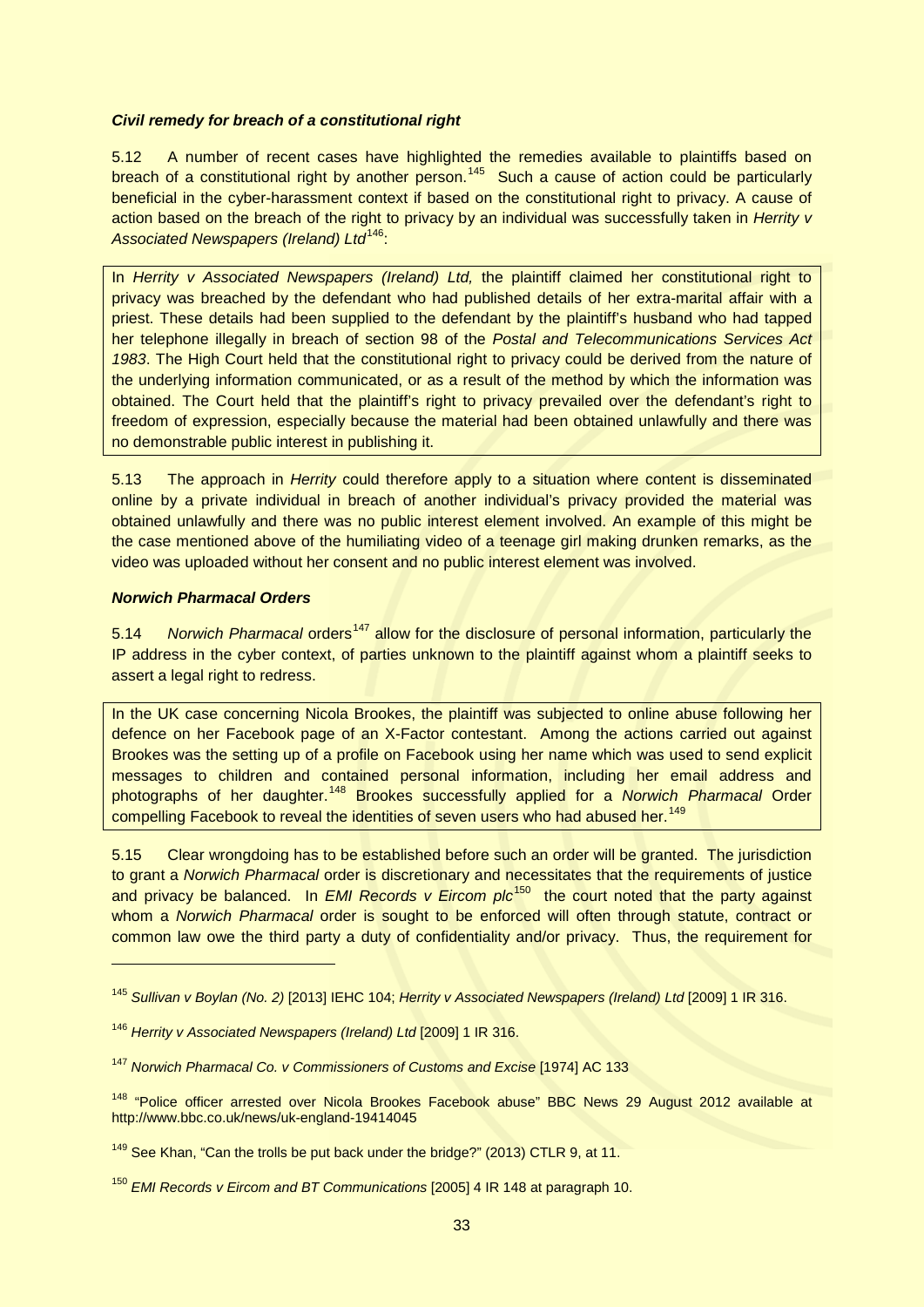clear wrongdoing and the potential for the procedure to interfere significantly with the right to privacy mean that such orders are rarely granted. *Norwich Pharmacal* orders are not provided for in court rules and the jurisdiction to grant them forms part of the inherent jurisdiction of the High Court flowing from the Constitution. Neither the Circuit nor District Court has this jurisdiction being courts of local and limited jurisdiction.<sup>151</sup> This means that the cost of obtaining such an order is high and the remedy is not available to many individuals.

#### *Proposed reforms to discovery to facilitate tracing persons involved in cyber-harassment*

5.16 The 2014 *Report of the Internet Content Governance Advisory Group* has described existing civil procedures for tracing persons involved in cyber-harassment as "expensive, lacking detail and out of date". [152](#page-33-1) The Report recommended that the *Rules of the Superior Courts 1986* be amended to provide specifically for the jurisdiction to grant *Norwich Pharmacal* orders. The Report also recommended extending the availability of such orders to litigants in the lower courts "in order to save on delay, expense and effort".<sup>153</sup>

5.17 Thus, the Report recommended the introduction of three new rules to facilitate the tracing of publishers and perpetrators:

1. A pre-action procedure allowing a person to seek access to material, including to identify the perpetrator of cyber-harassment, before issuing proceedings (*Norwich Pharmacal* order) ;

2. Reform of the existing rule on discovery after proceedings have been issued against a person not a party to the proceedings;<sup>[154](#page-33-3)</sup>

3. A rule on discovery after proceedings have been issued against a person not a party to the proceedings and where that person is not yet known.

# *New Zealand proposals on civil remedies*

-

5.18 The potential cost, complexity and length of civil proceedings may deter victims of cyberharassment from taking them and available processes and remedies may not be effective. A key matter is the extent to which a victim of harassment, such as the plaintiff in *McKeogh v Doe*, [155](#page-33-4) may obtain a "take-down" order in a speedy and inexpensive manner. This has also been provided for in other jurisdictions. For example, in 2012 the New Zealand Law Commission recommended reform of its laws on civil remedies to deal with cyber-harassment and other harmful online material, including the need to establish an independent body with a remit to resolve cyber-harassment complaints

<span id="page-33-0"></span><sup>151</sup> Abrahamson, Dwyer and Fitzpatrick *Discovery and Disclosure* 2nd ed (Round Hall, 2013) at 207.

<span id="page-33-1"></span><sup>152</sup> *Report of the Internet Content Governance Advisory Group* (Department of Communications, Energy and Natural Resources, 2014) at 45.

<span id="page-33-2"></span><sup>153</sup>*Report of the Internet Content Governance Advisory Group* (Department of Communications, Energy and Natural Resources, 2014) at 46.

<span id="page-33-3"></span><sup>154</sup> This rule would seek to modernise and enhance Order 31, Rule 29 of the *Rules of the Superior Courts 1986*.

<span id="page-33-4"></span><sup>155</sup> *McKeogh v Doe* [2012] IEHC 95, discussed at paragraph 5.08 above.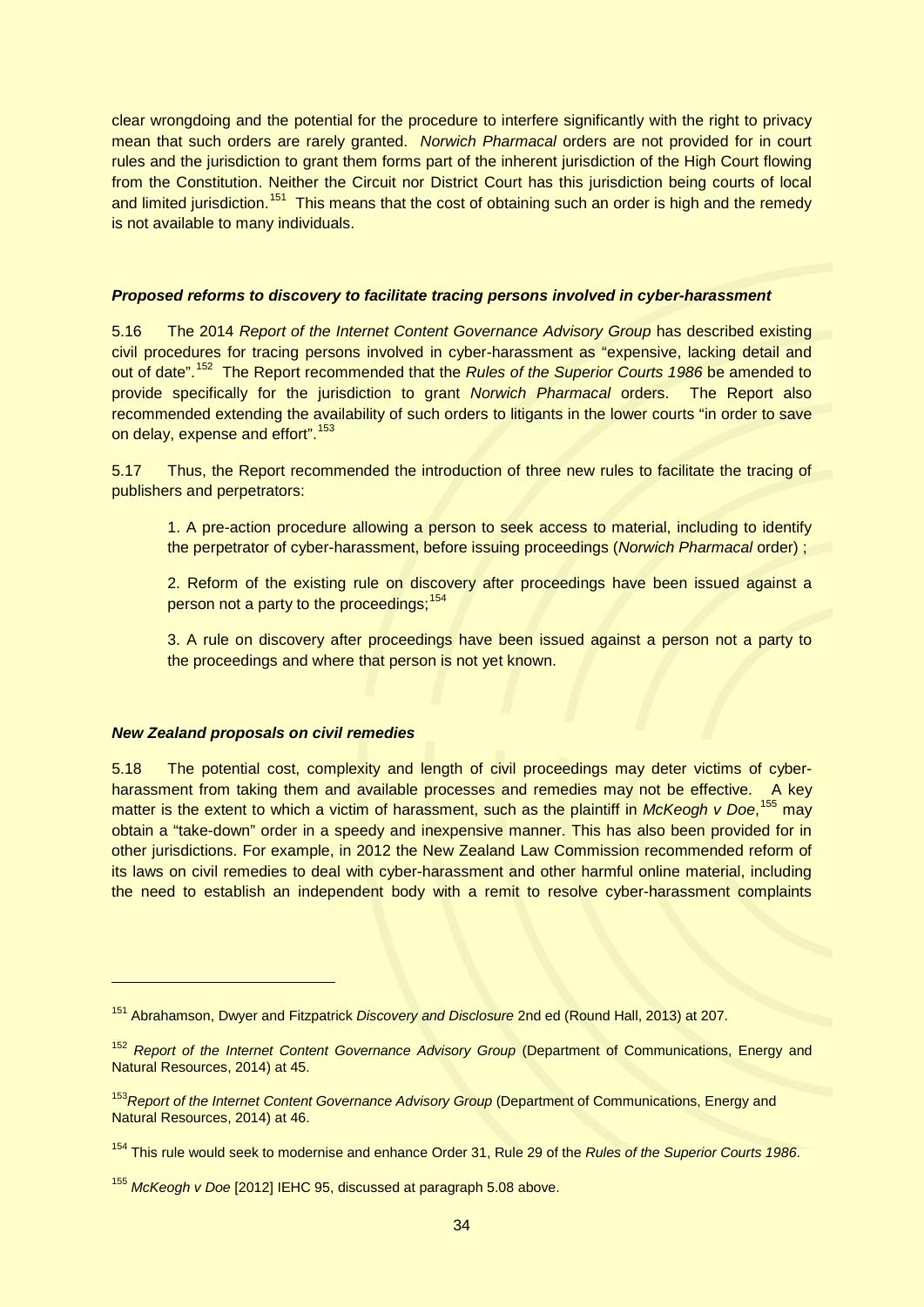quickly through a mediation-type process.<sup>[156](#page-34-0)</sup> Such a body might perform the enhanced role of the Office of Internet Safety envisaged in the 2014 *Report of the Internet Content Governance Advisory Group.* [157](#page-34-1)

5.19 In response to the New Zealand Law Commission's recommendation the *Harmful Digital*  **Communications Bill was introduced in the New Zealand Parliament in 2013.**<sup>[158](#page-34-2)</sup>

5.20 The 2013 Bill provides that cyber-harassment complaints be made initially to a specialist body to investigate and attempt to resolve them by negotiation, mediation or persuasion.<sup>[159](#page-34-3)</sup> If this fails, the Bill provides that an individual may apply to the District Court for a number of civil orders including: a "take- down" order, an order requiring the defendant to cease the harmful conduct and/or an order to identify the author of any anonymous communication.<sup>[160](#page-34-4)</sup> These orders might be made against individuals or online content hosts.<sup>[161](#page-34-5)</sup> The Bill also provides that the court may make a declaration that a communication breaches a "communication principle", <sup>[162](#page-34-6)</sup> which would be intended primarily to have a persuasive effect on website hosts or internet service providers operating outside New Zealand.<sup>[163](#page-34-7)</sup>

5.21 The introduction of this type of a civil enforcement regime would have the advantage of offering victims of cyber-harassment a potentially quick and cost effective means of obtaining civil remedies. The prospect of informal resolution by an independent body would also reduce delays and provide victims with valuable support and advice. However, mediation and similar methods will only be effective where the wrongdoer is identifiable and cooperative. Therefore, situations involving experienced hackers or individuals with no respect for the law, such as those responsible for the mass leak of intimate pictures of female celebrities, are unlikely to be resolved through such mechanisms. The Commission also notes that the New Zealand Bill has not yet been enacted and that some elements of it have been criticised for insufficiently safeguarding freedom of expression.

<span id="page-34-2"></span><sup>158</sup> In May 2014, the New Zealand Parliament's Justice and Electoral Committee recommended that the Bill be passed with amendments: Justice and Electoral Committee *Report on the Harmful Digital Communications Bill* (May 2014). The text of the Bill referred to in this paper is the amended text recommended by the Committee.

<span id="page-34-3"></span><sup>159</sup> Sections 7 and 8 of the NZ *Harmful Digital Communications Bill 2013.*

-

<span id="page-34-4"></span><sup>160</sup> Sections 10 and 17 of the NZ *Harmful Digital Communications Bill 2013.*

<span id="page-34-5"></span><sup>161</sup> Section 17(1) (defendants) and section 17(2) (online content hosts) of the NZ *Harmful Digital Communications Bill 2013.*

<span id="page-34-6"></span><sup>162</sup> Section 6 of the NZ *Harmful Digital Communications Bill, 2013* sets out ten communication principles, stating that a digital communication should not "disclose sensitive personal facts about another individual" (principle 1) "be threatening intimidating or menacing" (principle 2), "be grossly offensive to a person in the position of the affected individual" (principle 3), "be indecent or obscene" (principle 4), "be used to harass an individual" (principle 5), "make a false allegation" (principle 6), "contain a matter that is published in breach of confidence" (principle 7), "incite or encourage anyone to send a message to an individual for the purposes of causing harm to the individual" (principle 8) "incite or encourage another individual to commit suicide" (principle 9) and "denigrate an individual by reason of his or her colour, race, ethnic or national origins, religion, gender, sexual orientation or disability" (principle 10).

<span id="page-34-0"></span><sup>156</sup> New Zealand Law Commission, Ministerial Briefing Paper *Harmful Digital Communications: The Adequacy of the Current Sanctions and Remedies* (2012).

<span id="page-34-1"></span><sup>157</sup> *Report of the Internet Content Governance Advisory Group* (Department of Communications, Energy and Natural Resources, 2014) at 32.

<span id="page-34-7"></span><sup>163</sup> Section 17(3)(b) of the *Harmful Digital Communications Bill 2013.*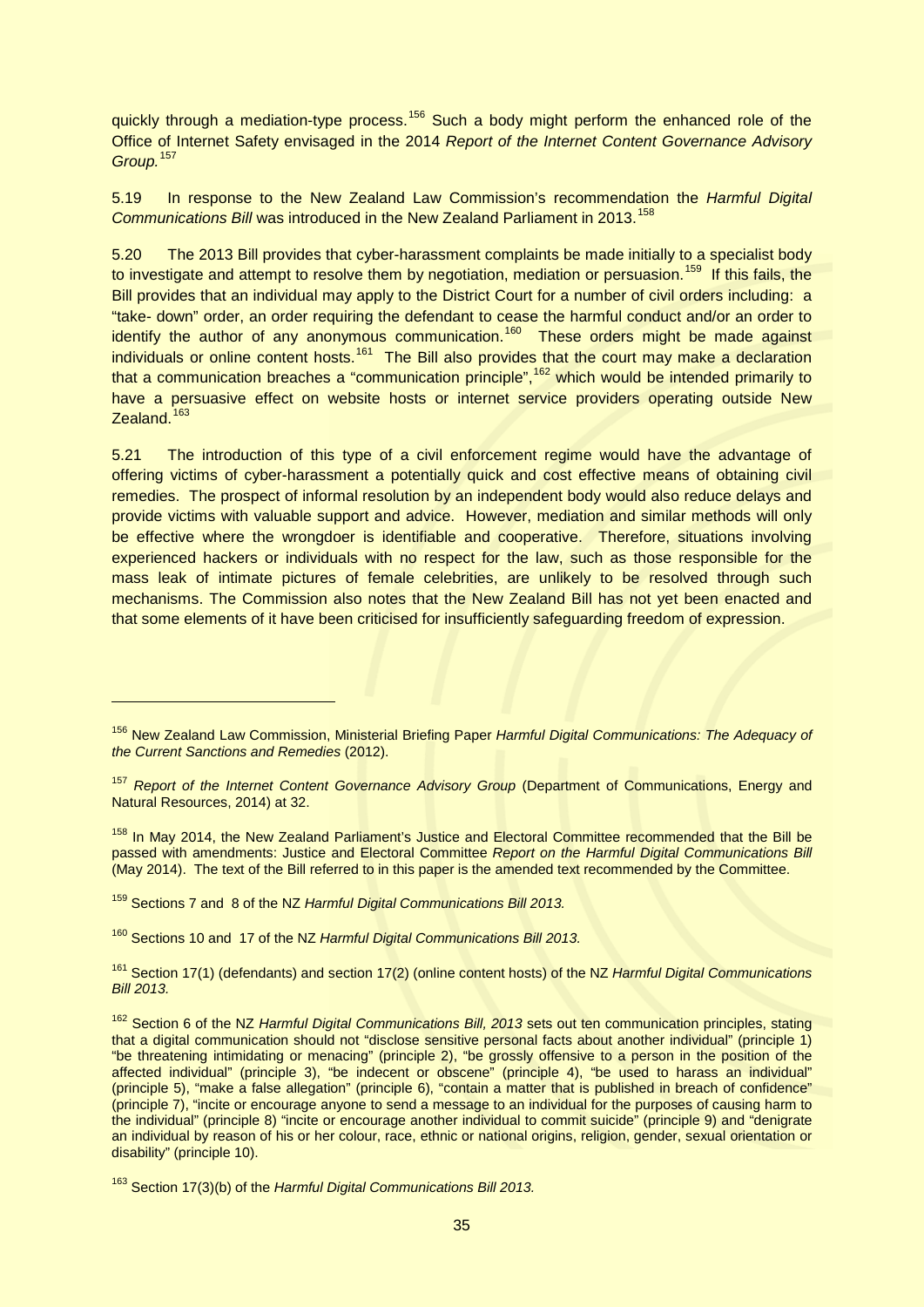#### *Jurisdictional issues and civil remedies related to online material*

5.22 Concerns have also been raised as to whether the remedies proposed in the New Zealand Bill would be effective, particularly where the harm relates to overseas websites because any orders made could prove difficult to enforce.<sup>[164](#page-35-0)</sup> Such jurisdictional questions have also arisen in the State, notably in connection with online defamation cases involving foreign defendants.<sup>[165](#page-35-1)</sup> While it may be possible for a plaintiff to secure a judgment in the Irish courts it may prove difficult to enforce. The Brussels 1 Regulation on jurisdiction and the recognition and enforcement of judgments in civil and commercial matters,<sup>[166](#page-35-2)</sup> provides that in general persons shall be sued in the State in which they are domiciled.[167](#page-35-3) For tort actions, however, a person may be sued "in the courts for the place where the harmful event occurred." [168](#page-35-4) In *Shevill v Presse Alliance SA[169](#page-35-5)* the EU Court of Justice held that this allows a plaintiff to bring civil proceedings either in the courts where the publication is based for the entirety of the damage or in the courts of each Member State in which the publication was distributed, but only in respect of any damage done to the plaintiff's reputation within each particular Member State. However, a more recent EU Court of Justice decision, *eDate Advertising GmbH v X; Olivier*  Martinez v MGN Ltd,<sup>[170](#page-35-6)</sup> adapted this rule in the context of online defamation, allowing a person who has been defamed online to bring civil proceedings in respect of all the damage caused in the EU in the place where the person has his or her "centre of interests," which will usually be his or her place of habitual residence. In *Martinez* the Court also held that publication takes place in the internet context where the content has been placed online or otherwise made accessible in the country of receipt.<sup>[171](#page-35-7)</sup>

5.23 In cases involving online defamation by individuals located outside the EU, the Irish courts generally have jurisdiction "if any significant element occurred within this jurisdiction".<sup>172</sup> However, the real issue with regard to cases involving defendants outside of the EU is securing recognition and enforcement of the judgment. This may be a particular problem in cases involving US defendants as

<span id="page-35-3"></span><sup>167</sup> Article 2 of Brussels 1 Regulation. Article 60(1) provides that for the purposes of the Regulation, a company or other legal person or association of natural or legal persons is domiciled at the place where it has its statutory seat (which means the registered office or place of incorporation or the place under the law of which the formation took place) or central administration or principal place of business.

<span id="page-35-4"></span><sup>168</sup> Article 5(3) of the Brussels 1 Regulation.

-

<span id="page-35-5"></span><sup>169</sup> *Shevill v Presse Alliance SA* [1995] ECR I-415.

<span id="page-35-0"></span><sup>164</sup> "HDC Bill reported back by Select Committee" *Tech Liberty NZ* 27 May 2014 available at http://techliberty.org.nz/hdc-bill-reported-back-by-the-select-committee/.

<span id="page-35-1"></span><sup>&</sup>lt;sup>165</sup> See also the discussion at paragraphs 1.23 - 1.25 above, of the similar considerations that arise in connection with jurisdiction and extra-territorial effect in the context of the criminal offence of harassment in section 10 of the *Non-Fatal Offences against the Person Act 1997*.

<span id="page-35-2"></span><sup>166</sup> *Council Regulation (EC) No 44/2001 of 22 December 2000 on jurisdiction and the recognition and enforcement of judgments in civil and commercial matters* OJ L 12, 16.1.2001. Jurisdiction in relation to EU states was originally governed by the Brussels Convention which was implemented in Ireland in the *Jurisdiction of Courts and Enforcement of Judgments Act 1998*. The 2001 Regulation substantially replaces this Convention. A recast Brussels 1 Regulation was adopted in 2012 which will replace the 2001 regulation in 2015: *Regulation (EU) No 1215/2012 of the European Parliament and the Council of 12 December 2012 on jurisdiction and the recognition and enforcement of judgments in civil and commercial matters (recast)*.

<span id="page-35-6"></span><sup>170</sup> Joined Cases C-509/09 and C-161/10 *eDate Advertising GmbH v X; Olivier Martinez v MGN Ltd* (25 October 2011).

<span id="page-35-7"></span><sup>&</sup>lt;sup>171</sup> This means that if the material is placed on a foreign based subscription only website it has to be proved that it was accessed within the jurisdiction. See *CSI Manufacturing Ltd v Dun and Bradstreet Ltd* [2013] IEHC 547 and *Coleman v MGN Ltd* [2012] IESC 20.

<span id="page-35-8"></span><sup>172</sup> *Grehan v Medical Inc* [1986] ILRM 629.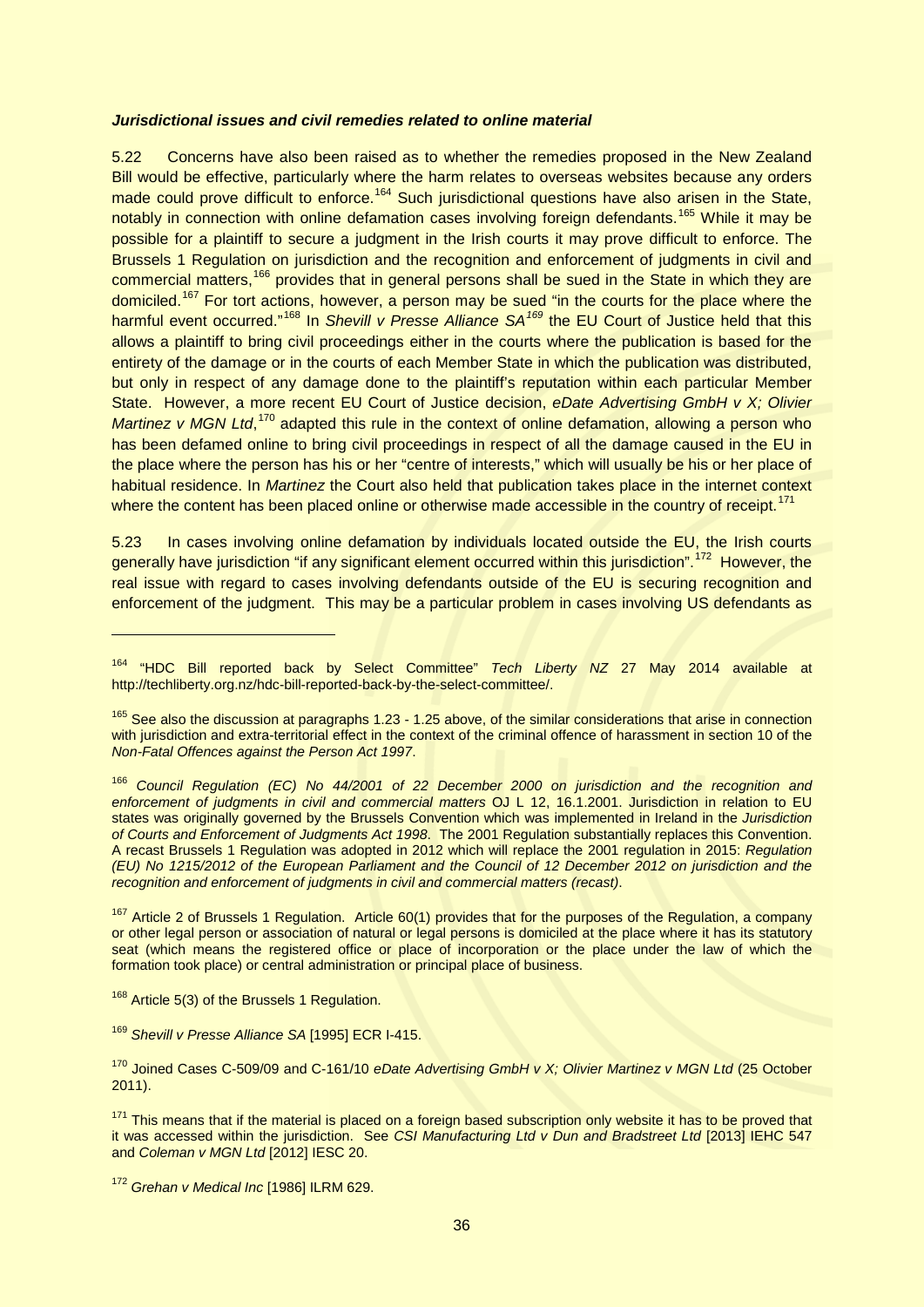the US courts may not enforce court orders that are in conflict with the guarantee of free speech in the First Amendment of the US Constitution.<sup>[173](#page-36-0)</sup>

5(a): Do you consider that in addition to section 10(5) of the 1997 Act there should be a separate statutory procedure, to provide for civil remedies for cyber-harassment and serious interferences with an individual's privacy, without the need to institute a criminal prosecution?

5(b): Do you consider that any further reform of civil proceedings, over and above those in the 2014 Report of the Internet Content Governance Advisory Group, are required?

5(c): Do you consider that complaints of cyber-harassment and other harmful cyber activity affecting personal safety, privacy and reputation should, without prejudice to any criminal proceedings, be considered by a specialist body that would offer non-court, fast yet enforceable remedies?

5(d): Do you consider that further reforms are required to make effective any orders in civil proceedings that would have extra-territorial effect, including in their application to websites located outside the State; and if so do you have any comments on the precise form they should take?

Please type your comments (if any)

<span id="page-36-0"></span><sup>&</sup>lt;sup>173</sup> See *Yahoo! Inc v LICRA* 169 F Supp 2d. 1181 (N.D. Cal 2001) at 1185-6. The American website Yahoo! Inc hosted an auction site offering Nazi paraphernalia for sale and a link to this site was offered on the French Yahoo! site. Yahoo! Inc was ordered by a French court to take all necessary measures to make access to the site impossible but it refused, claiming that the French court lacked jurisdiction and that the order could have no application in the US because of the First Amendment. Yahoo! Inc did not comply with the ruling but instead took a case in the US where the French decision was found to be inapplicable within the US as it was inconsistent with the First Amendment. The United States District Court held that in the absence of international standards on internet hate speech, the principle of comity was outweighed by the Court's obligation to uphold the First Amendment, stating that "it is preferable to permit the non-violent expression of offensive viewpoints rather than to impose viewpoint-based governmental regulation upon speech". However, LICRA successfully appealed this ruling on the basis that there was no longer any dispute between the parties as Yahoo! had changed its policy so that it largely complied with the French orders: *Yahoo! Inc v LICRA* 433 F.3d. 1199 (9TH Ci. 2006).